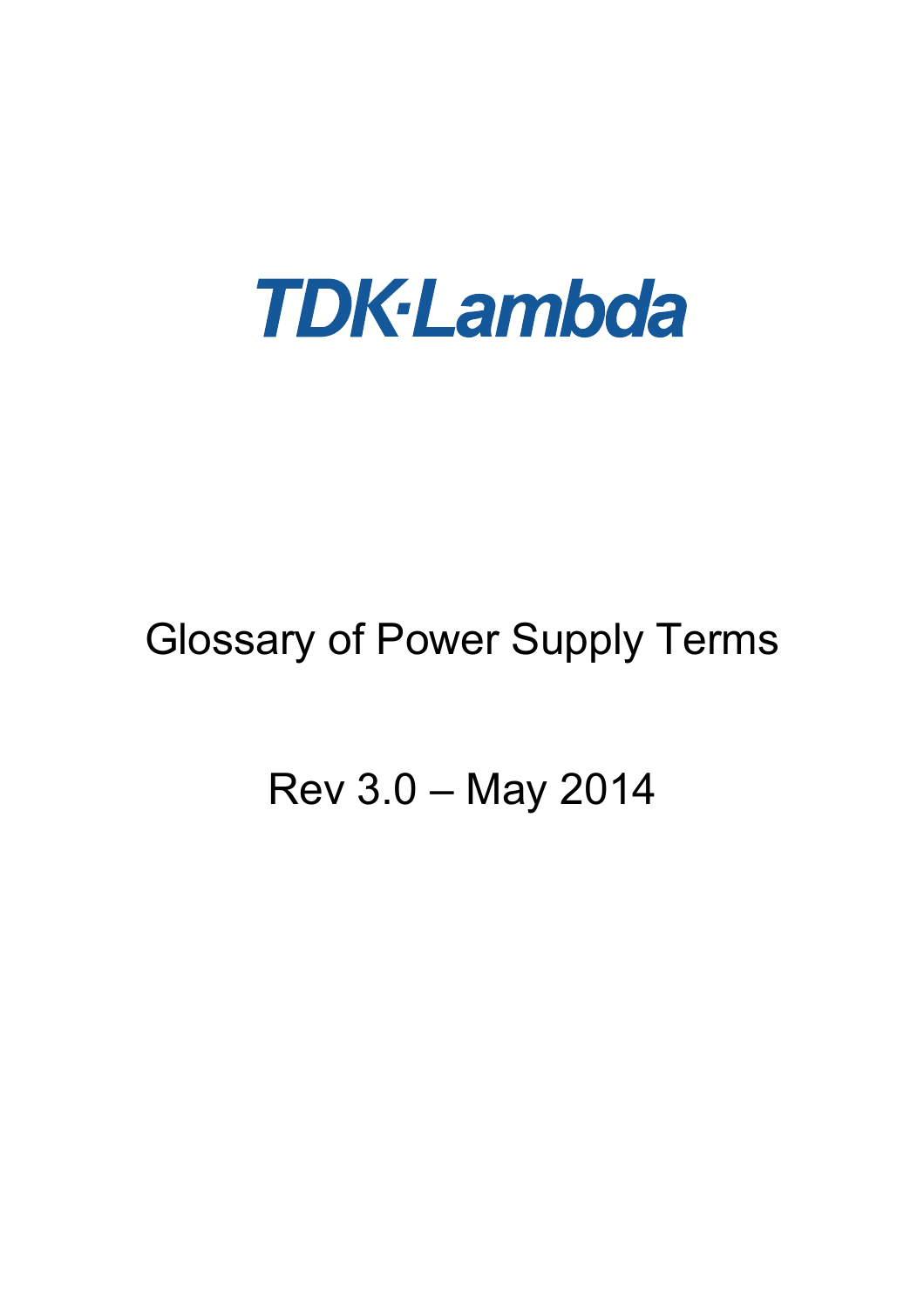#### <span id="page-1-0"></span>**Index**

|                                  | 4          |
|----------------------------------|------------|
|                                  | 8          |
|                                  | 10         |
|                                  | 12         |
|                                  |            |
|                                  | 14         |
|                                  | 15         |
|                                  | 17         |
|                                  | <u> 19</u> |
|                                  | 20         |
|                                  | 21         |
|                                  |            |
|                                  | 23         |
| N                                | 25         |
| O                                | 26         |
|                                  | 28         |
|                                  | 31         |
|                                  |            |
| R                                | 32         |
|                                  | 34         |
|                                  | 38         |
|                                  | 40         |
|                                  | 41         |
|                                  |            |
| W                                | 42         |
|                                  | 43         |
|                                  | 44         |
|                                  |            |
|                                  |            |
|                                  | 45         |
| <b>Useful Conversion factors</b> | 46         |
| Prefixes.                        | .46        |
| Lenaths                          | 46         |
| Temperature                      | 46         |
| Weights                          | 47         |
| Airflow                          | .47        |
| Energy                           | 48         |
|                                  |            |
| Cable Size                       | 49         |
| <b>Useful Calculations.</b>      | 51         |
| <b>Resistance and Ohm's Law.</b> | 51         |
| Reactance                        | 51         |
| <b>Voltage Divider Rule:</b>     | 51         |
| Electrical Energy and Power      | .51        |
|                                  | . 52       |
|                                  |            |
|                                  |            |
|                                  |            |
|                                  |            |
|                                  |            |
|                                  |            |
|                                  | 55         |
|                                  |            |
|                                  |            |
|                                  |            |
|                                  |            |
|                                  |            |
|                                  |            |
|                                  |            |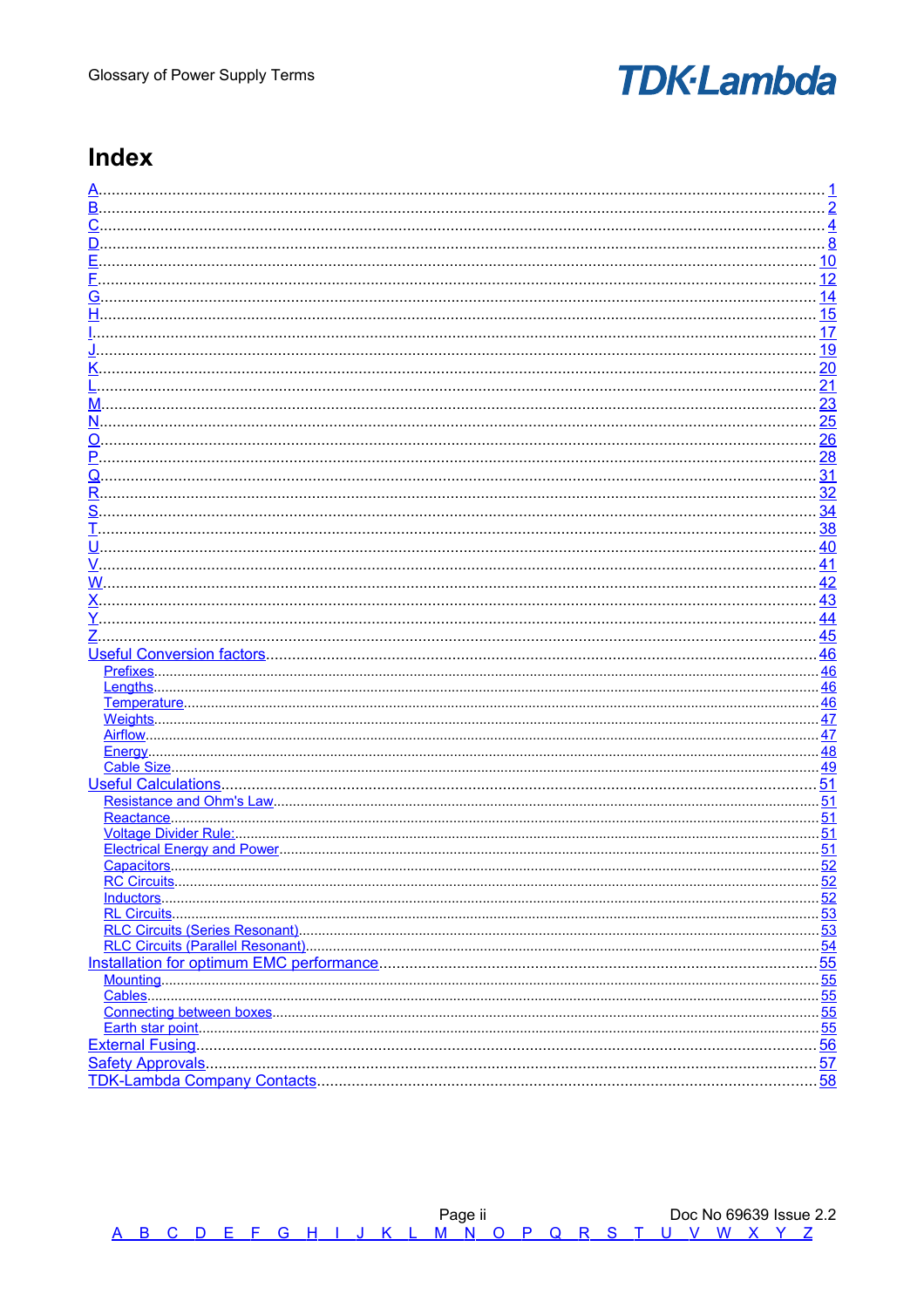### <span id="page-2-0"></span>**A**

#### **A** - Abbreviation for **[ampere](#page-2-5)**.

**ac** - Abbreviation for **[Alternating Current](#page-2-4)** (written in lower case 'ac').

**ac Brownout** – See **[Brownout](#page-4-0)**.

**ac-dc converter** – A device that changes ac input voltage/current to a different dc output voltage/current. See **[Power Supply.](#page-30-1)**

**ac Line** – A conductor that routes ac voltage from one point to another.

**ac Line Filter** - A circuit placed in the ac line to remove unwanted noise from the ac supply.

**ac Loss Detector** – A power fail detector circuit that monitors the status of the ac lines.

**ANSI** – Abbreviation for **[American National Standards Institute.](#page-2-3)**

**ATE –** Abbreviation for **[Automatic Test Equipment.](#page-2-2)**

**AWG** – Abbreviation for **[American Wire Gauge.](#page-2-1)**

**Accuracy** – The correctness of the indicated value.

#### **Accuracy Limits** – See **[Total Regulation.](#page-39-2)**

<span id="page-2-9"></span>**Adjustment Range** – The range over which the parameter (usually applies to output voltage or output current of a power supply) may be adjusted. See also **[Setting Range](#page-36-0)**.

<span id="page-2-6"></span>**Air Gap** – the separation between magnetic materials used to lower the permeability and increase the ampere turns before the materials saturate.

<span id="page-2-4"></span>**Alternating Current (ac)** – Current which changes the direction in which it flows.



*Drawing 1: Alternating Current*

- <span id="page-2-7"></span>**Ambient Temperature** – The average temperature of the environment immediately surrounding the power supply (PSU). For forced air-cooled units, the ambient temperature is measured at the air intake. See also **[Operating Temperature Range](#page-27-2)**, **[Storage Temperature](#page-37-0)**, **[Temperature Coefficient](#page-39-1)**.
- <span id="page-2-3"></span><span id="page-2-1"></span>**American National Standards Institute (ANSI)** – United States standards agency located in New York. **American Wire Gauge (AWG)** – A standard for sizing the diameters of wire and for measuring sheet-metal thicknesses. See **[Useful Conversion Factors.](#page-50-0)**
- <span id="page-2-5"></span>**Ampere (A)** – The unit of current. 1 Ampere is equal to a flow of one coulomb of charge per second. SI definition is the current which, if maintained in two straight parallel conductors of infinite length, of negligible circular cross-section, and placed 1 metre apart in a vacuum, would produce a force equal to 2 x 10-7 newtons per metre of length. Written as '**ampere**' or '**amp**'.

By **[Ohm's Law](#page-52-3)**, a current of 1 amp through a resistance of 1 **[ohm](#page-27-1)** will cause a **[potential difference](#page-30-0)** of 1 **[volt](#page-42-1)**.

<span id="page-2-8"></span>**Apparent Power** – Conventionally expressed in VA (volt-amperes).

Apparent Power = current<sub>rms</sub> x voltage<sub>rms</sub>.

Atto – SI prefix multiplier. Multiplies by 10<sup>-18</sup>. So 100 aF = 100 x 10<sup>-18</sup> F. Written as 'atto'. Abbreviated to 'a'.

<span id="page-2-10"></span>**Auto-Range Input** – The ability for a power supply to automatically operate from a different input voltage ranges. A typical specification for auto range input would be 100Vac to 132Vac and 180Vac to 253Vac. Compare with **[Wide Range Input.](#page-43-1)**

**Auto-Transformer** – A single winding transformer with one or more taps.

- <span id="page-2-2"></span>**Automatic Test Equipment (ATE)** - is any automated device that is used to test any other related electronic components or modules. It is usually a combination of hardware and software.
- **Auxiliary Supply** A power source supplying power other than the main load power. This is often an additional output on a power supply for system housekeeping which gives low current and is usually not inhibited with the main output.

**Averaging Filter** – See **[L-C Filter.](#page-22-1)**

| <b>Table of Contents</b> |  |  |  |  |  |  |  |  |  |  |                                                     |  | Doc No 69639 Issue 2.2 |
|--------------------------|--|--|--|--|--|--|--|--|--|--|-----------------------------------------------------|--|------------------------|
|                          |  |  |  |  |  |  |  |  |  |  | A B C D E F G H I J K L M N O P Q R S T U V W X Y Z |  |                        |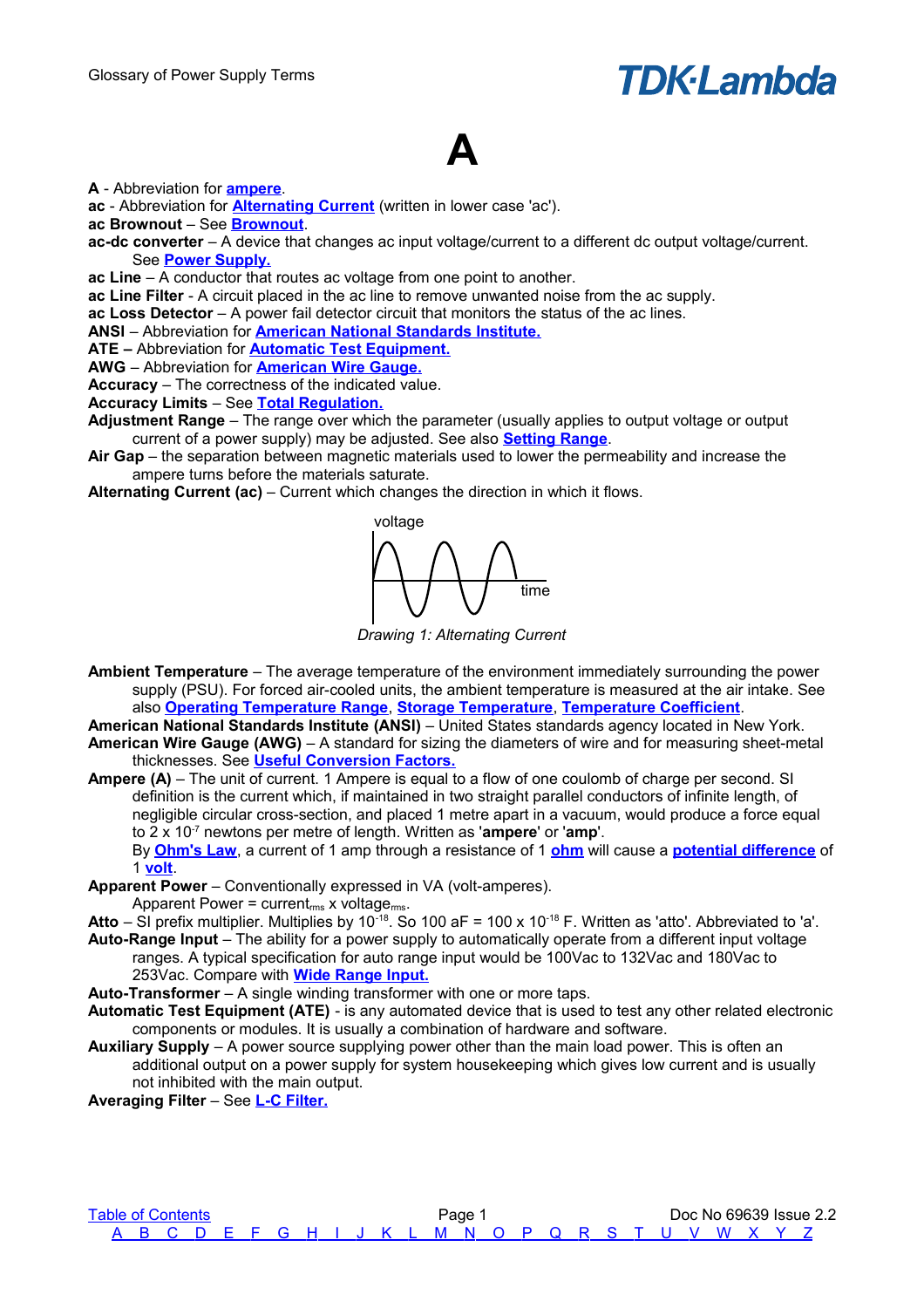#### <span id="page-3-0"></span>**B**

**BJT** – Abbreviation for **[Bipolar Junction Transistor](#page-3-5)**.

**BOM** – Abbreviation for **[Bill of Material](#page-3-4)**.

**BMP** – Abbreviation **[Board Mount Power](#page-3-3)**.

**BSI** – Abbreviation for **[British Standards Institute](#page-4-1)**

- **BTS –** Abbreviation for **[Base Transceiver Station](#page-3-2)**
- <span id="page-3-6"></span>**Back Electromotive Force (Back [EMF](#page-11-1))** - An **EMF** that occurs in electric motors where there is motion between the armature of the motor and the external magnetic field. See also **[Counter Electromotive](#page-7-0)  [Force](#page-7-0)**.
- **Backup Power Supply** A power supply (PSU) used to provide alternate system power in the event the primary power source fails or is unable to continue providing adequate system power.
- **Balun** Converts between **bal**anced and **un**balanced electrical signals/power. A differential wound choke used as an EMI filter component. Presents a high impedance to common-mode signals and a low impedance to differential mode signals.
- <span id="page-3-2"></span>**Base Transceiver Station** – A telecommunications term (usually referring to mobile phone installations) describing an installation which contains the transceivers, antennae and equipment for encrypting and decrypting communication with the Base Station Controller.

**Baseplate** – Mounting platform for power supply (PSU) (either ac/dc or dc/dc) components.

- **Baseplate Temperature** The temperature at the hottest spot on the mounting platform of the power supply.
- <span id="page-3-7"></span>**Basic Insulation** – The insulation applied to live parts to provide basic protection against electric shock. See also **[Insulation](#page-19-1)**, **[Double Insulation](#page-10-0)**, **[Reinforced Insulation](#page-33-1)**, **[Supplementary Insulation](#page-37-1)**.
- **Battery Charger** Electrical equipment designed to charge batteries.
- **Bead**  A small ferrite normally used as a high frequency inductor core also a ceramic component used to space resistors from PCB's.
- **Bench Power Supply**  A power source / power supply (PSU) used for bench-top use in a laboratory. Normally has adjustable voltage / current with displays showing settings. TDK-Lambda's Genesys range of supplies is designed for bench top use and has adjustable current and voltage limits. **Bifilar Winding** – Two conductors wound side by side.
- <span id="page-3-4"></span>**Bill of Materials** – Describes the raw materials, sub-assemblies, intermediate assemblies, sub-components, components, parts and the quantities of each needed to manufacture a final product.
- <span id="page-3-5"></span>**Bipolar Junction Transistor (BJT)** – A type of **[Transistor](#page-40-0)** with 3 terminals. Used as either a switch or amplifier.



*Drawing 2: Schematic Symbols for BJT's*

**Bleed** – A low current drain from a power source.

- **Bleed Resistor**  A resistor that allows a current drain on a power source. Usually to discharge filter capacitors or to stabilise an output. See **[Minimum Load](#page-24-1)**.
- <span id="page-3-3"></span>**Board Mount Power** – Refers to encapsulated and open PCB power converters that are mounted on larged PCBs.
- **Bobbin**  An **[insulator](#page-19-0)** used to support windings.
- <span id="page-3-8"></span>**Bonding** – Permanently joining all non-current-carrying metal parts to ensure electrical continuity and the ability to conduct safely any current likely to be imposed on it. Often called Earth Bonding.
- <span id="page-3-1"></span>**Boost Converter** – A switching power supply topology. It accepts variable dc input voltage and converts it to a higher dc voltage.

**Boost Regulator** – See **[Boost Converter](#page-3-1)**.

**Breakdown Voltage – 1)** The voltage level at which insulation fails.

2) The reverse voltage at which a semiconductor device changes its conductive characteristics. **Brick** – See **[Full Brick](#page-14-0)**.

| <b>Table of Contents</b> |  |  |  |  |  |  | Page ∠ |  |  |  |  |                                                     |  | Doc No 69639 Issue 2.2 |
|--------------------------|--|--|--|--|--|--|--------|--|--|--|--|-----------------------------------------------------|--|------------------------|
|                          |  |  |  |  |  |  |        |  |  |  |  | A B C D E F G H I J K L M N O P Q R S T U V W X Y Z |  |                        |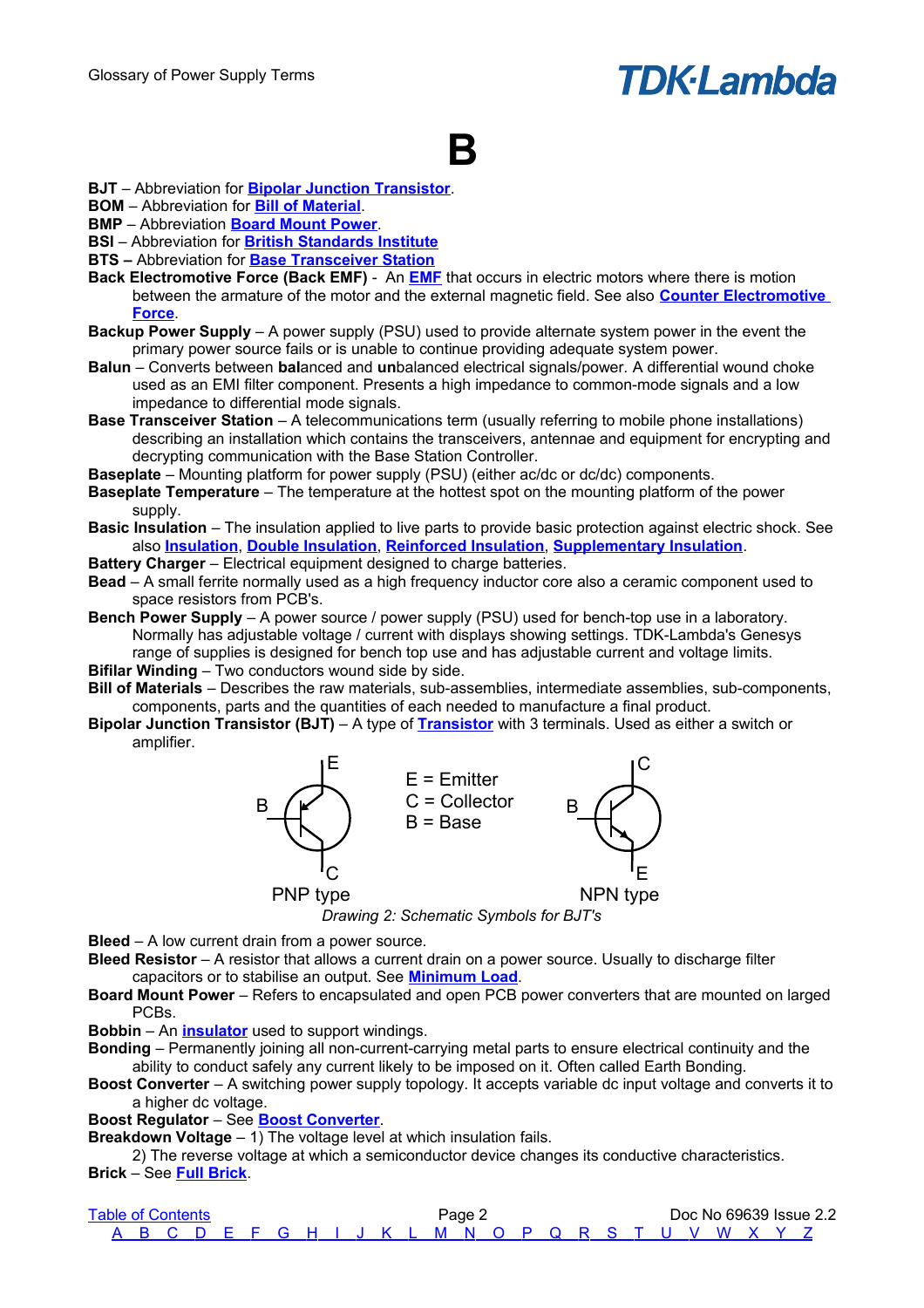

<span id="page-4-3"></span>**Bridge Rectifier** – Full-wave rectifier circuit employing two or more rectifiers in a bridge configuration. Compare with **[Half-Wave Rectifier](#page-16-1)**.



*Drawing 3: Bridge Rectifier*

- <span id="page-4-1"></span>**British Standards Institute –** The National Standards Body of the UK, founded in 1901, develops standards and standardization solutions to meet the needs of business and society.(**[http://www.bsi](http://www.bsi-global.com/)[global.com/](http://www.bsi-global.com/)**).
- <span id="page-4-0"></span>**Brownout** – The condition created when the electricity supply (usually ac) falls below the minimum level specified for the system. Some brownouts are made intentionally to prevent a full power outage during periods of electricity demand overload.
- <span id="page-4-4"></span>**Buck Regulator** – A power supply topology which accepts an unregulated dc input voltage and produces a regulated lower output dc voltage.
- **Bulk Capacitor** The energy storage capacitor at the front end of a regulator.
- <span id="page-4-5"></span>**Bulk Voltage** – The voltage across a bulk capacitor.
- <span id="page-4-6"></span>**Burn In** – The operation of a newly fabricated device or system prior to application with the intent to stabilise the device, detect defects, and expose infant mortality. See also **[Power Cycle.](#page-30-3)**
- **Bus** Conductor which distributes power (or signals) from a power source (or signal source) to two or more separate circuits.
- <span id="page-4-2"></span>**Bus Converter** – A type of **[dc-dc converter](#page-9-1)** usually used in **[Distributed Power Architecture](#page-10-1)** which provides an isolated intermediate bus voltage to power non-isolated **[Point of Load Converters](#page-30-2)**. Usually 48Vdc input, 12Vdc output. TDK-Lambda's range of bus converters includes the iEB and iQD ranges.

[Table of Contents](#page-1-0) **Table of Contents Page 3** Doc No 69639 Issue 2.2  [A](#page-2-0) [B](#page-3-0) [C](#page-5-0) [D](#page-9-0) [E](#page-11-0) [F](#page-13-0) [G](#page-15-0) [H](#page-16-0) [I](#page-18-0) [J](#page-20-0) [K](#page-21-0) [L](#page-22-0) [M](#page-24-0) [N](#page-26-0) [O](#page-27-0) [P](#page-29-0) [Q](#page-32-0) [R](#page-33-0) [S](#page-35-0) [T](#page-39-0) [U](#page-41-0) [V](#page-42-0) [W](#page-43-0) [X](#page-44-0) [Y](#page-45-0) [Z](#page-46-0)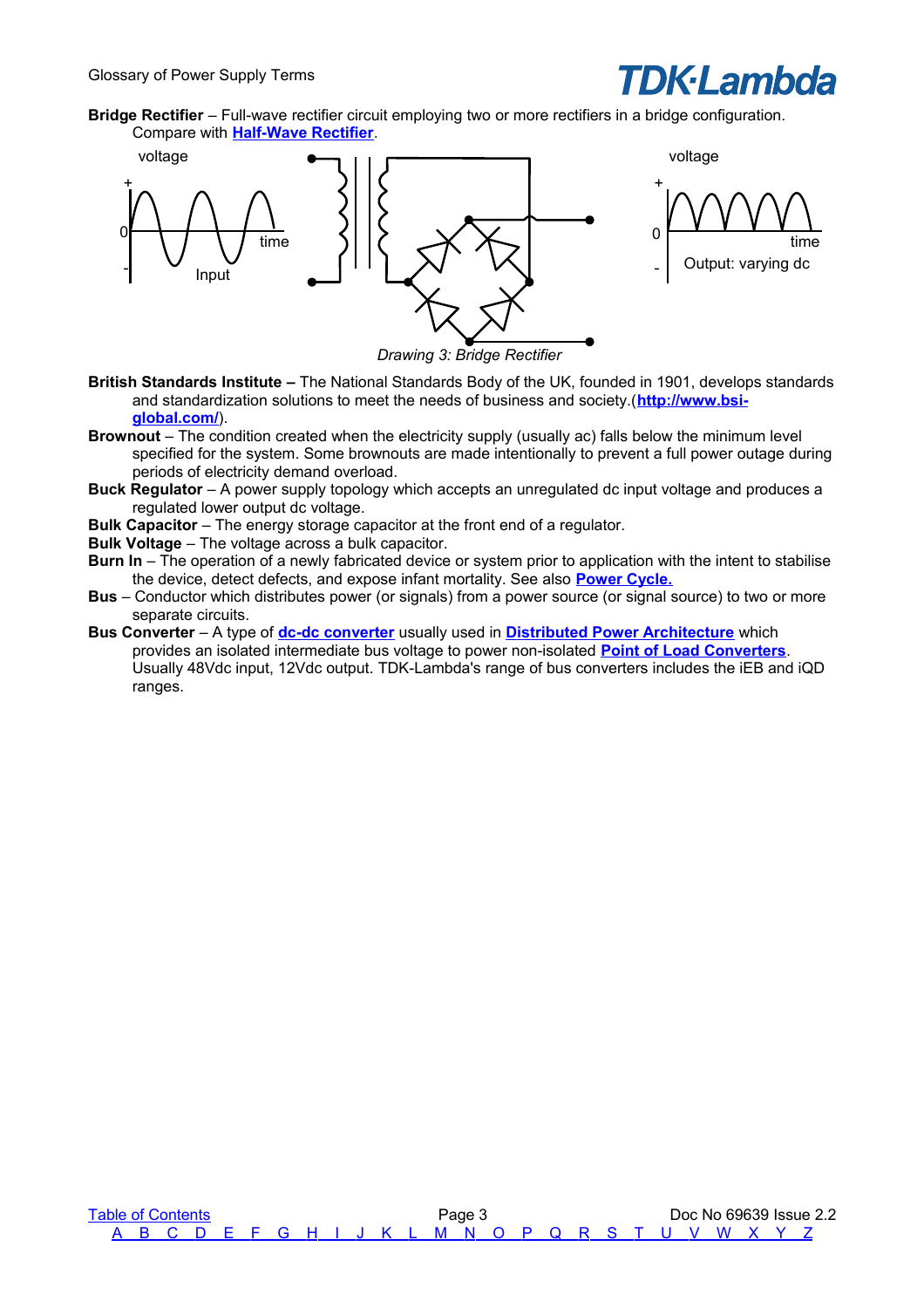## <span id="page-5-0"></span>**C**

- **C** Abbreviation for **[capacitance](#page-5-6)**, **[capacitor](#page-5-5)** and coulomb.
- **°C** Abbreviation for degrees Celsius, or degrees Centigrade.
- **CB Report** Abbreviation of Certification Body's (or Bodies') Test Report.
- <span id="page-5-4"></span>**CB Scheme** – Abbreviation of Certification Bodies' Scheme. An international scheme to facilitate international trade in electrical equipment, primarily intended for use in homes, offices, workshops, healthcare facilities and similar locations, for benefit of consumers, industries, authorities etc., and to provide convenience for manufacturers and other users of the services provided by various National Certification Bodies (NCBs). It is operated by the **[IECEE](#page-18-1)**. See **<http://www.iecee.org/>** for more details.
- <span id="page-5-3"></span>**CB Test Certificate** - Abbreviation of Certification Body's (or Bodies') Test Certificate. It is is a formal **[CB](#page-5-4)  [Scheme](#page-5-4)** document issued by an authorized NCB (National Certification Body) to inform other NCBs that a sample of the product tested was found to be in compliance with the applicable requirements. CB Test Certificates should not be used for advertising purpose, however reference to the existence of a CB Test Certificate is permitted. A manufacturer utilizing a CB test certificate issued by one of the accepted National Certification Bodies (NCBs) can obtain certification marks of the latter, within their scope of adherence, in the countries where the accepted NCBs are located. See **<http://www.iecee.org/>** for more details. Also see **[International Electrotechnical Commission](#page-19-2)**.
- **CB Test Report** Abbreviation of Certification Body's (or Bodies') Test Report. A test report issued by an Issuing and Recognizing NCB (National Certification Body).is a standardized report in a clause by clause checklist format referencing, the requirements of the relevant IEC Standard. The Test Report provides clear and unambiguous results of all the required tests, measurements, verifications, inspections and evaluations. It also contains photographs, electrical diagrams, artwork drawings as well as a description of the product. Under the rules of the **[CB Scheme](#page-5-4)**, a CB Test Report is considered valid only if accompanied by its **[CB Test Certificate](#page-5-3)**. See **<http://www.iecee.org/>** for more details.
- **CCA** Centralised Control Architecture.
- **CGS** Abbreviation of **[centimetre-gram-second system.](#page-5-2)**
- **CEN**  Abbreviation for Comité Européen de Normalisation. See **[European Committee for](#page-12-1)  [Standardisation.](#page-12-1)**
- **CENELEC**  Abbreviation for Comité European Committee for Electrotechnical Standardization.Européen de Normalisation Electrotechnique. See **[European Committee for Electrotechnical](#page-12-0)  [Standardization.](#page-12-0)**<http://www.cenelec.eu/>
- <span id="page-5-8"></span>**CMOS** – Abbreviation for Complementary **[Metal-Oxide Semiconductor](#page-24-2)**. Complementary because the design uses 2 transistors for logic functions, only one being switched on at a time.
- **COTS** Acronym for **[Commercial off the shelf.](#page-6-0)**
- **CSA**  Abbreviation for **[Canadian Standards Association](#page-5-1)**.
- <span id="page-5-1"></span>**Canadian Standards Association (CSA)** – An organisation chartered to test and evaluate products and to set applicable safety standards in Canada. **<http://www.csa.ca/>**
- <span id="page-5-6"></span>**Capacitance** – Inherent property of an electric circuit or device that opposes change in voltage. The size of a capacitor (in farads).
- **Capacitive Coupling**  Coupling resulting from the capacitive effect between circuit elements.
- **Capacitive Reactance**  $(X_c)$  **Opposition to ac due to capacitance.**
- <span id="page-5-5"></span>**Capacitor** – A charge storage device. A simple capacitor consists of two conductors separated by a dielectric.



*Drawing 4: Schematic Symbol for an Electrolytic Capacitor (polarised) and a non polarised Capacitor*

<span id="page-5-7"></span>**Catch Diode** – See **[Free Wheel Diode](#page-14-1)**.

- **Celsius –** The SI derived unit of temperature. See **[Temperature](#page-47-0)**. Written as '**degrees Celsius**'. Abbreviate to **°C**.
- **Centi** SI prefix multiplier. Multiplies by 10<sup>-2</sup>. So 100 cF = 100 x 10<sup>-2</sup> F = 1F. Written as 'centi'. Abbreviated to 'c'.

<span id="page-5-2"></span>**Centigrade** – The previous name for Celsius (changed in 1948). Written as '**degrees Centigrade**'or '**°C**'. **Centimetre-Gram-Second System (CGS)** – Obsolete system of physical units. Replaced by **[SI](#page-38-0)** units.

| <b>Table of Contents</b> |  |  |  |  |  |  | Page 4 |  |  |  |  |                                                     |  | Doc No 69639 Issue 2.2 |  |
|--------------------------|--|--|--|--|--|--|--------|--|--|--|--|-----------------------------------------------------|--|------------------------|--|
|                          |  |  |  |  |  |  |        |  |  |  |  | A B C D E F G H I J K L M N O P Q R S T U V W X Y Z |  |                        |  |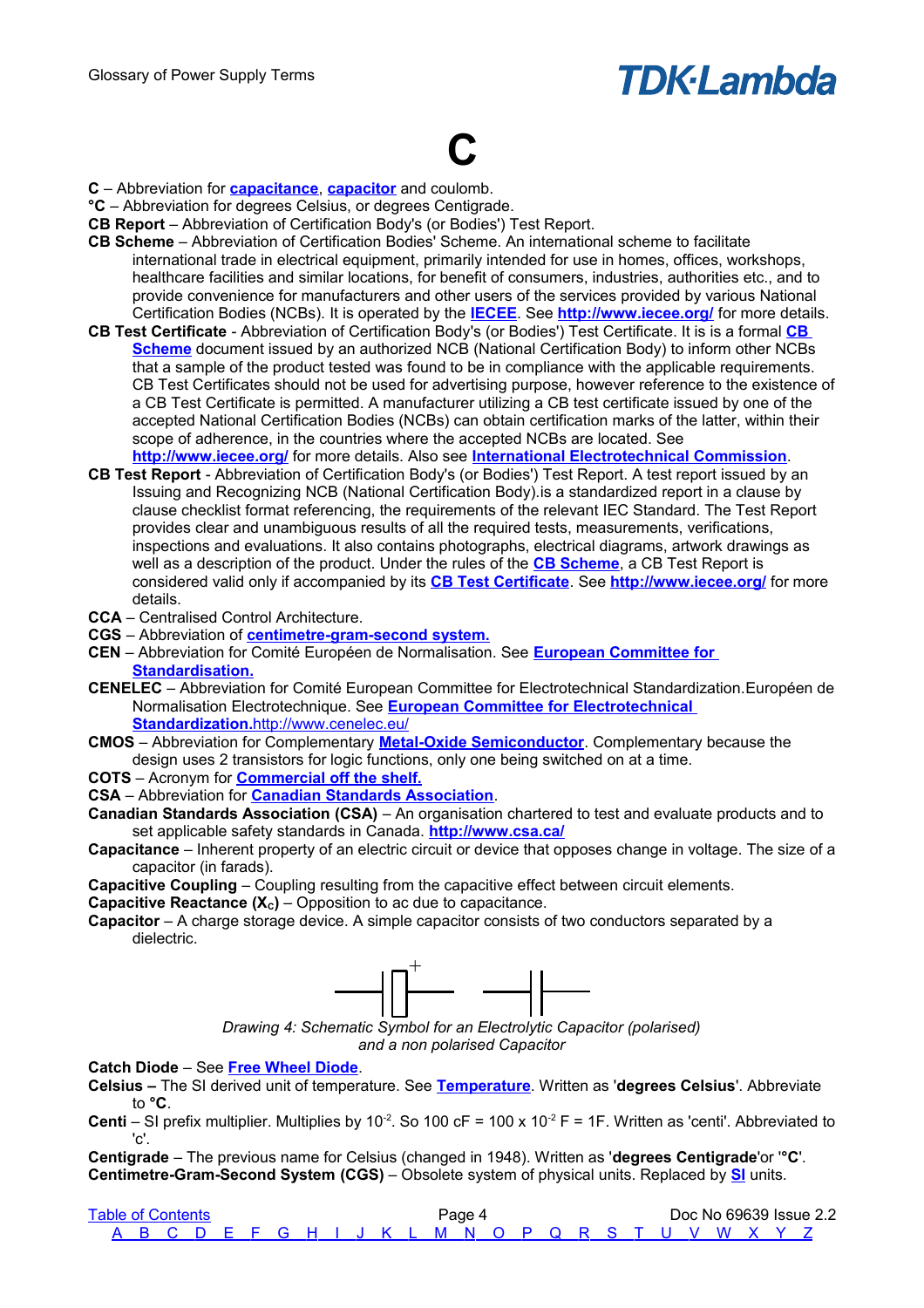

**Centralised Control Architecture (CCA)** – A power control/distribution architecture which involves a centralised power management controller driving single or multiple switching termination modules known as 'power blocks'.

**Centre Tap** – An electrical connection made at the centre of a transformer or inductor winding, with an equal number of turns on either side of the tap.

**Charge** – The potential energy stored in a capacitive electrical device. Unit is coulomb.

**Chassis** – The structure supporting or enclosing the power supply (PSU).

**Chassis Ground** – If the product is earthed, the protective earthing point or potential for the chassis of the product. If the product is not earthed then chassis ground is the voltage potential of the chassis.

**Choke, Choke Coil** – An **[Inductor](#page-18-4)**.

**Choke, RF** – A choke with a high impedance at radio frequencies.

**Circulating Current** – See **[Ground Loop](#page-15-2)**.

<span id="page-6-5"></span>**Clamp Circuit** – A circuit that limits a voltage waveform so that it cannot exceed a specific level.

**Clamp Diode** – A **[diode](#page-10-2)** in a clamp circuit.

**Class A (EMC)** – See **[Curve A](#page-8-2)[.](#page-8-1)**

**Class B (EMC)** – See **[Curve B.](#page-8-1)**

<span id="page-6-4"></span>**Clearance Distance** – The shortest path, through air, separating two conductors or two circuit components. **Clock** – An oscillator producing timing pulses to synchronise various elements of a system.

<span id="page-6-2"></span>**Coercivity** – A measure of the reverse field needed to drive the magnetisation to zero after being saturated. See also **[Hysteresis Loop](#page-17-0)**, **[Remanence](#page-33-4)**.

<span id="page-6-0"></span>**Commercial off the Shelf (COTS)** - a term used for standard (not custom) systems. This is most often used in military but also computer and occasionally robotic systems.

- **Common-Mode Noise** Noise that appears equally and in phase on conductors relative to a common reference.
- **Common-Mode Output** The electrical output supplied to a load connected between the terminals of the ungrounded floating output of a power supply (PSU) and the ground point to which the source power is returned.
- **Common Point** The output/sense terminal which is designated 'common' to which load, reference and external programming signal all return.

**Common Return** – A return conductor to two or more circuits.

<span id="page-6-1"></span>**Communications Port** – (Comms port) A standard communications interface, such as **[IEEE488](#page-18-3)** (**[GPIB](#page-15-1)**), **[RS-232](#page-33-3), [RS-485](#page-33-2), [I](#page-18-2)<sup>2</sup>C, [Ethernet](#page-12-2)** or [USB](#page-41-1), that provides information flow from a processor to a peripheral device, such as a power supply (PSU).

**Compliance Voltage** – The output dc voltage of a constant current supply.

**Compliance Range** – Range of voltage needed to sustain a given constant current throughout a range of load resistance.

**Component** – An element in an electric circuit.

<span id="page-6-3"></span>**Conductance (G)** – The ability to conduct current. It is equal to amperes per volt, or the reciprocal of resistance, and is measured in siemens (metric) or mhos (English) (1 siemens = 1 mho).

$$
G = \frac{1}{R} = \frac{I}{V}
$$

**Conductor** – Material which allows an electric current to pass through it (usually metal).

**Configurator** – An automatic product selection tool. It will ensure that the product selected best matches the requirements placed upon it. An example configurator can be seen at **[http://config.nv-power.com/.](http://config.nv-power.com/)**

**Conformal Coating** – An insulating layer often applied by spraying or dipping that covers and protects the components on a circuit board. Used to provide protection against dust or other contaminants.

**Conformance** – Manufacturer's commitment that product meets specified standards.

**Connector** – A mechanical device used to link conductors.

**Conversion Factors** – See **[Useful Conversion Factors.](#page-47-3)**

- **Constant Current Limiting**  Current-limiting circuit that holds output current at a maximum value whenever an overload is experienced. For most power supplies, the performance is not truly constant current but reflects the curve shown in the **[Current Limiting](#page-8-0)** definition.
- **Constant Current Load**  An electronic load with a control loop to regulate the current drawn from the power supply (PSU).
- **Constant Current Power Supply**  A power supply (PSU) that regulates its output current, within specified limits, against changes in load and other factors.
- **Constant Voltage Power Supply**  A power supply (PSU) that regulates its output voltage within specified limits, against changes in load and other factors.

[Table of Contents](#page-1-0) **Page 5** Page 5 Doc No 69639 Issue 2.2  [A](#page-2-0) [B](#page-3-0) [C](#page-5-0) [D](#page-9-0) [E](#page-11-0) [F](#page-13-0) [G](#page-15-0) [H](#page-16-0) [I](#page-18-0) [J](#page-20-0) [K](#page-21-0) [L](#page-22-0) [M](#page-24-0) [N](#page-26-0) [O](#page-27-0) [P](#page-29-0) [Q](#page-32-0) [R](#page-33-0) [S](#page-35-0) [T](#page-39-0) [U](#page-41-0) [V](#page-42-0) [W](#page-43-0) [X](#page-44-0) [Y](#page-45-0) [Z](#page-46-0)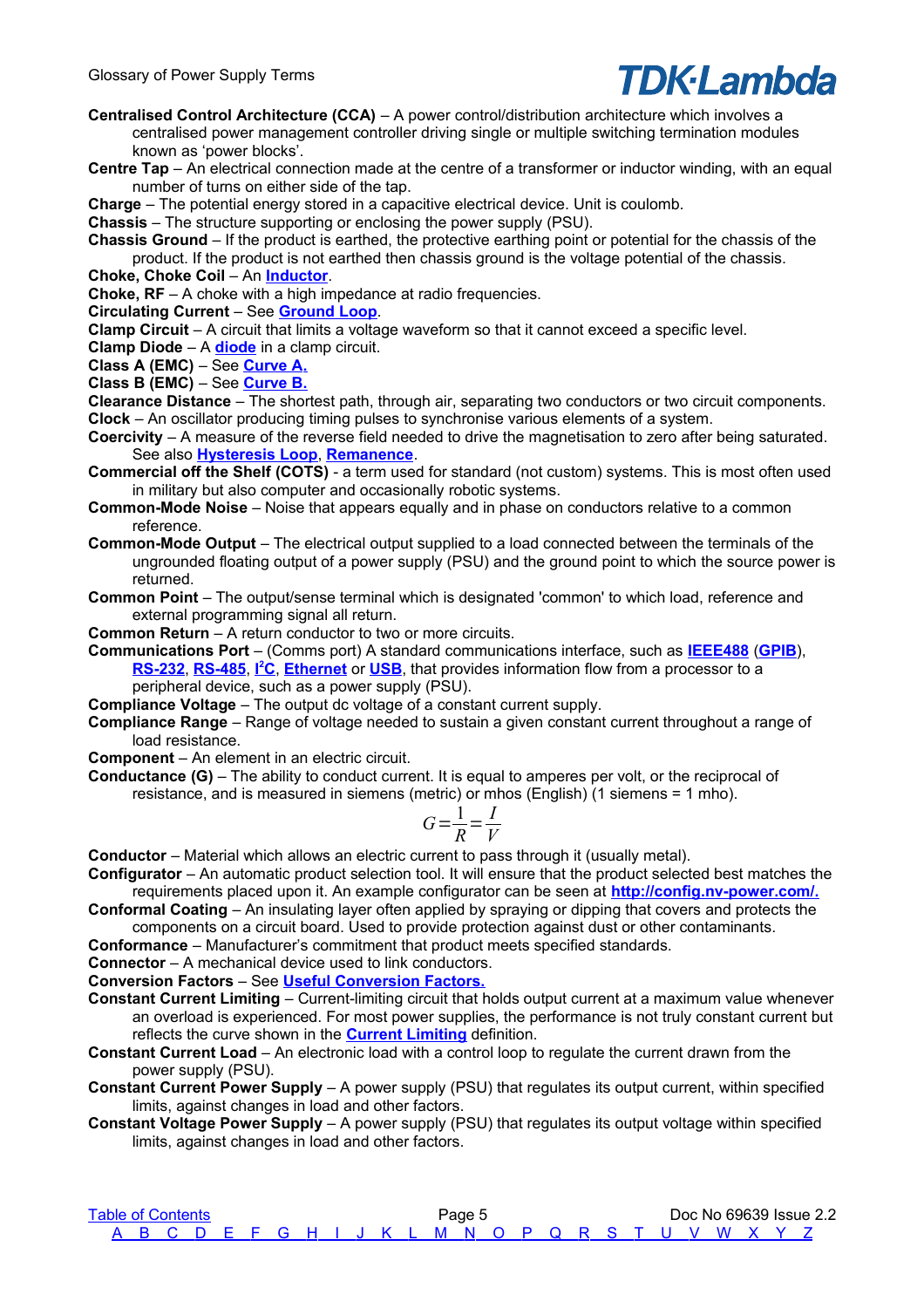- **Constant Voltage Transformer**  A power conditioning device which maintains approximately constant voltage ratio over the range from zero to rated output. It is a low maintenance device with few components but is generally large.
- <span id="page-7-4"></span>**Continuous Duty** – operation at almost constant load for an indefinitely long time. See also **[Intermittent](#page-19-3)  [Duty](#page-19-3)**.
- **Control Resolution**  The smallest controlled increment of the stabilised output signal (usually applies to output voltage or current).
- **Convection**  The transfer of heat in a gas or liquid (usually refers to air in power supplies).
- **Convection Cooled Power Supply**  A power supply (PSU) cooled only by the convection (usually air) over the surfaces of heat dissipating elements.
- **Converter**  A device / power supply that changes power from one form or level to another.. Examples: **[DC-](#page-9-1)[DC](#page-9-1)**; a device that delivers dc power when energised from a dc source. **[Fly-back converter](#page-13-3)**, **[Forward](#page-14-2)  [Converter](#page-14-2)** - types of switching power supply circuits.
- **Cooling**  The process of removing heat dissipated by a power supply (PSU).
- <span id="page-7-1"></span>**Copper Loss** – Heat loss in components or conductors as the result of wire resistance. Calculated using the equation:-  $Copper Loss = I^2 R$  (where I = current flowing and R = resistance of wire).
- <span id="page-7-6"></span>**Cord Set** – A flexible cord terminated at one end with an attachment plug and a second connector at the other (usually for ac input to the power supply).
- <span id="page-7-3"></span>**Core** – Material (usually ferrous eg **[Ferrite](#page-13-2)** or iron) serving as a path for magnetic flux usually in an inductor. **Core Loss** – Power dissipated by a magnetic core due to hysteresis and eddy currents.
- **Core Saturation**  The tendency of molecules in a core to orient in one direction due to excess magnetic flux densities. In most applications, core saturation is an undesirable effect which is avoided through good design: engineering the windings and core so that magnetic flux densities remain well below the saturation levels. Saturation has several causes: operating the core at a different/lower frequency, presence of DC current in the winding, overloading the winding with excess applied voltage.
- **Coulomb** (abbreviation C) the **[SI](#page-38-0)** unit of electric charge. It is the amount of charge carried by a current of 1 ampere flowing for 1 second.
- <span id="page-7-0"></span>**Counter Electromotive Force (Counter EMF** or **CEMF)** – The voltage developed in an **[inductor](#page-18-4)** by an alternating or pulsating current. The polarity of this voltage is at every instant opposite that of the applied voltage. Sometimes called **[Back EMF.](#page-3-6)**
- <span id="page-7-8"></span>**Creepage Distance** – The shortest distance separating two conductors as measured along a surface touching both conductors.
- **Crest Value**  Maximum value of a waveform excluding transients (also called **[Peak Value](#page-29-1)**).
- <span id="page-7-7"></span>**Cross Regulation** - The change of one output voltage as the load is changed on another output with all other factors constant. Usually expressed as a percentage of the nominal output. See also **[Regulation](#page-33-5)**.
- <span id="page-7-5"></span>**Crowbar** – An overvoltage protection circuit which will rapidly place a low resistance shunt across the power supply (PSU) output terminals if a predetermined voltage is exceeded. Not usually used in switched mode power supplies as they have more sophisticated overvoltage protection methods.



*Drawing 5: Overvoltage Crowbar Circuit*

<span id="page-7-2"></span>**Current (I)** - The rate of transfer of electrical charge measured in **[amperes](#page-2-5)** (amps). **Current Foldback** – See **[Foldback Current Limiting](#page-13-1)**.

[Table of Contents](#page-1-0) **Page 6** Page 6 Doc No 69639 Issue 2.2  [A](#page-2-0) [B](#page-3-0) [C](#page-5-0) [D](#page-9-0) [E](#page-11-0) [F](#page-13-0) [G](#page-15-0) [H](#page-16-0) [I](#page-18-0) [J](#page-20-0) [K](#page-21-0) [L](#page-22-0) [M](#page-24-0) [N](#page-26-0) [O](#page-27-0) [P](#page-29-0) [Q](#page-32-0) [R](#page-33-0) [S](#page-35-0) [T](#page-39-0) [U](#page-41-0) [V](#page-42-0) [W](#page-43-0) [X](#page-44-0) [Y](#page-45-0) [Z](#page-46-0)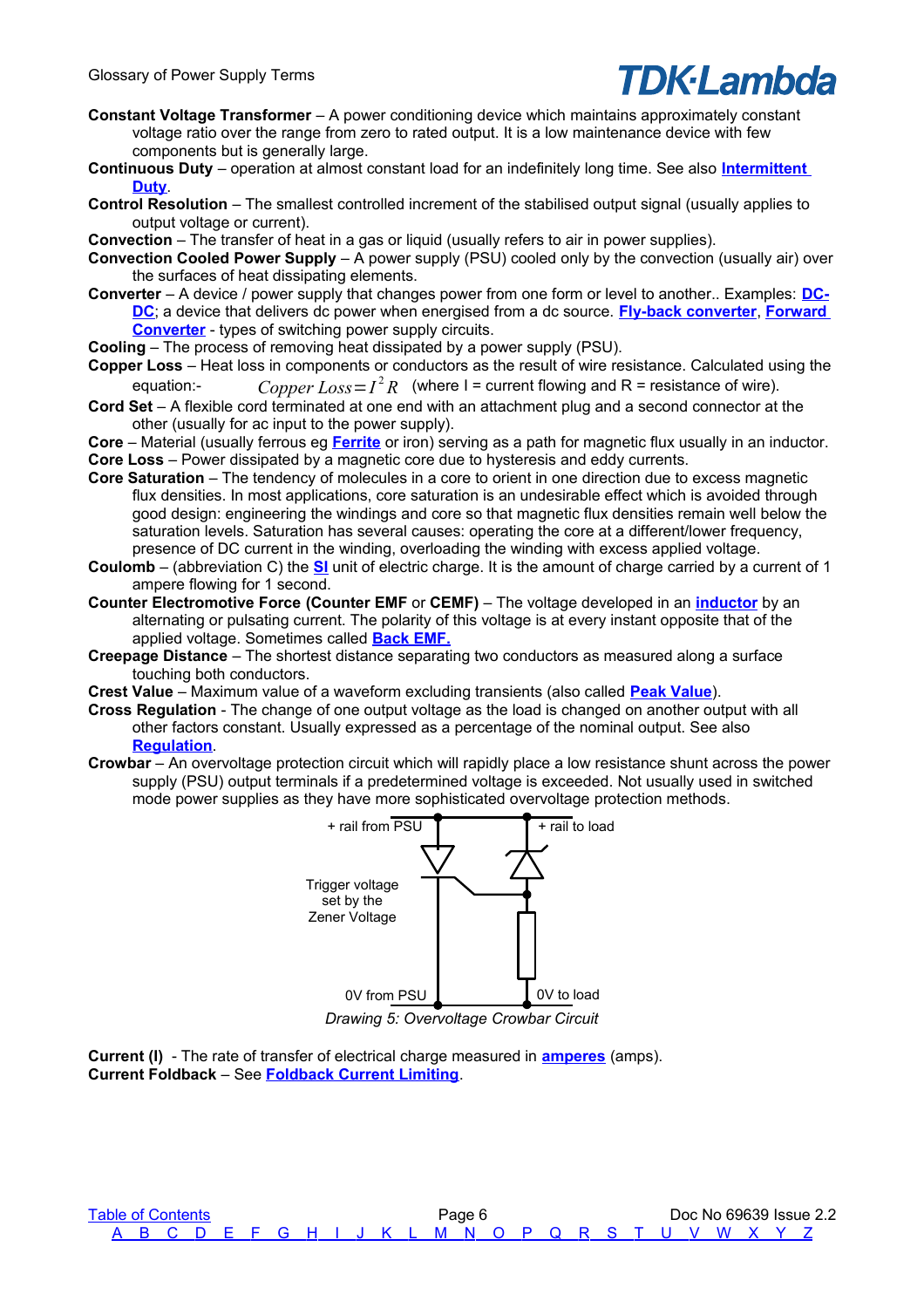

**Current Limit Knee** - The point on the plot of current v voltage of a supply at which the current starts to foldback, or limit.



*Drawing 6: Foldback Current Limiting and 'Constant' Current Limiting*

- <span id="page-8-0"></span>**Current Limiting** – An electronic overload protection circuit which limits the maximum output current to a preset value. Please note that power supplies incorporate current limiting usually to protect the power supplies. Care must be taken to ensure that connecting leads and any PCB tracks are designed to allow for the maximum current possible from the power supply (or supply additional protection circuitry / fusing for protection).
- **Current Sensing Resistor**  A resistor placed in series with the load to develop a voltage proportional to load current.

**Current Source** – A power source that delivers constant current at a specified level.

<span id="page-8-2"></span>**Curve A** (or Class A) – See **[Curve B](#page-8-1)**.

<span id="page-8-1"></span>**Curve B** (or Class B) – Relates to conducted or radiated **[EMC](#page-11-2)** performance, usually EN55022 which specifies two levels.

Level/Class/Curve A which is for equipment designed to operate in EMI tolerant environments such as industrial locations.

Level/Class/Curve B which is for equipment installed in EMI sensitive areas (such as domestic, commercial and light industrial).

Products which achieve curve B will always achieve curve A also as it allows higher levels of conducted or radiated noise than curve B.

[Table of Contents](#page-1-0) **Table of Contents Page 7** Doc No 69639 Issue 2.2  [A](#page-2-0) [B](#page-3-0) [C](#page-5-0) [D](#page-9-0) [E](#page-11-0) [F](#page-13-0) [G](#page-15-0) [H](#page-16-0) [I](#page-18-0) [J](#page-20-0) [K](#page-21-0) [L](#page-22-0) [M](#page-24-0) [N](#page-26-0) [O](#page-27-0) [P](#page-29-0) [Q](#page-32-0) [R](#page-33-0) [S](#page-35-0) [T](#page-39-0) [U](#page-41-0) [V](#page-42-0) [W](#page-43-0) [X](#page-44-0) [Y](#page-45-0) [Z](#page-46-0)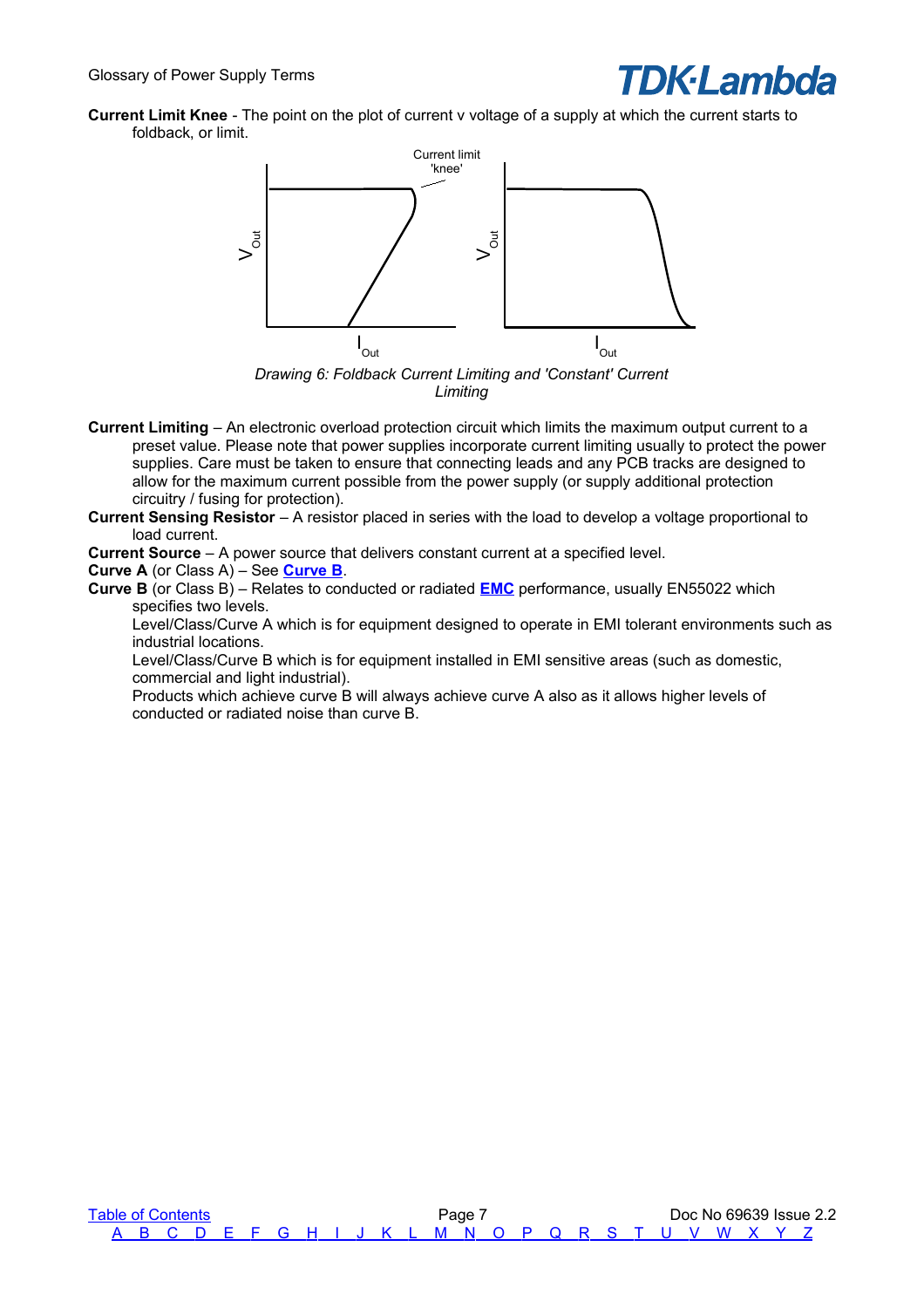### <span id="page-9-0"></span>**D**

#### **dB** – Abbreviation for **[Decibel](#page-9-3)**.

**dc** – Abbreviation for Direct Current.

**DIN** – Acronym for Deutsches Institut für Normung e.V. (German Institute for Standardisation). **DOSA** – Acronym for **[Distributed-power Open Systems Alliance](#page-10-3)**.

- **DPA** Abbreviation for **[Distributed Power Architecture](#page-10-1)**.
- **DVT** Abbreviation for **[Design Validation Testing](#page-9-2)**.

**dc Component** – The dc part of an ac wave.

<span id="page-9-1"></span>**dc-dc converter** – A circuit or device that changes dc input voltage/current to a different dc output voltage/current. Normally the output of a dc/dc converter is isolated from the input. Non isolated versions are available (usually called **[Point of Load Converters](#page-30-2)**). TDK-Lambda's PSS, PSD, PXD, PXE, PXF and PL series are excellent examples of dc-dc converters.

**Decay Time** – See **[Fall Time](#page-13-4)**.

- **Deca** SI prefix multiplier. Multiplies by 10<sup>1</sup>. So 100 daF = 100 x 10<sup>1</sup> F = 1000F. Written as 'deca'. Abbreviated to 'da'.
- **Deci** SI prefix multiplier. Multiplies by 10<sup>-1</sup>. So 100 dF = 100 x 10<sup>-1</sup> F = 10F. Written as 'deci'. Abbreviated to 'd'.
- <span id="page-9-3"></span>**Decibel** – The numerical expression of the relative loudness of two signals, such as sound. The difference in decibels between two signals is ten times the common logarithm of the ratio of their powers. Abbreviated to dB.
- <span id="page-9-5"></span>**Decoupling** – Power supply decoupling is used to compensate for the impedance of the output of the power supply and the interconnecting leads. This impedance may prevent the power supply reacting quickly to the rapidly changing loads that are common in modern electronic equipment. Decoupling of the output should be carried out with electrolytic capacitors for medium frequencies and ceramic capacitors for high frequencies. The capacitors should be connected as closely as possible to the load for the best results.
- **Density**  The ratio of mass of material to its own volume. See also **[Power Density](#page-30-4)**.
- **Derating**  1) operating components or devices at lower stress levels than maximum specified capabilities in order to reduce the occurrence of stress-related failures.

2) Reduced output power available from a power supply under certain conditions (especially elevated temperature).

**Design Life** – Expected length of time of acceptable performance under specified conditions.

<span id="page-9-2"></span>**Design Validation Testing (DVT) –** Testing performed at various stages throughout a product's development cycle to ensure that the initial design specifications are achieved. The DVT will usually involve performing many varied tests, including i) functional testing, ii) reliability testing, iii) ESD testing, iv) EMC testing, v) environmental testing.

#### **Design Verification Test (DVT)** – See **[Design Validation Testing](#page-9-2)**.

**Differential Mode Noise** – The component of noise that is measured between two lines with respect to a common reference point. The value is the difference of the noise components on the two lines. This excludes common-mode noise.

**Differential Voltage** – The difference in voltages at two points.

<span id="page-9-4"></span>**DIN Rail** -Standardised metal rail (35mm wide shown here). Used to mount building automation electronics, industrial control electronics, power supplies, circuit breakers, etc. usually inside equipment racks. Other sizes exist including

> 15mm (EN 50045, BS 6273) where dimension a = 15mm, b = 8.5mm, c = 5.5mm, d = 1mm G type asymmetric DIN rail (EN 50035, BS 5825) (different profile to below)



*Drawing 7: DIN Rail - EN 50022, BS 5584*

| <b>Table of Contents</b> |  |  |  |  |  |  | Page 8 |  |  |  |  |                                                     |  | Doc No 69639 Issue 2.2 |
|--------------------------|--|--|--|--|--|--|--------|--|--|--|--|-----------------------------------------------------|--|------------------------|
|                          |  |  |  |  |  |  |        |  |  |  |  | A B C D E F G H I J K L M N O P Q R S T U V W X Y Z |  |                        |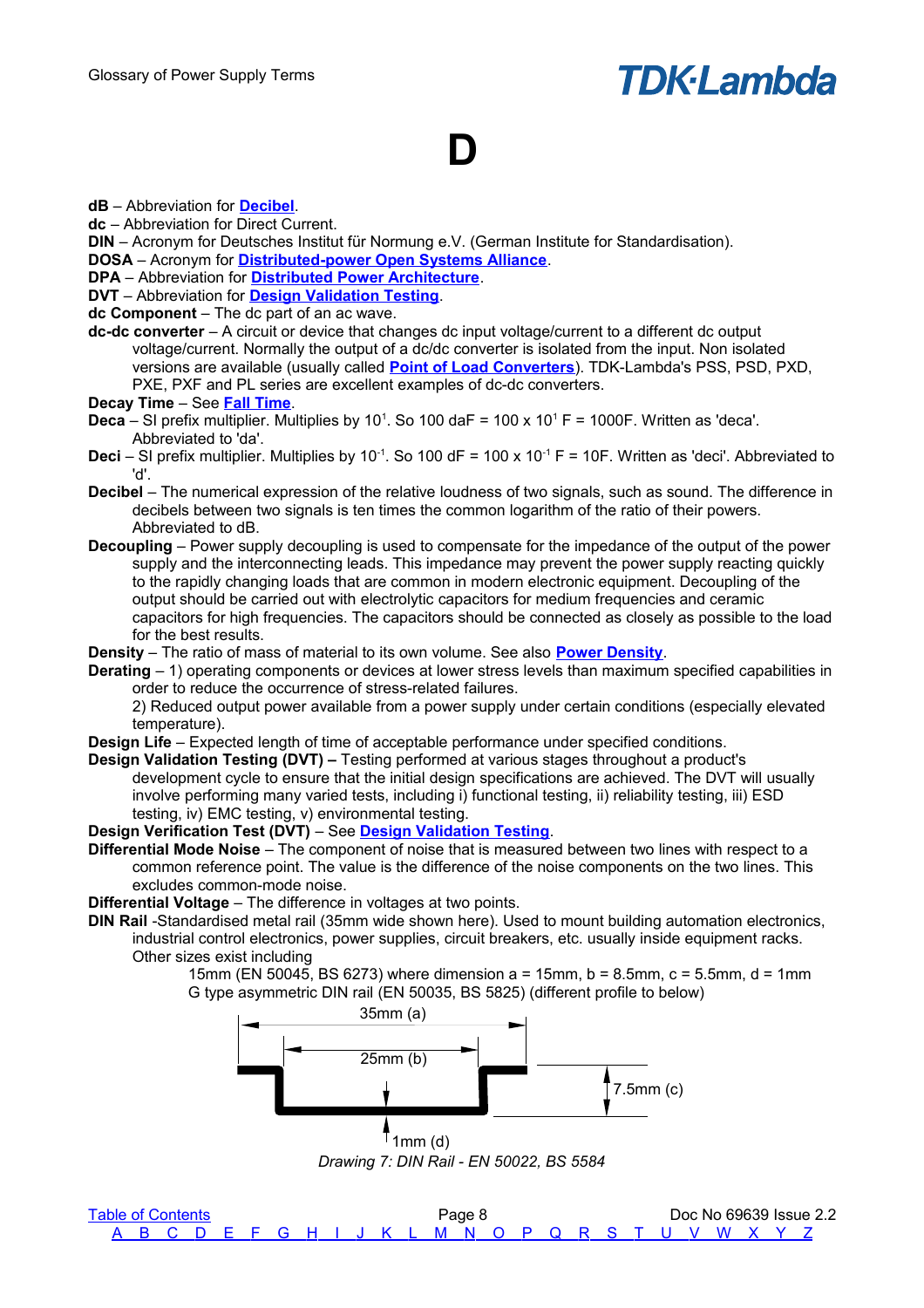**DIN Rail Power Supply** – A **[Power Supply](#page-30-1)** that mounts directly onto a **[DIN Rail](#page-9-4)**. TDK-Lambda's DLP, DPP and DSP ranges are excellent examples of Din Rail Power Supplies displaying many of the attributes useful for this type of power supply: compact size, high efficiency, convection cooled, etc.).

<span id="page-10-2"></span>**Diode** – A component containing a cathode and an anode that allows current flow in one direction (anode to cathode) and blocks flow from the other (cathode to anode).



*Drawing 8: Schematic Symbol for a Diode*

<span id="page-10-4"></span>**Direct Current (dc)** – Flow of currnet in one direction. Written: dc.

- <span id="page-10-1"></span>**Distributed Power Architecture (DPA)** – A system power architecture where the ac supply into the system is converted by a **[Front End Power Supply](#page-14-3)** into a safe voltage (usually 12V, although 48V is common) which is then converted by **[dc-dc converters](#page-9-1)** or **[point of load converters](#page-30-2)** locally to the load requiring the (usually) lower voltage. Benefits of Distributed Power Architecture (DPA) are spreading the power losses throughout the system (which reduces the need for additional cooling, such as heatsinking or blown air), distribution of a higher voltage bus (such as 12V) will be more efficient that distributing 3.3V (or lower) from a centralised power supply. See also **[Bus Converter](#page-4-2)**. TDK-Lambda has a range of products suitable for designing into a Distributed Power Architecture (DPA). These include the NV-350 FEP (350W front end power supply), FPS (1000W – 3000W front end power supply) and a full range of dc/dc converters such as the PA range [up to 700W], **[bus](#page-4-2)  [converters](#page-4-2)** and non isolated **[point of load converters](#page-30-2)** (such as the PL range [available with up to 20A outputs]).
- <span id="page-10-3"></span>**Distributed-power Open Systems Alliance (DOSA)** - formed to ensure future DC/DC product compatibility and standardization within the increasingly fragmented power converter market. The goal of the alliance is to establish customer interface standards early in the development cycle, which include form factors, footprints, pin-outs, feature sets and other parameters that will permit alternative sourcing. The alliance will cover a broad range of power converters including non-isolated (POL), isolated applications, and intermediate bus converters.
- <span id="page-10-0"></span>**Double Insulation** – An insulation system comprised of **[basic insulation](#page-3-7)** and **[supplementary insulation](#page-37-1)**. Generally, if equipment is double insulated, it does not need to be earthed. See also **[Reinforced](#page-33-1)  [Insulation](#page-33-1)**,

*Drawing 9: Symbol for double insulated devices*

**Drift** – A change in output over a period of time independent of input, environment or load or other factors. **Duty Cycle** – In a recurring event, the ratio of on time to off time.

**Dynamic Load** – A load that changes from one level to another. To be fully specified, both the size and rate of change must be stated.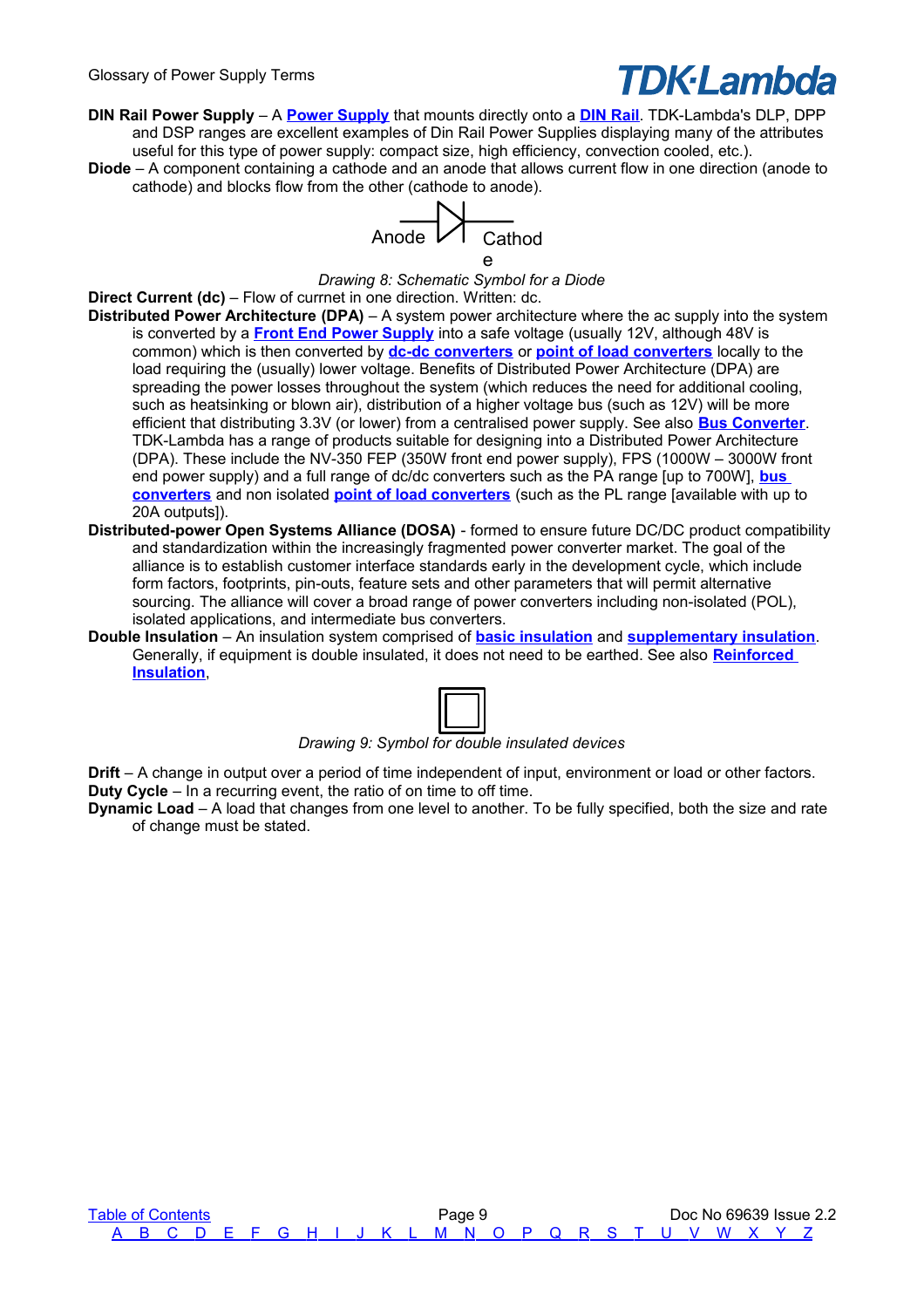### <span id="page-11-0"></span>**E**

**EIA** – Abbreviation for **[Electronic Industries Association.](#page-11-5)**

**EMC** – Abbreviation for **[Electromagnetic Compatibility.](#page-11-2)**

- **EMI –** Abbreviation for **[Electromagnetic Interference](#page-11-4)**.
- **EMI Filter –** A circuit for the attenuation of the electromagnetic interference emitted from (or received by) a power supply (PSU) or other equipment. See also **[EMI](#page-11-4)**.
- **EMV**  Abbreviation for Elektromagnetische Verträglichkeit (German: **[Electromagnetic Compatibility](#page-11-2)**).

**EN** – Abbreviation for Norme Européen (**[European Standard](#page-12-5)**).

- **ESD –** Abbreviation for **[Electrostatic Discharge](#page-11-3)**.
- **ESL –** Abbreviation for **[Equivalent Series Inductance](#page-12-4)**.
- **ESR –** Abbreviation for **[Equivalent Series Resistance](#page-12-3)**.

**Earth –** An electrical connection to the earth frequently using a grid or rod(s). See also **[Ground](#page-15-3)**.

**Earth Bond** – See **[Bonding.](#page-3-8)**

- <span id="page-11-8"></span>**Earth Leakage Current** – The ac or dc current to chassis/earth of a power supply (PSU) at a specified input voltage/frequency. Medical power supplies have specific requirements for Earth Leakage currents and this varies depending on standard to be met.
- **Effective Value –** The value of a waveform that has the equivalent effect of a direct current.

The Effective Value = RMS (Root Mean Square) Value

(For sine waves this equates to  $\sqrt{2}$  x Peak value).

- **Efficiency** The ratio of total output power to total input power, expressed as a percentage, under specified conditions. Maximum theoretically possible efficiency is 100%. A power supply which is 90% efficient wastes one third as much power as a power supply which is 75% efficient. As efficiencies approach 100%, improvements become harder to achieve.
- <span id="page-11-7"></span>**Eighth Brick** - Industry standard footprint for dc-dc converters. Dimensions are 57.9mm x 22.8mm (2.3in x 0.9in). See also **[Full Brick](#page-14-0)**, **[Half Brick](#page-16-2)**, **[Quarter Brick](#page-32-1)**, **[Sixteenth Brick](#page-37-2)**. TDK-Lambda's PAE range of dc/dc converters are examples of eighth bricks.

**Electricity –** Property of matter that results from the presence or movement of electric charge.

**Electrolytic Capacitor –** A capacitor that contains two electrodes separated by an electrolyte.



*Drawing 10: Schematic Symbol for an Electrolytic Capacitor*

- **Electromagnet –** A type of magnet in which the magnetic field is produced by a flow of electric current. The field disappears when the current stops.
- <span id="page-11-2"></span>**Electromagnetic Compatibility (EMC)** - The capability of equipment or systems to be used in their intended environment within designed efficiency levels without causing or receiving degradation due to unintentional EMI. EMC generally encompasses all of the electromagnetic disciplines.
- <span id="page-11-4"></span>**Electromagnetic Interference (EMI) –** Any electronic disturbance that does or could interrupt, obstruct, or otherwise impair the performance of electronic equipment. EMI is characterised by the following categories for test and measurement purposes: 1. Conducted Emissions, 2. Radiated Emissions, 3. Conducted Susceptibility, 4. Radiated Susceptibility.
- <span id="page-11-1"></span>**Electromotive Force (EMF) –** Force that causes free electrons to move in a conductor. Unit of measurement is the volt.

**Electron (e- )** – Negatively charged particle.

**Electron Volt (eV)** – A unit of energy. The energy acquired by an electron passing through a potential of one volt. See **[Useful Conversion Factors](#page-49-0)**

<span id="page-11-5"></span>**Electronic Industries Association (EIA)** – US based trade group **[http://www.eia.org/.](http://www.eia.org/)**

- **Electronic Load**  Test equipment which draws controlled amounts of power or current from a power supply. Part of the **[ATE](#page-2-2)** used to fully test a power supply during its functional testing stage.
- <span id="page-11-3"></span>**Electrostatic Discharge (ESD)** – The flow of current that results when objects having a static charge come into a close enough proximity to discharge. Usually used to describe momentary unwanted currents that cause damage to electronic equipment / components.

**Electrostatic Field** – Electric field around a charged body.

<span id="page-11-6"></span>**Electrostatic Shield** – A conductive screen that shunts induced energy to ground. See **[Faraday Shield](#page-13-5)**.

| <b>Table of Contents</b>                            |  |  |  |  |  | Page 10 |  |  |  |  |  |  | Doc No 69639 Issue 2.2 |
|-----------------------------------------------------|--|--|--|--|--|---------|--|--|--|--|--|--|------------------------|
| A B C D E F G H I J K L M N O P Q R S T U V W X Y Z |  |  |  |  |  |         |  |  |  |  |  |  |                        |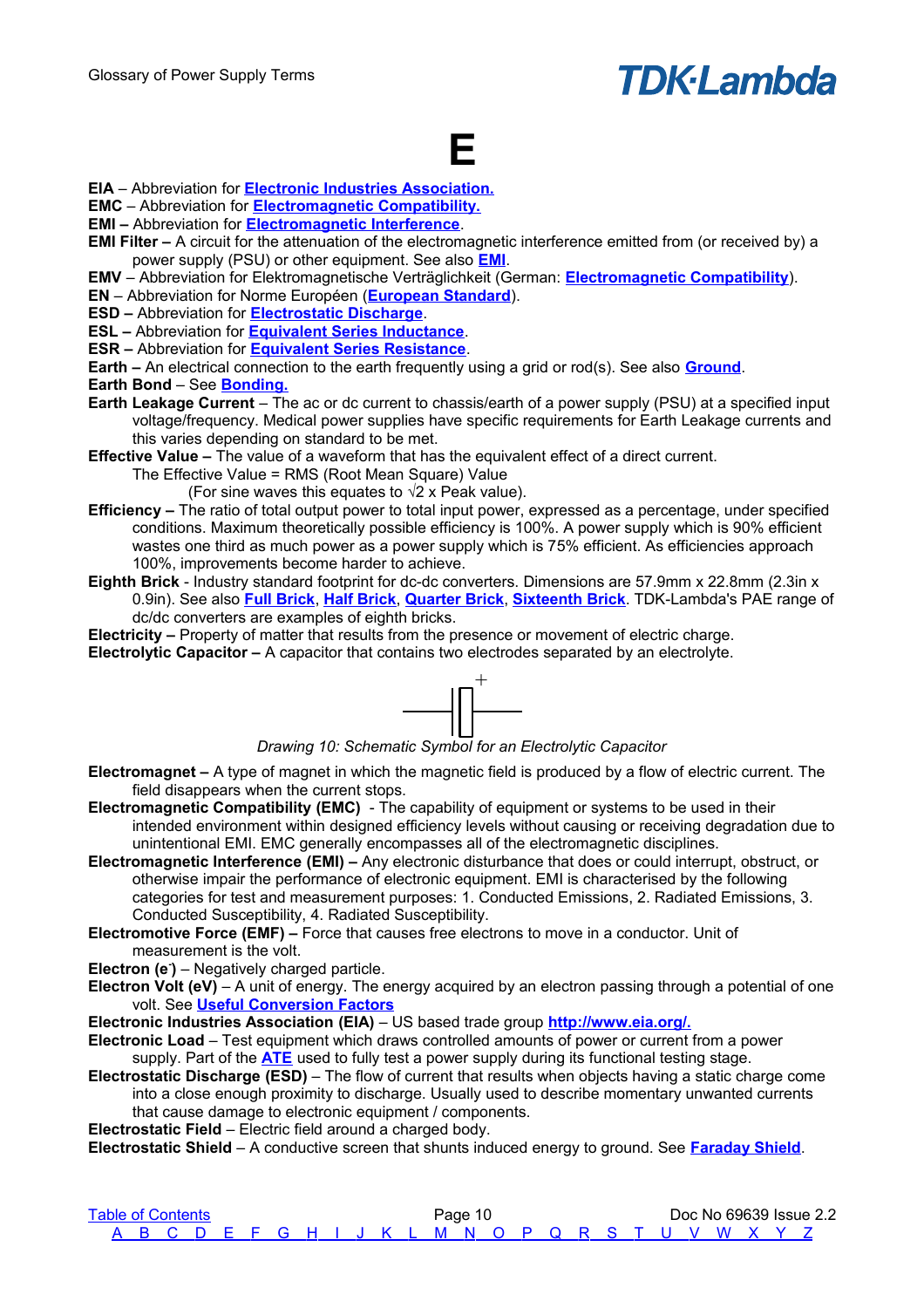<span id="page-12-6"></span>**Enable –** A signal input to a power supply which will turn on the outputs (if the unit is fan cooled then this may also enable the fan). The signal has to be activated to make the outputs turn on. With nothing connected to the input, the power supply should not operate. (Compare this with **[Inhibit](#page-18-5)**).

**Encoder –** See **[Rotary Encoder](#page-34-0)**.

- <span id="page-12-7"></span>**Energy** – The capacity of a system to do work. The unit is **[joule.](#page-20-1)**
- <span id="page-12-4"></span>**Equivalent Series Inductance (ESL)** – The amount of inductance in series with an ideal capacitor which exactly duplicates the performance of a real capacitor.
- <span id="page-12-3"></span>**Equivalent Series Resistance (ESR)** – The amount of resistance in series with an ideal capacitor which exactly duplicates the performance of a real capacitor.
- <span id="page-12-2"></span>**Ethernet** – A serial communication bus mostly used to connect equipment in a LAN (local area network). Some power supplies can be supplied with Ethernet communications to allow remote control via the computer network. See **[Communications Port](#page-6-1)**.
- <span id="page-12-0"></span>**European Committee for Electrotechnical Standardization** - CENELEC is a non-profit technical organization set up under Belgian law and composed of the National Electrotechnical Committees of 30 European countries. In addition, 8 National Committees from neighbouring countries are participating in CENELEC work with an Affiliate status.

CENELEC members have been working together in the interests of European harmonization since the 1950s, creating both standards requested by the market and harmonized standards in support of European legislation and which have helped to shape the European Internal Market. CENELEC works with 15,000 technical experts from 30 European countries. Its work directly increases market potential, encourages technological development and guarantees the safety and health of consumers and workers.

CENELEC's mission is to prepare voluntary electrotechnical standards that help develop the Single European Market/European Economic Area for electrical and electronic goods and services removing barriers to trade, creating new markets and cutting compliance costs.

A Resolution of 7th May 1985 of the European Council formally endorsed the principle of reference to European standards within the relevant European regulatory work (Directives), thereby paving the way to a New Approach in the philosophy of regulations and standards in Europe. In the light of this New Approach, CENELEC is developing and achieving a coherent set of voluntary electrotechnical standards as a basis for the creation of the Single European Market/European Economic Area without internal frontiers for goods and services.

In addition to the traditional European standard deliverables, the dynamic Workshop (CWA: CENELEC Workshop Agreement) has been included in its portfolio, offering an open platform to foster the development of pre-standards for short lifetime products where time-to-market is critical. **<http://www.cenelec.eu/>**

- <span id="page-12-1"></span>**European Committee for Standardisation (CEN)** – (Comité Européen de Normalisation). Contributes to the objectives of the European Union and European Economic Area with voluntary technical standards which promote free trade, the safety of workers and consumers, interoperability of networks, environmental protection, exploitation of research and development programmes, and public procurement. **<http://www.cenorm.be/>**
- <span id="page-12-5"></span>**European Standard** - standard adopted by CEN/CENELEC and carrying with it an obligation of implementation as an identical national standard and withdrawal of conflicting national standards.
- **Exa** SI prefix multiplier. Multiplies by 10<sup>18</sup>. So 100 EF = 100 x 10<sup>18</sup> F. Written as 'exa'. Abbreviated to 'E'.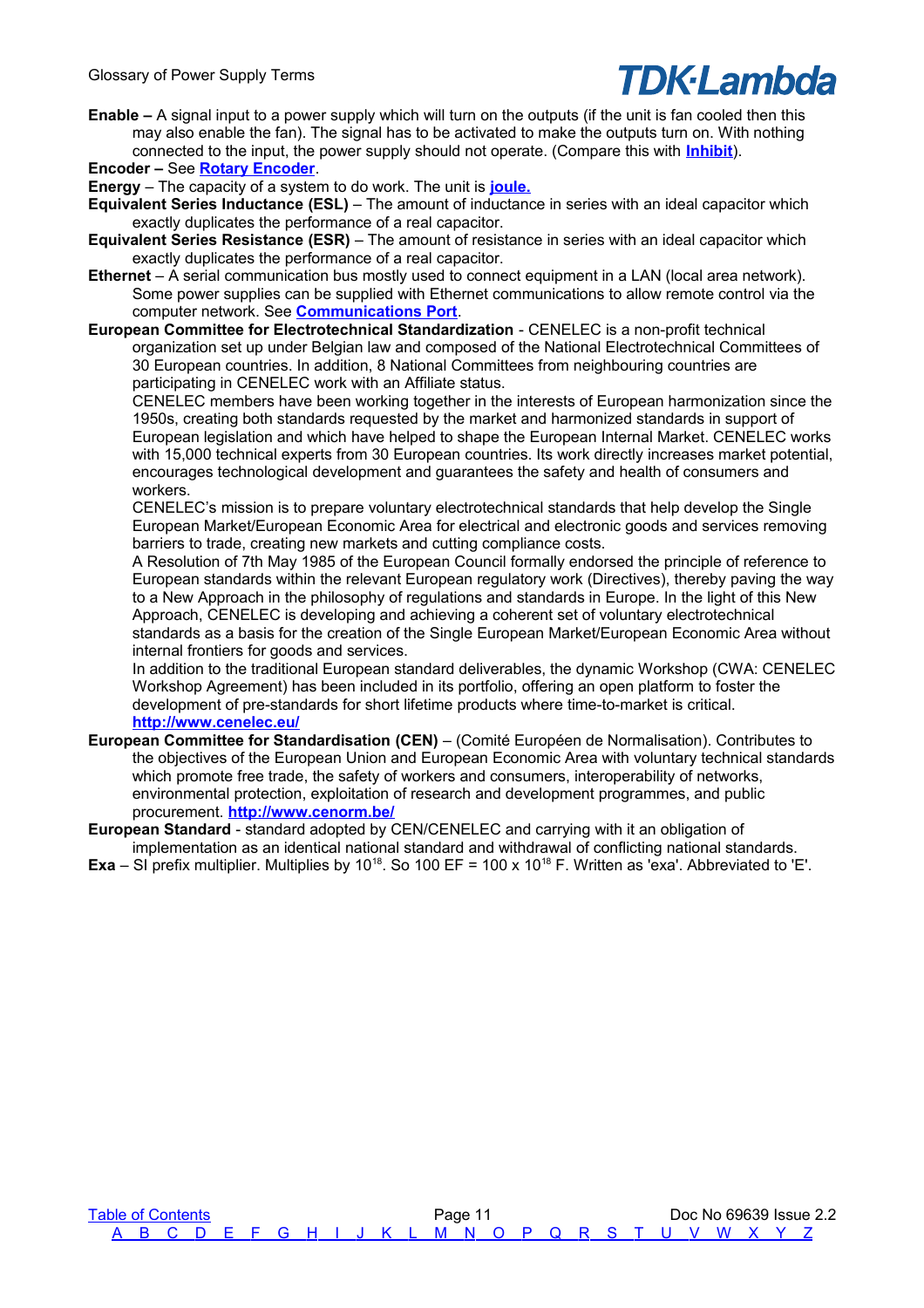#### <span id="page-13-0"></span>**F**

#### **F –** Abbreviation of **[farad.](#page-13-9)**

**°F** – Abbreviation for degrees Fahrenheit.

- **FET**  Abbreviation for **[Field Effect Transistor](#page-13-8)**.
- **FCC**  Abbreviation for **[Federal Communications Commission](#page-13-7)**.
- <span id="page-13-6"></span>**FR-2** – A low cost **[Printed Circuit Board](#page-31-1)** material. Construction is from paper impregnated with phenolic resin.
- <span id="page-13-11"></span>**FR-4** – A **[Printed Circuit Board](#page-31-1)** material. Construction is from woven fibreglass mat impregnated with a flame resistant epoxy resin. It is much stronger than **[FR-2](#page-13-6)** but more expensive.
- **Failure Mode**  The way in which a device does not meet specified requirements.
- <span id="page-13-4"></span>**Fall Time** – The time required for a **[Pulse](#page-31-0)** to decrease from 90% to 10% of its maximum positive (or negative) amplitude.
- **Fan Cooled**  A method of forced-air cooling used to maintain design temperatures.
- <span id="page-13-9"></span>**Farad** – Unit of measurement of **[Capacitance](#page-5-6)**. Written as '**farad**'. Abbreviation is '**F**'
- **Faraday Cage** A conducting screen completely surrounding a space to exclude electromagnetic fields. Often put to a dual purpose: to block electric fields and to block electromagnetic radiation (RF shielding).
- <span id="page-13-5"></span>**Faraday Shield** – An electrostatic shield between input and output windings of a transformer. This can be used to reduce coupling capacitance which in turn reduces output common mode noise. See also **[Electrostatic Shield](#page-11-6)**.
- **Fault Tolerant**  System redundancy to provide continued operation following specified failures.
- <span id="page-13-7"></span>**Federal Communications Commission (FCC)** – An independent US government agency. Regulates the use of the radio spectrum and telecommunications within (or originating in) the USA. **<http://www.fcc.gov/>**
- **Femto** SI prefix multiplier. Multiplies by 10<sup>-15</sup>. So 100 fF = 100 x 10<sup>-15</sup> F. Written as 'femto'. Abbreviated to 'f'.
- <span id="page-13-2"></span>**Ferrite** – A ceramic, soft magnetic material with low loss at high frequencies and which contains iron oxide mixed with oxides or carbonates of one or more metals such as manganese, zinc, nickel or magnesium. Invented by TDK's founder, Dr. Yogoro Kato and Dr. Takeshi Takeiin. TDK Corporation was founded to commercialize this material in 1935.
- <span id="page-13-8"></span>**Field Effect Transistor (FET)** - A transistor that relies on an electric field to control the conductivity of a 'channel' in a semiconductor material. They are sometimes used as voltage-controlled resistors. All FETs, [except **[J-FETs](#page-20-2)** (Junction Field Effect Transistors)] have four terminals (gate, drain, source and body/base). J-FETs have no body. Enhancement FETs are normally off (a voltage applied between the source and gate increases the current from source to drain), depletion FETs are normally on (a voltage applied between the source and gate decreases the current from source to drain).



*Drawing 11: Schematic Symbol for a FET*

- <span id="page-13-10"></span>**Filter - A generic term for any circuit which performs some type of signal processing. Normally this is to** remove/attenuate unwanted signals (noise). Noise filters for power supply (PSU) outputs (and inputs) are generally passive.
- **Floating Output** An output of a power supply (PSU) that is not connected to any other output or earth, usually denotes full galvanic isolation. Usually, they can be used as either positive or negative outputs.
- <span id="page-13-3"></span>**Flyback Converter** – A simple switched mode power supply topology. In most cases, it uses one switch and only needs one magnetic element - the transformer. Energy is transferred during the off-time of the primary circuit. They are generally limited to outputs of less than 200 watts.
- <span id="page-13-1"></span>**Foldback Current Limiting Circuit -** Current limiting circuit that gradually decreases the output current under overload conditions until some minimum current level is reached under a direct short circuit. See **[Current Limit](#page-8-0)**.

| <b>Table of Contents</b> |  |  |  |  |  |  | Page 12 |  |  |  |  |                                                     |  | Doc No 69639 Issue 2.2 |
|--------------------------|--|--|--|--|--|--|---------|--|--|--|--|-----------------------------------------------------|--|------------------------|
|                          |  |  |  |  |  |  |         |  |  |  |  | A B C D F F G H I J K L M N O P O R S T U V W X Y Z |  |                        |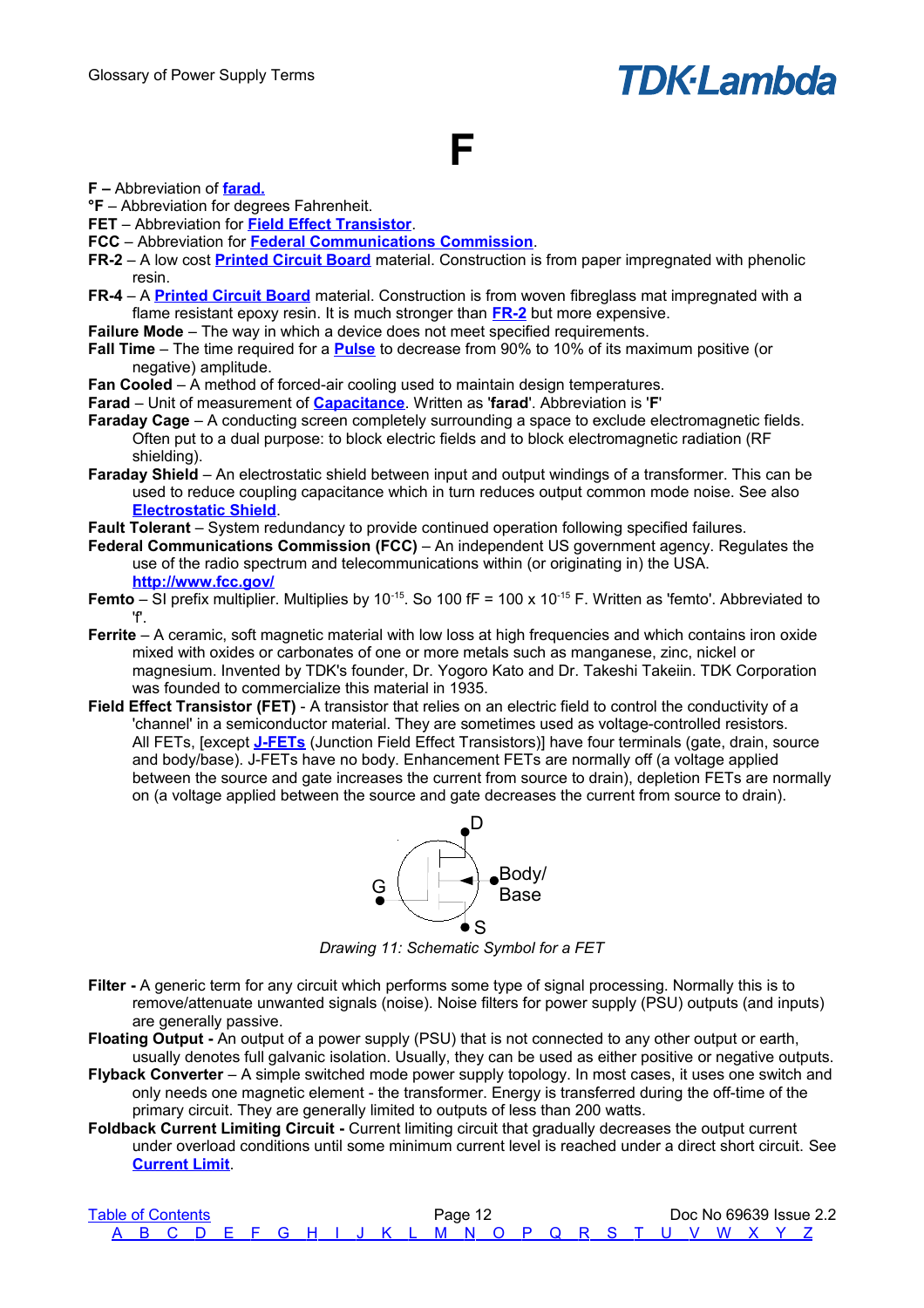

- <span id="page-14-2"></span>**Forward Converter** – An isolated form of the **[Buck Regulator](#page-4-4)** which is capable of producing output voltages higher or lower than the input voltage.
- <span id="page-14-1"></span>**Free Wheel Diode** - A diode used to provide a path for current to flow from an inductive device. See also **[Catch Diode](#page-5-7)**.
- <span id="page-14-5"></span>**Frequency** – The measurement of the number of times that a repeated event occurs per unit of time. The unit of measurement is hertz (Hz) which is repetitions per second (cycles per second – cps).

 $f=\frac{1}{\pi}$  $\frac{1}{T}$  Where f = frequency (Hz) and T is the period in seconds.

Alternatively,  $f = \frac{n}{4}$  $\frac{1}{t}$  where t = time (seconds) and n = number of cycles

- <span id="page-14-3"></span>**Front End Power Supply** – A **[power supply](#page-30-1)** intended for use in **[Distributed Power Architecture](#page-10-1)** systems to provide the ac/dc conversion. It will usually provide 12V output to supply **[Point of Load Converters](#page-30-2)** directly. TDK-Lambda's range of front end power supplies includes the FPS1000 (1kW up to 3kW) and NV-350FEP (up to 350W).
- <span id="page-14-0"></span>**Full Brick** - Industry standard footprint for dc-dc converters. Dimensions are 116.8mm x 61mm (4.6in x 2.4in). See also **[Half Brick](#page-16-2)**, **[Quarter Brick](#page-32-1)**, **[Eighth Brick](#page-11-7)**, **[Sixteenth Brick](#page-37-2)**. TDK-Lambda's PAF range of dc/dc converters are examples of full bricks.
- <span id="page-14-6"></span>**Full-Wave Rectifier** – A circuit element, such as a **[bridge-rectifier](#page-4-3)**, that rectifies both halves of the input ac wave to produce a varying dc output. Compare with **[Half-Wave Rectifier](#page-16-1)**.
- <span id="page-14-4"></span>**Fuse** – Abbreviation of '**fusible link**'. An overcurrent protection device. See **[External Fusing](#page-57-0)**.

*Drawing 12: Schematic Symbols for a Fuse*

**Fusible Link** – See **[Fuse](#page-14-4)**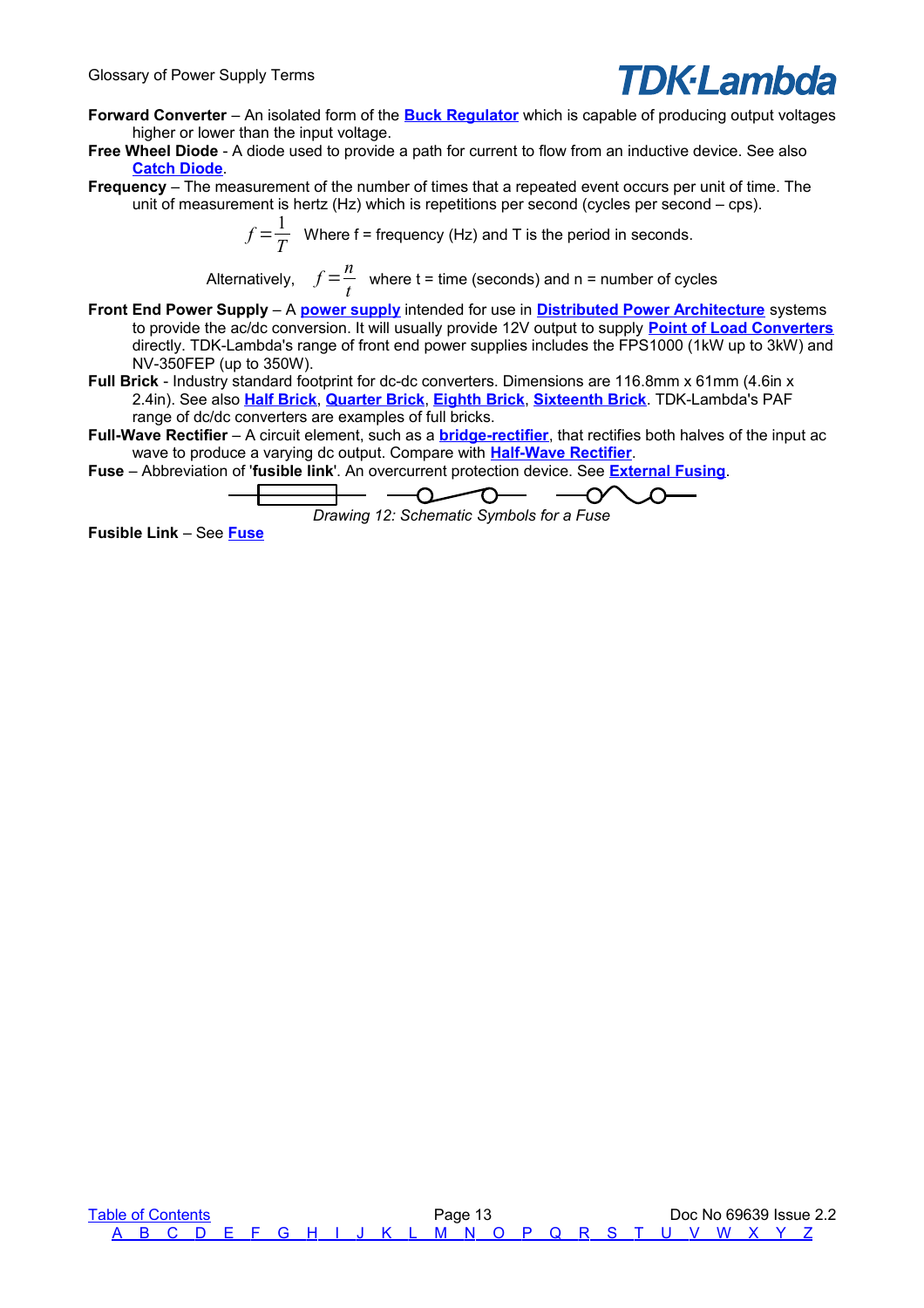## <span id="page-15-0"></span>**G**

#### **GPIB –** Abbreviation of **[General Purpose Interface Bus](#page-15-1)**.

**Galvanic** - related to direct-current electricity or dc.

- **Galvanic Isolation** separation of the signal/power source (or sink) in such a way that dc current cannot bridge the connection. There are two generally accepted methods for galvanic isolation: use of transformers or use of optical isolators. Both allow the ac component of a signal to pass, but not the dc component.
- <span id="page-15-1"></span>**General Purpose Interface Bus** – A parallel communications bus. Used to connect electronic test and measurement devices to control equipment (such as a computer). Also known as **[IEEE488](#page-18-3)**. See **[Communications Port](#page-6-1)**.

Giga – SI prefix multiplier. Multiplies by 10<sup>9</sup>. So 100 GHz = 100 x 10<sup>9</sup> Hz. Written as 'giga'. Abbreviated to 'G'. **Glitch** – An unwanted transient voltage spike occurring on a signal.

<span id="page-15-3"></span>**Ground** – A conducting connection, whether intentional or accidental, by which an electric circuit or equipment is connected to earth, or to some conducting body that serves in place of earth.

*Drawing 13: Schematic Symbol for Ground (or Earth)*

**Ground Bus** – A bus, grounded in at least one place, to which individual grounds in a system are attached. **Ground Grid** – Interconnected bare conductor arranged in a pattern over a specified area, laid out on or

- <span id="page-15-2"></span>below the earth's surface. **Ground Loop** – A condition that occurs when there is more than one ground connection path between two
- pieces of equipment or circuits. These multiple paths produce a similar effect to a loop antenna which will pick up and radiate interference.
- **Ground Plane** 1) A layer of copper on a PCB providing a low impedance ground return to all circuit elements needing it. Also for shielding.

2) A conductive surface serving as the circuit reference ground or as a near-field reflection point for an antenna

**Ground Rod** – A metal rod, usually copper clad, driven into the earth to serve as a ground terminal. **Grounded** – Connected to a common reference point (usually earth).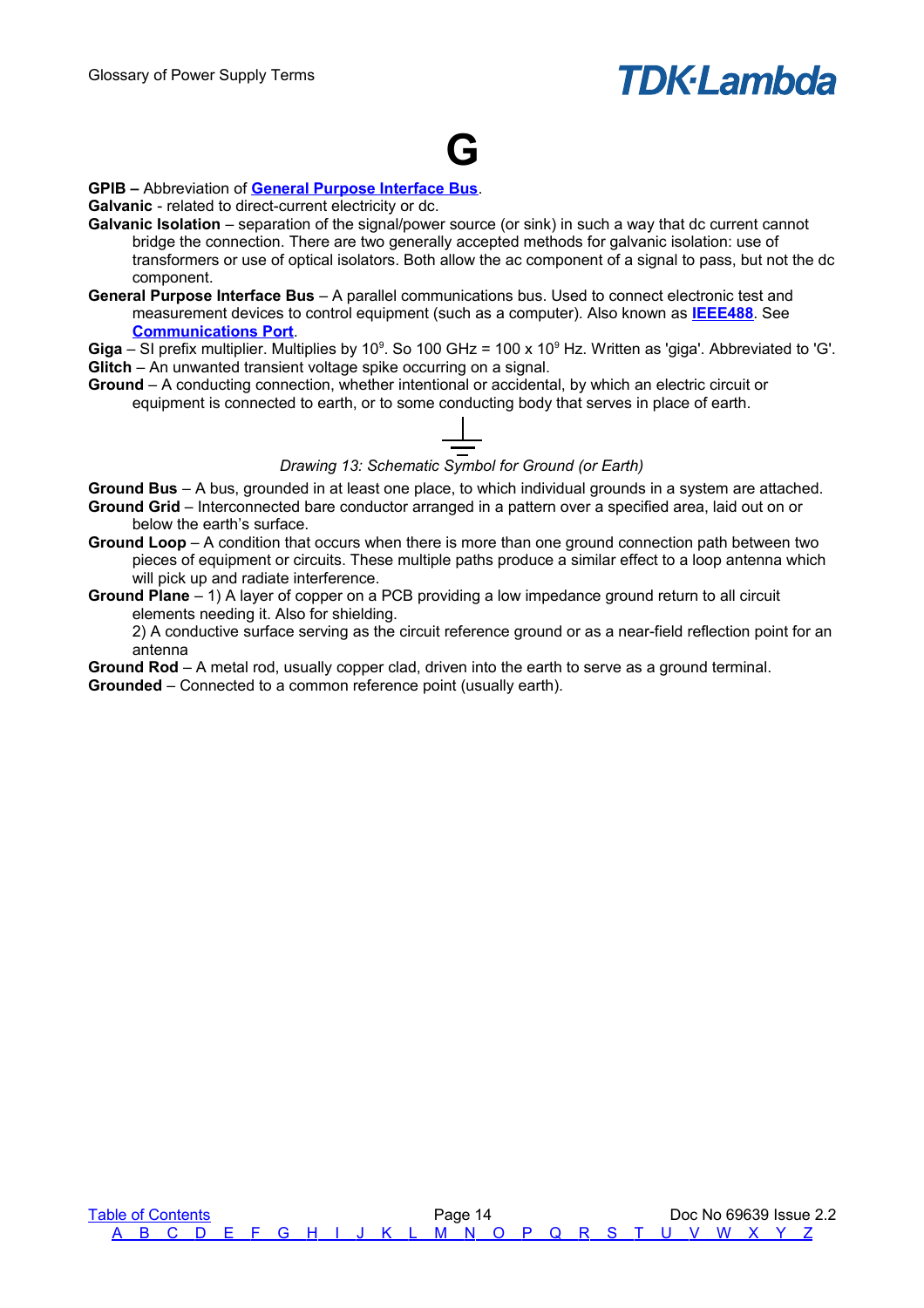### <span id="page-16-0"></span>**H**

**H** – Abbreviation for **[henry](#page-16-10)**, Magnetic Field Strength, or Magnetomotive Force.

- **HALT** Acronym for **[Highly Accelerated Life Testing.](#page-16-6)**
- **HASS** Acronym for **[Highly Accelerated Stress Screening.](#page-16-9)**
- **HBC** Abbreviation of **[High Breaking Capacity](#page-16-8)**.
- **Hz** Abbreviation for **[hertz](#page-16-7)**.
- <span id="page-16-2"></span>**Half Brick** - Industry standard footprint for dc-dc converters. Dimensions are 61mm x 57.9mm (2.4in x 2.28in). See also **[Full Brick](#page-14-0)**, **[Quarter Brick](#page-32-1)**, **[Eighth Brick](#page-11-7)**, **[Sixteenth Brick](#page-37-2)**.. TDK-Lambda's PAH range of dc/dc converters are examples of half bricks.
- <span id="page-16-1"></span>**Half-Wave Rectifier** – A component, such as a diode, that rectifies only one-half of the input ac wave to produce a varying/pulsing dc output. Compare with **[Bridge-Rectifier](#page-4-3)**.



*Drawing 14: Half-Wave Rectifier*

- **Headroom –** The difference between the **[Bulk voltage](#page-4-5)** and the output voltage in a linear regulator.
- **Hecto** SI prefix multiplier. Multiplies by 10<sup>2</sup>=100. So 100 hHz = 100 x 10<sup>2</sup> Hz = 10000Hz. Written as 'hecto'. Abbreviated to 'h'.
- <span id="page-16-10"></span>**Henry (H)** – Unit of measurement of **[Inductance](#page-18-6)**. Written as '**henry**'. Abbreviated to **H**.
- <span id="page-16-7"></span>**Hertz (Hz) –** The **[SI](#page-38-0)** unit of measurement for **[Frequency](#page-14-5)**, named in honour of Heinrich Hertz who discovered radio waves. One hertz equals one cycle per second. Written 'hertz'.
- <span id="page-16-8"></span>**High Breaking Capacity (HBC)** – A term relating to **[fuses](#page-14-4)** which describes the level of current which the fuse will safely interrupt. This is usually 1500A minimum. Usual construction is a ceramic tube, filled with sand through which the fusible wire passes.
- **Hi-Pot Test (High Potential Test)** A safety critical test performed by applying a high voltage for a specified time to two isolated points to determine adequacy of insulating materials.
- **Hiccup Current Limit** When the output of a power supply exceeds certain limits, the control circuit will turn off the output, wait a period and then turn on the output once more. If the output current is still too high, this cycle is repeated until the power supply is turned off ot the fault condition is removed.
- <span id="page-16-11"></span>**High Line** – Highest specified input operating voltage.
- <span id="page-16-6"></span>**Highly Accelerated Life Testing** - a process developed to uncover design defects and weaknesses in electronic and mechanical assemblies using a selection of parameters to stress the product (including vibration, temperature changes, ac input level, etc.). It is a technique that addresses reliability issues at an early stage in product development, offering significant advantages over more traditional techniques.
- <span id="page-16-9"></span>**Highly Accelerated Stress Screening** - used as part of the production process to detect component and manufacturing irregularities as early as possible. Similar stress parameters to **[HALT](#page-16-6)** are used (such as rapid temperature cycling, **[power cycling](#page-30-3)**, vibration, etc.), but once the product parameters are known from the **[HALT](#page-16-6)** process, testing in production is usually at lower levels so that product life is not reduced. This is applied to 100% of the manufactured units.

<span id="page-16-4"></span>**Holding Time** – See **[Holdup Time](#page-16-5)**.

- <span id="page-16-5"></span>**Holdup Time** – The time, under worst case conditions, during which a power supply's output voltage remains within specified limits following the loss or removal of input power. Sometimes called **[Holding](#page-16-4)  [Time](#page-16-4)**.
- **HP** Unit of width (usually) in a 19 inch rack. 1 HP = 0.2 inches = 5.08mm. Same as TE. See **[Useful](#page-47-1)  [Conversion Factors](#page-47-1)**.
- <span id="page-16-3"></span>**Hybrid** – The combination of different component technologies on a single substrate.
- **Hybrid Supplies**  A power supply (PSU) that combines two or more different regulation techniques, such as switching and linear, or one that takes advantage of hybrid technology. See also **[Hybrid](#page-16-3)**.

| <b>Table of Contents</b> |  |  |  |  |  | Page 15 |  |  |  |  |                                                     |  | Doc No 69639 Issue 2.2 |
|--------------------------|--|--|--|--|--|---------|--|--|--|--|-----------------------------------------------------|--|------------------------|
|                          |  |  |  |  |  |         |  |  |  |  | A B C D E F G H I J K L M N O P Q R S T U V W X Y Z |  |                        |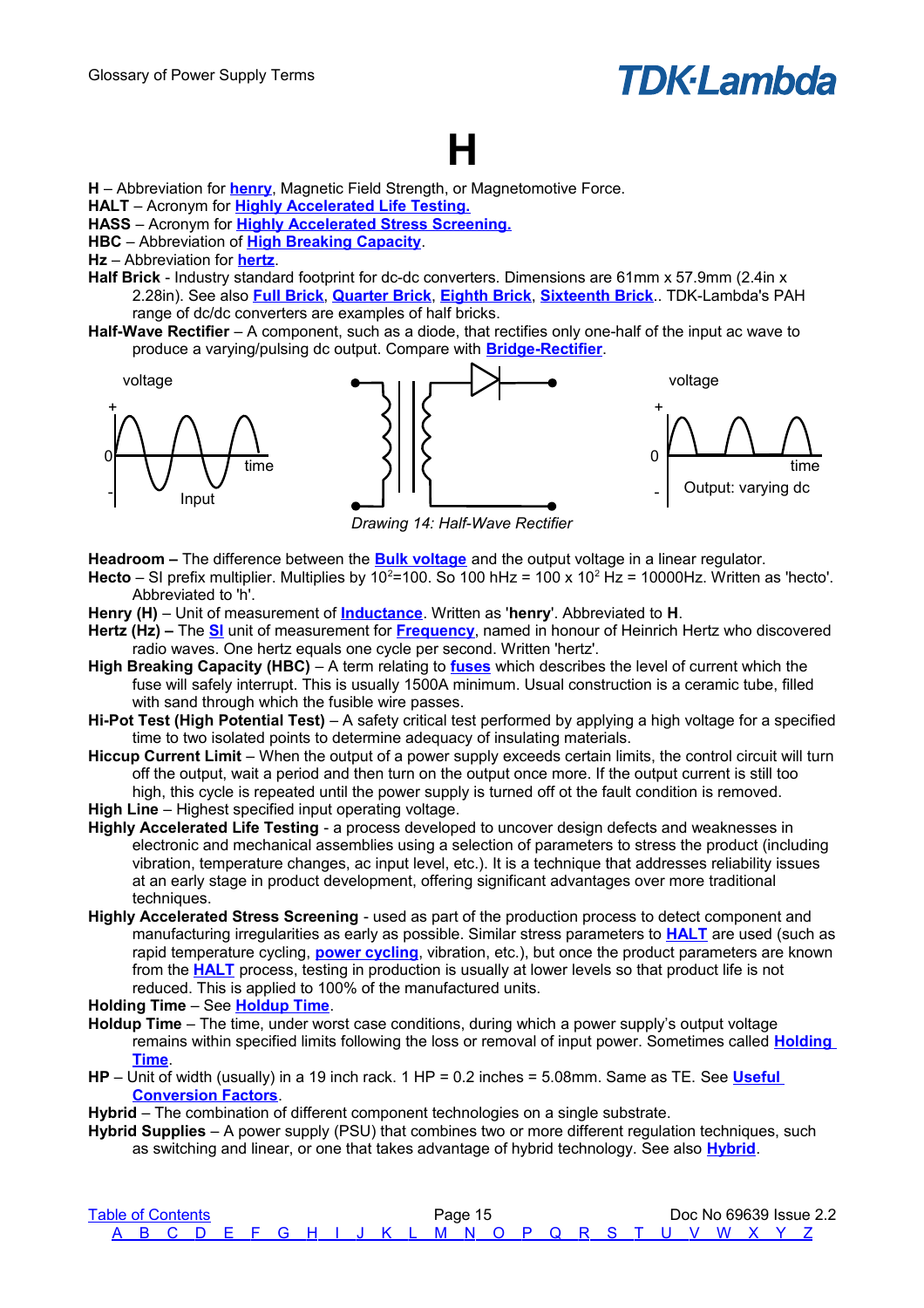

**Hysteresis** – 1) The property of a magnetic substance that causes magnetisation to lag behind the force that produces it.

2) A variable voltage threshold determined by the logic state of the output of the circuit.

<span id="page-17-0"></span>**Hysteresis Loop** – A curve that shows the values of the magnetic flux density in a cyclically magnetised material: one when the magnetising force is increasing, the other when it is decreasing. See **[Remanence](#page-33-4)**, **[Coercivity](#page-6-2)**.



**Hysteresis Loss** – Energy dissipated due to molecular friction as domains move through cycles of magnetisation.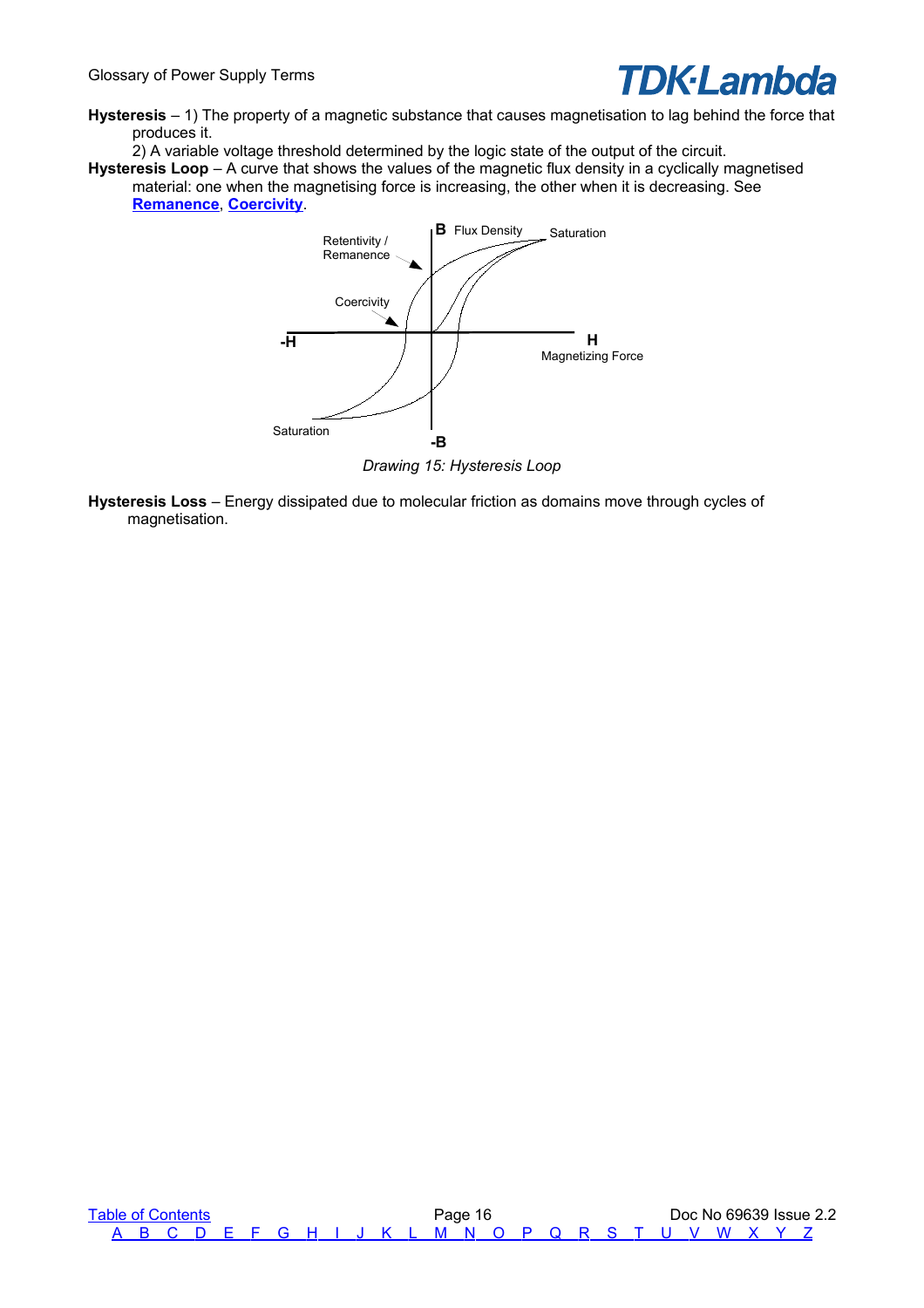#### **I** – Symbol for electric **[Current](#page-7-2)**.

**IC** – Abbreviation for **[Integrated Circuit](#page-19-9)**.

- **IEC**  Abbreviation for **[International Electrotechnical Commission](#page-19-2)**.
- <span id="page-18-1"></span>**IECEE** – Abbreviation of **IEC** System for Conformity testing and Certification of **E**lectrical **E**quipment. See **[CB](#page-5-4) [Scheme](#page-5-4)**. [\(http://www.iecee.org/\)](http://www.iecee.org/)

<span id="page-18-0"></span>**I**

**IEE** – Abbreviation for **[Institution of Electrical Engineers](#page-19-8)** [\(http://www.iee.org\)](http://www.iee.org/)

**IET** – Abbreviation for **[Institute of Engineering and Technology](#page-19-5)** [\(http://www.theiet.org\)](http://www.theiet.org/)

- **IEEE**  Abbreviation for **[Institute of Electrical and Electronic Engineers](#page-19-7)** [\(http://www.ieee.org\)](http://www.ieee.org/)
- <span id="page-18-3"></span>**IEEE488 –** The standard defining the **[GPIB](#page-15-1)** (parallel communications bus). See **[Communications Port](#page-6-1)**.

**IIE** – Abbreviation for **[Institution of Incorporated Engineers.](#page-19-6)** Now part of the **[Institute of Engineering and](#page-19-5) [Technology](#page-19-5)**

#### **IMS** – See **[Insulated Metal Substrate](#page-19-4)**.

- **IPC** A "United States-based trade association dedicated to furthering the competitive excellence and financial success of its members worldwide, who are participants in the electronic interconnect industry." Formerly known as 'Institute for Printed Circuits' and 'Institute for Interconnecting and Packaging Electronic Circuits'. See (**[http://www.ipc.org](http://www.ipc.org/)**).
- **IR Drop** See **[Voltage Drop](#page-42-2)**.
- <span id="page-18-2"></span>**I²C** – Acronym for Inter-Integrated Circuit. A simple, serial communications bus designed by Philips suitable for communications inside a system. Often used to turn on/off a power supply (or supplies) in a system. See **[Communications Port](#page-6-1)**.
- **I²R Loss**  See **[Copper Loss](#page-7-1)**.

<span id="page-18-9"></span>**Impedance (Z)** – Total resistance to flow of an alternating current as a result of resistance and reactance. **Imperial Standard Wire Gauge –** See **[Standard Wire Gauge.](#page-37-3)**

<span id="page-18-8"></span>**Induced Current** – Current that flows as a result of an **[Induced EMF](#page-18-8) [\(Electromotive Force\)](#page-11-1)**. **Induced EMF** – Voltage induced in a conductor in a varying magnetic field.

<span id="page-18-6"></span>**Inductance (L)** – The inherent reactive property, measured in henrys, of an electric circuit or circuit element that opposes a change in current flow. Hence, inductance causes current changes to lag behind voltage changes. See also **[henry](#page-16-10)**.

<span id="page-18-4"></span>**Inductive Reactance (X<sub>L</sub>)** – Opposition to a changing current as a result of inductance:  $X_i = 2\pi FL$ **Inductor** – A coil or component with the properties of inductance.

#### *Drawing 16: Schematic Symbol for an Inductor*

- <span id="page-18-5"></span>**Inhibit** – A signal input to a power supply which will turn off the outputs (if the unit is fan cooled then this may also inhibit the fan). The signal has to be activated to make the outputs turn off, with nothing connected to the input, the power supply should operate. (Compare this with **[Enable](#page-12-6)**).
- **Input Impedance**  The impedance between the input terminals of a circuit or device, with the input disconnected.
- **Input Line Filter**  A low-pass or band reject filter at the input of a power supply (PSU) that reduces line noise fed to the supply. This filter may be external to the power supply (PSU).

**Input Pi Filter** – See **[Pi Filter](#page-29-2)**.

**Input Surge** – See **[Inrush Current](#page-18-7)**.

- **Input Voltage Range**  The range of input voltage values over which a power supply (PSU) or device will operate within its specified limits.
- <span id="page-18-7"></span>**Inrush Current** – The peak instantaneous input current drawn by a power supply (PSU) at turn on. In a switched mode power supply, there is no transformer reaction to limit the current that flows when the power supply is first switched on. An extremely large current can be drawn from the mains as the reservoir capacitors charge to the full voltage. To reduce this current to a sensible level, they often incorporate Inrush Current Limiting. This peak is usually restricted by inrush current limiting and only occurs for a short period of time (usually one cycle of ac) and occurs only if the power supply (PSU) is turned on at the peak of the ac cycle.
- **Inrush Current Limiting**  The characteristic of a circuit that limits inrush current when a power supply (PSU) is turned on. Inrush Current Limiting is typically performed by either a thermistor (which when cold has a high resistance, when hot, a low resistance) connected in series with the ac supply, or by a relay which switches in a resistor until a defined period (a few milliseconds) has passed, or by a relay

| <b>Table of Contents</b> |  |  |  |  |  |  | Page 17 |  |  |  |  |                                                     |  | Doc No 69639 Issue 2.2 |
|--------------------------|--|--|--|--|--|--|---------|--|--|--|--|-----------------------------------------------------|--|------------------------|
|                          |  |  |  |  |  |  |         |  |  |  |  | A B C D E F G H I J K L M N O P Q R S T U V W X Y Z |  |                        |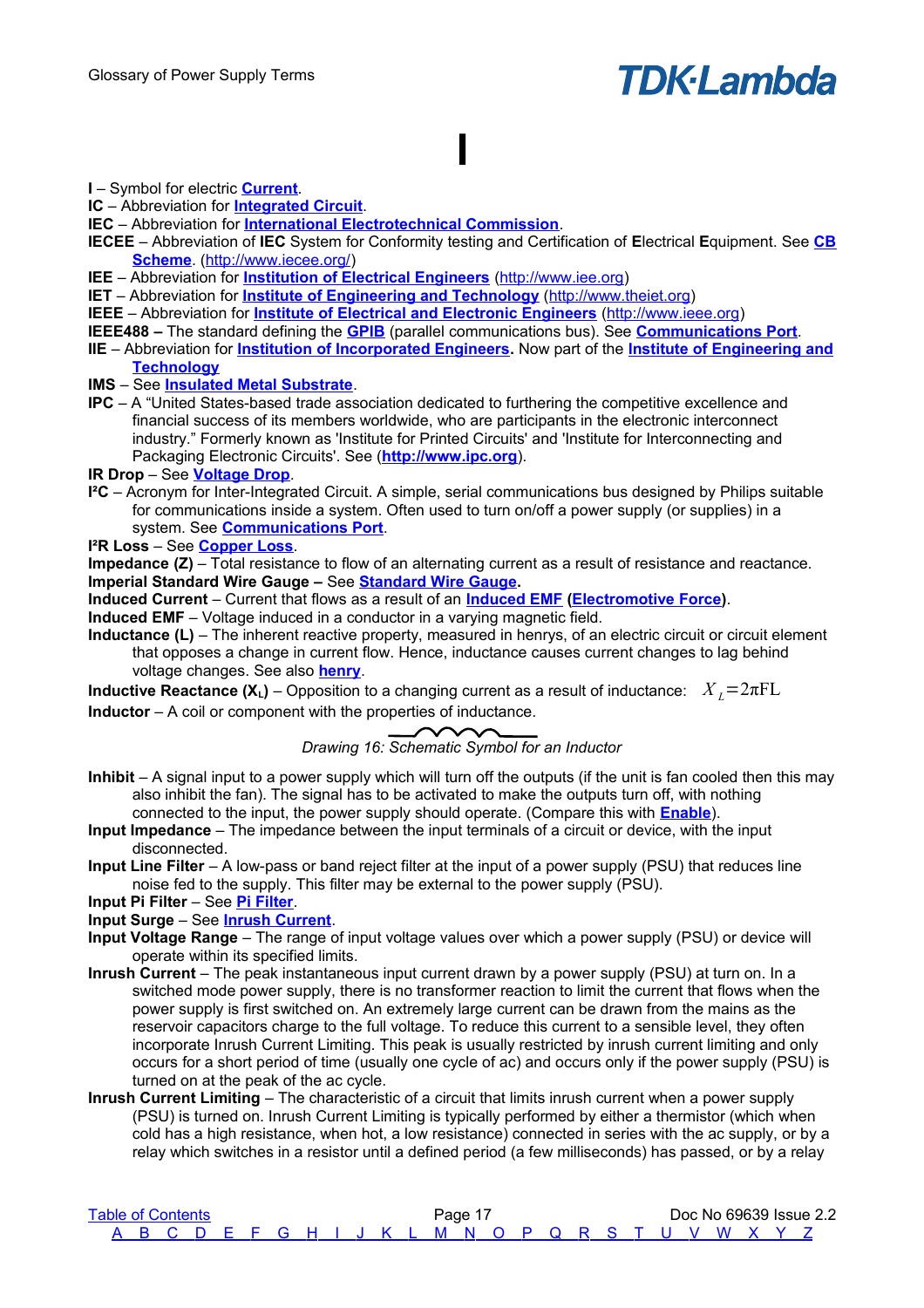Glossary of Power Supply Terms

### **TDK**·Lambda

which bypasses a series resistor or NTC after the initial start-up period has passed..

- Inrush current limiting enables a power supply to meet IEC/EN61000-3-3 (flicker).
- **Instantaneous Value** The measured value of a signal at a given moment in time.
- <span id="page-19-7"></span>**Institute of Electrical and Electronic Engineers (IEEE)** – A US based professional organisation. The IEEE develops standards of definitions, test methods, symbols, units and safety in the field of electrical science and engineering. **<http://www.ieee.org/>**
- <span id="page-19-5"></span>**Institute of Engineering and Technology –** Institution formed in spring 2006 by the coming together of the **[IEE](#page-19-8)** and the **[IIE](#page-19-6)**.
- <span id="page-19-8"></span>**Institution of Electrical Engineers (IEE)** – A UK based professional organisation. The IEE develops standards of definitions, test methods, symbols, units and safety in the field of electrical science and engineering. Now part of the **[Institute of Engineering and Technology.](#page-19-5)**

<span id="page-19-6"></span>**Institution of Incorporated Engineers (IIE)-** Now part of the **[Institute of Engineering and Technology.](#page-19-5) Insulated Metal Substrate** – A **[Printed Circuit Board](#page-31-1)** where the substrate is metal (usually aluminium but

<span id="page-19-4"></span>sometimes copper or other metal) covered with a thin layer of insulating material (epoxy based) and then a layer of copper (from which the required conducting tracks are created). IMS has excellent thermal conductance and is used where cooling is necessary (especially for **[Surface Mount Devices](#page-38-1)**).

<span id="page-19-1"></span>**Insulation** – Non-conductive materials used to separate electrical circuits and to prevent electric shock. **Insulation Resistance** – The resistance, usually measured in megaohms, of an insulating material. **Insulator** – material that prevents the flow of electricity.

<span id="page-19-9"></span><span id="page-19-0"></span>**Integrated Circuit (IC)** – Multiple components (both active and passive) manufactured on a single semiconductor substrate (usually silicon).

**Integrated Magnetics** – Multiple magnetic components assembled as a single assembly. Used on TDK-Lambda's EFE product range to increase efficiency and reduce the size of the power supply.

<span id="page-19-3"></span>**Intermittent Duty** – operation for specified alternate intervals of load and no load. See also **[Continuous](#page-7-4)  [Duty](#page-7-4)**.

<span id="page-19-10"></span>**Internal Impedance** – The **[impedance](#page-18-9)** exhibited by a power supply or electronic device. **Internal Resistance** – See **[Internal Impedance](#page-19-10)**

<span id="page-19-2"></span>**International Electrotechnical Commission (IEC)** – Organisation that prepares and publishes international standards for electrical, electronic and related technologies. The standards cover safety, performance, EMC and environmental. The IEC does not perform any testing; this function is left to the national testing agencies. National standards are frequently based on IEC publications. See **<http://www.iec.ch/>**

**Inverter** – 1) A device that changes dc into ac (sometimes called dc-ac converters) 2) A circuit, circuit element or device that inverts the input signal.

<span id="page-19-11"></span>**Iron Core** – A general class of core that contains iron. Sometimes used to refer to cores made only from steel laminations. See also **[Core,](#page-7-3) [Ferrite,](#page-13-2) [Powdered Iron Core](#page-30-5)**.

**Isolation** – The electrical separation between two circuits, or circuit elements.

<span id="page-19-12"></span>**Isolation Transformer** – A transformer (usually with a one-to-one turns ratio) used as a safety device to isolate a device under test from earth. Alternatively used to block the transmission of DC signals whilst allowing the ac to pass. See also **[Step-Down Transformer,](#page-37-5) [Step-Up Transformer,](#page-37-4) [Transformer](#page-40-1)**.

**Isolation Voltage** – The maximum ac or dc specified voltage that may be continuously applied between isolated circuits.

[Table of Contents](#page-1-0) **Page 18** Page 18 Doc No 69639 Issue 2.2  [A](#page-2-0) [B](#page-3-0) [C](#page-5-0) [D](#page-9-0) [E](#page-11-0) [F](#page-13-0) [G](#page-15-0) [H](#page-16-0) [I](#page-18-0) [J](#page-20-0) [K](#page-21-0) [L](#page-22-0) [M](#page-24-0) [N](#page-26-0) [O](#page-27-0) [P](#page-29-0) [Q](#page-32-0) [R](#page-33-0) [S](#page-35-0) [T](#page-39-0) [U](#page-41-0) [V](#page-42-0) [W](#page-43-0) [X](#page-44-0) [Y](#page-45-0) [Z](#page-46-0)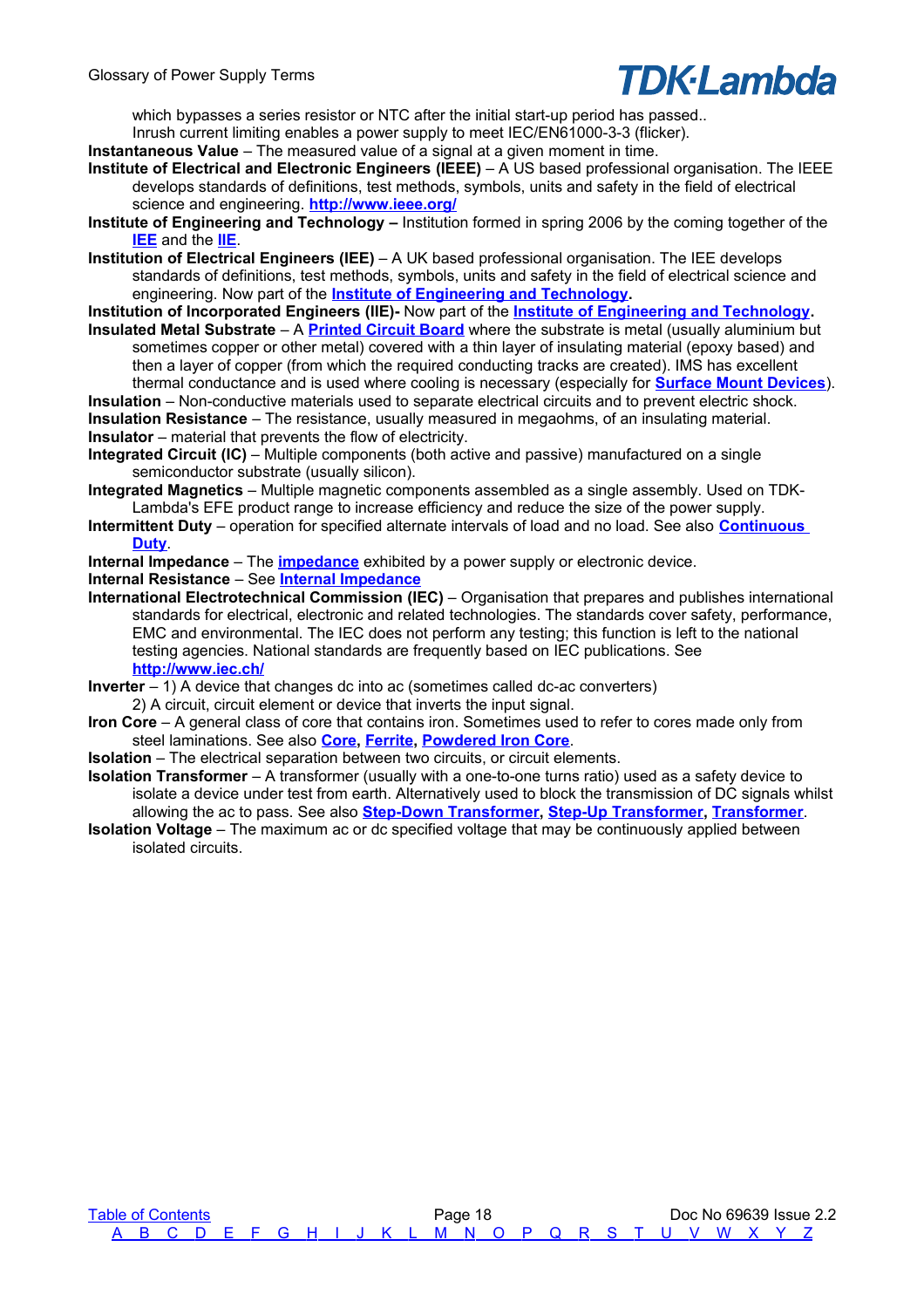## <span id="page-20-0"></span>**J**

**J** – Abbreviation for **[joule.](#page-20-1)**

**JDEC** – Abbreviation for **[Joint Electronic Device Engineering Council](#page-20-3)**.

**JFET** – Abbreviation for **[Junction Field Effect Transistor](#page-20-2)**. See also **[Field Effect Transistor](#page-13-8)**.

<span id="page-20-3"></span>**Joint Electronic Device Engineering Council (JDEC)** – A group within the Electronic Industries Association, originally formed in conjunction with **[NEMA](#page-26-1)**. No longer affiliated with **[NEMA](#page-26-1)**, the **[EIA](#page-11-5)** group has retained the **JDEC** acronym.

<span id="page-20-1"></span>**Joule (J)** – Unit of **[energy](#page-12-7)** equal to one watt second. Written as '**joule**'. Abbreviated to **J**.

<span id="page-20-2"></span>**Junction Field Effect Transistor (JFET)** – A usually low power semiconductor (although high power SiC JFETs are being investigated) having a conductive channel whose resistance is controlled by the reverse voltage on the gate channel junction. See **[Field Effect Transistor](#page-13-8)**.

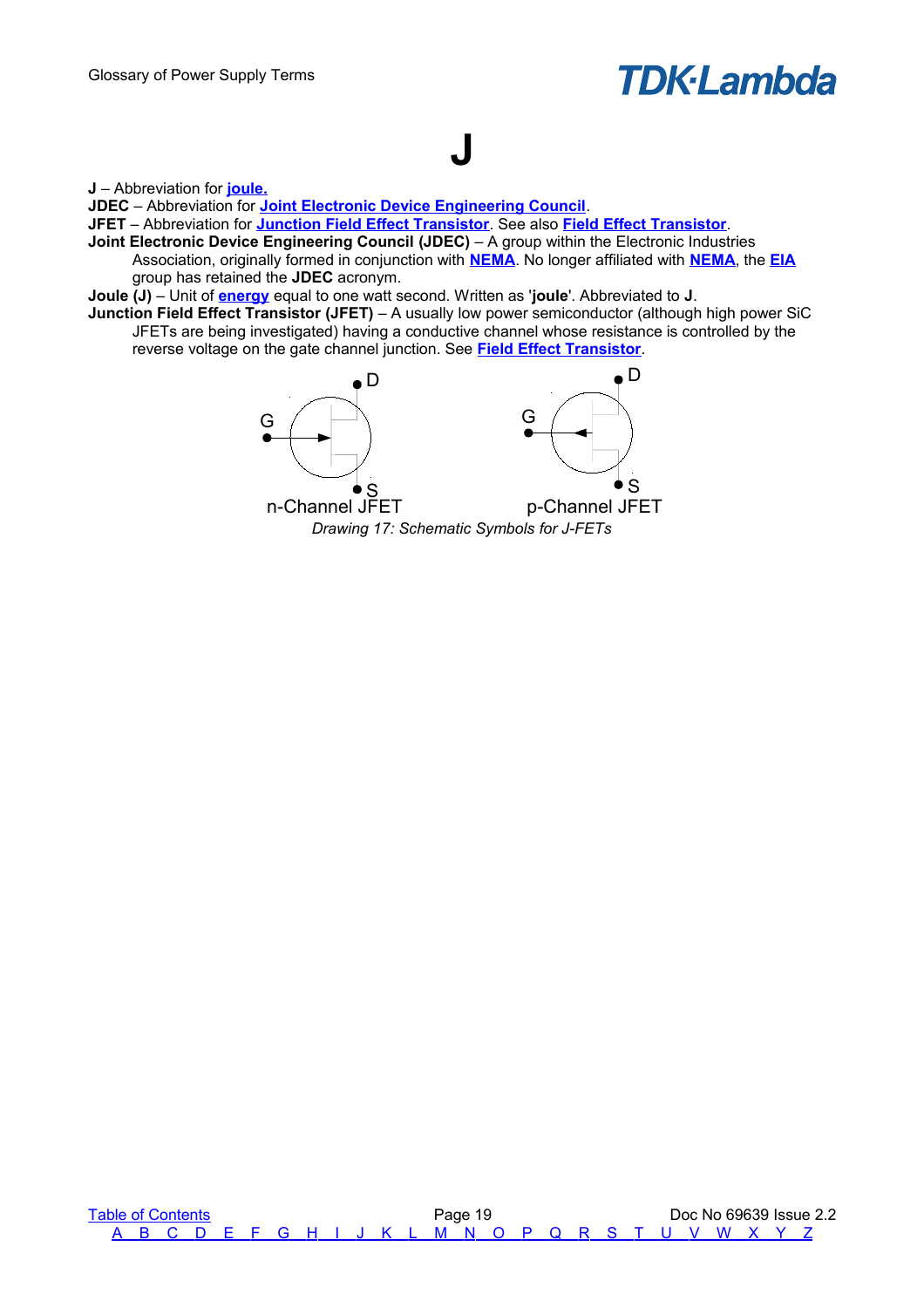### <span id="page-21-0"></span>**K**

**K** – The abbreviation for **[kelvin](#page-21-3)**.

**kW** – Abbreviation for **[kilowatt](#page-21-2)**.

**kWh** – Abbreviation for **[kilowatt-hour](#page-21-1)**.

<span id="page-21-3"></span>**Kelvin (K)** – 1) Unit of temperature in the International System of Units (**[SI](#page-38-0)**). Written as '**kelvin**'. Abbreviated to K. See **[Convert Kelvin to degrees Celsius](#page-48-2)**.

2) a 4 terminal connection method used to isolate current carrying leads from voltage measuring (sense) leads (used to eliminate voltage drop along the sense leads).

**Kilo** – SI prefix multiplier. Multiplies by 10<sup>3</sup>. So 100 kHz = 100 x 10<sup>3</sup> Hz = 100000 Hz. Written as 'kilo'. Abbreviated to 'k'.

<span id="page-21-2"></span>**kilowatt** – 1000 **[watts](#page-43-2)**.

<span id="page-21-1"></span>**kilowatt-hour** – A unit of energy (non **[SI](#page-38-0)**). Abbreviated to kWh. See **[Useful Conversion Factors](#page-49-0)**.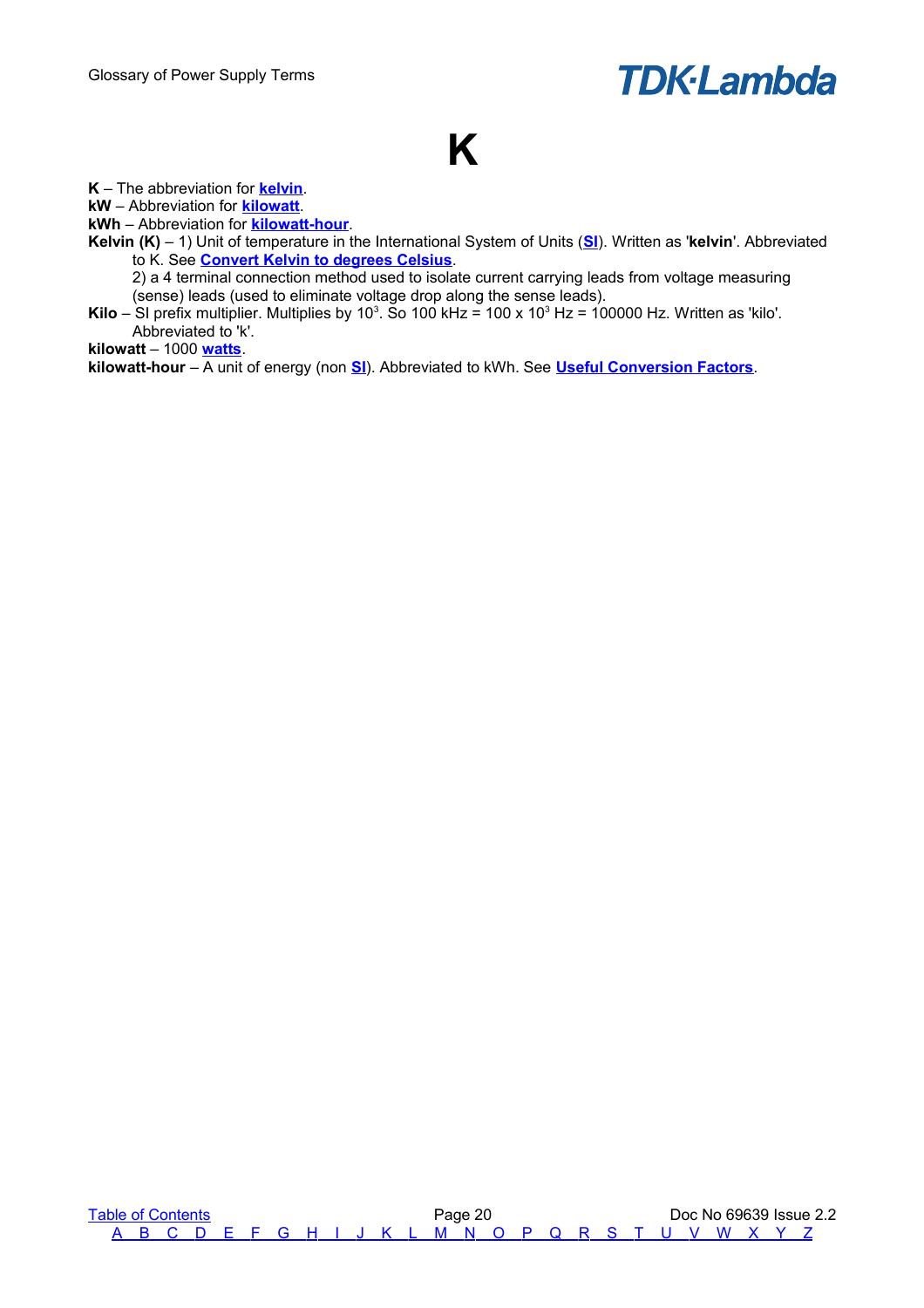

**L** – The symbol for **[Inductance](#page-18-6)**, and the abbreviation for litre and length.

<span id="page-22-1"></span>**L-C Filter** – A low pass filter consisting of an inductance (L) and a capacitance (C). Also known as an

<span id="page-22-0"></span>**L**

averaging filter. **LED** – Abbreviation for **[Light-Emitting Diode.](#page-22-6)**

**LVD** – Abbreviation for **[Low Voltage Directive](#page-23-1)**

Latch – A logic circuit that, once set, maintains the output at some fixed state until reset.

**Latching Relay** – A relay that mechanically latches until mechanically or electrically reset.

**Lead-Free Directive** – See **[Restriction of Hazardous Substances Directive.](#page-34-1)**

**Lead Resistance** – Dc resistance of the leads of a circuit element or device.

- **Leakage Current**  The ac or dc current flowing from input to output and/or chassis of an isolated device at a specified voltage. Also the off-state current in a switching device (diode, transistor, etc.) See also **[Earth Leakage Current.](#page-11-8)**
- <span id="page-22-6"></span>**Light-Emitting Diode (LED)** – A semiconductor device which emits light when an electric current is passed through it. The colour is determined by the properties of the materials and dopants used.



*Drawing 18: Schematic Symbol for LED*

Life Test – Estimating life expectancy of a device by subjecting it to accelerated or actual use.

**Line** – The voltage across a power transmission line. See also **[High Line,](#page-16-11) [Low Line](#page-23-0)**.

**Line Conditioner** – A circuit or device designed to improve the quality of an ac line.

#### **Line Effect** – See **[Line Regulation](#page-22-5)**.

<span id="page-22-5"></span>**Line Regulation** - The amount that the output voltage changes as a result of changing the input voltage. Typically specified as a percentage change of the output for a given input voltage change with all other

factors held constant. See also **[Regulation](#page-33-5)**.

**Linear** – 1) in a straight line.

2) quantities varying in direct proportion to one another.

**Linear Power supply** – See **[Linear Supply](#page-22-4)**.

- <span id="page-22-3"></span>**Linear Regulation** – A regulation technique where the control device, such as a transistor, is placed in series (series regulation) or parallel (shunt regulation) with the load. The output is regulated by varying the resistance of the control device to dissipate unused power. See also **[Linear Supply](#page-22-4)**.
- **Linear Regulator**  A voltage regulator where a transistor (or **[Zener Diode](#page-46-1)**, or other device) is used to control the output voltage. This method of regulation is inherently inefficient as the regulating device (transistor, etc.) is dropping volts at the full output current. Therefore wasted power = volts dropped x output current. For low current outputs, this wasted power is often not significant but for high current outputs, this wasted power can be very considerable and leads to the use of a **[Switched Mode Power](#page-38-2) [Supply](#page-38-2)**.

<span id="page-22-4"></span>**Linear Supply** – An electronic power supply (PSU) employing **[Linear Regulation](#page-22-3)**.

Line Transient – A perturbation outside the specified operating range of an input or supply voltage.

- **Litz Wire**  Wire that consists of many thin, separately insulated wire strands woven together. It increases the surface area of the wire and reduces the skin effect and power losses when used in highfrequency applications.
- **Live** Electrically connected to a voltage source or electrically charged so as to have a voltage different from that of earth.
- **Load**  Any combination of resistance, capacitance and inductance connected to the output of a power supply. It determines the requirements of the power supply (current, voltage, start up requirements, etc.).

**Load Decoupling –** Using filter components at the load to attenuate noise. See **[Decoupling.](#page-9-5)**

**Load Effect –** See **[Load Regulation](#page-22-2)**.

**Load Impedance –** The **[Impedance](#page-18-9)** to the flow of current posed by the load.

- <span id="page-22-2"></span>**Load Regulation –** The percentage change in output voltage as the load is changed from a specified minimum to maximum (or maximum to minimum), with all other factors held constant. See also **[Regulation](#page-33-5)**.
- **Load Transient Overshoot –** See **[Overshoot](#page-28-0)**.

| <b>Table of Contents</b> |  |  |  |  |  | Page z L |  |  |  |  |                                                     |  | Doc No 69639 Issue 2.2 |
|--------------------------|--|--|--|--|--|----------|--|--|--|--|-----------------------------------------------------|--|------------------------|
|                          |  |  |  |  |  |          |  |  |  |  | A B C D F F G H I J K L M N O P O R S T U V W X Y 2 |  |                        |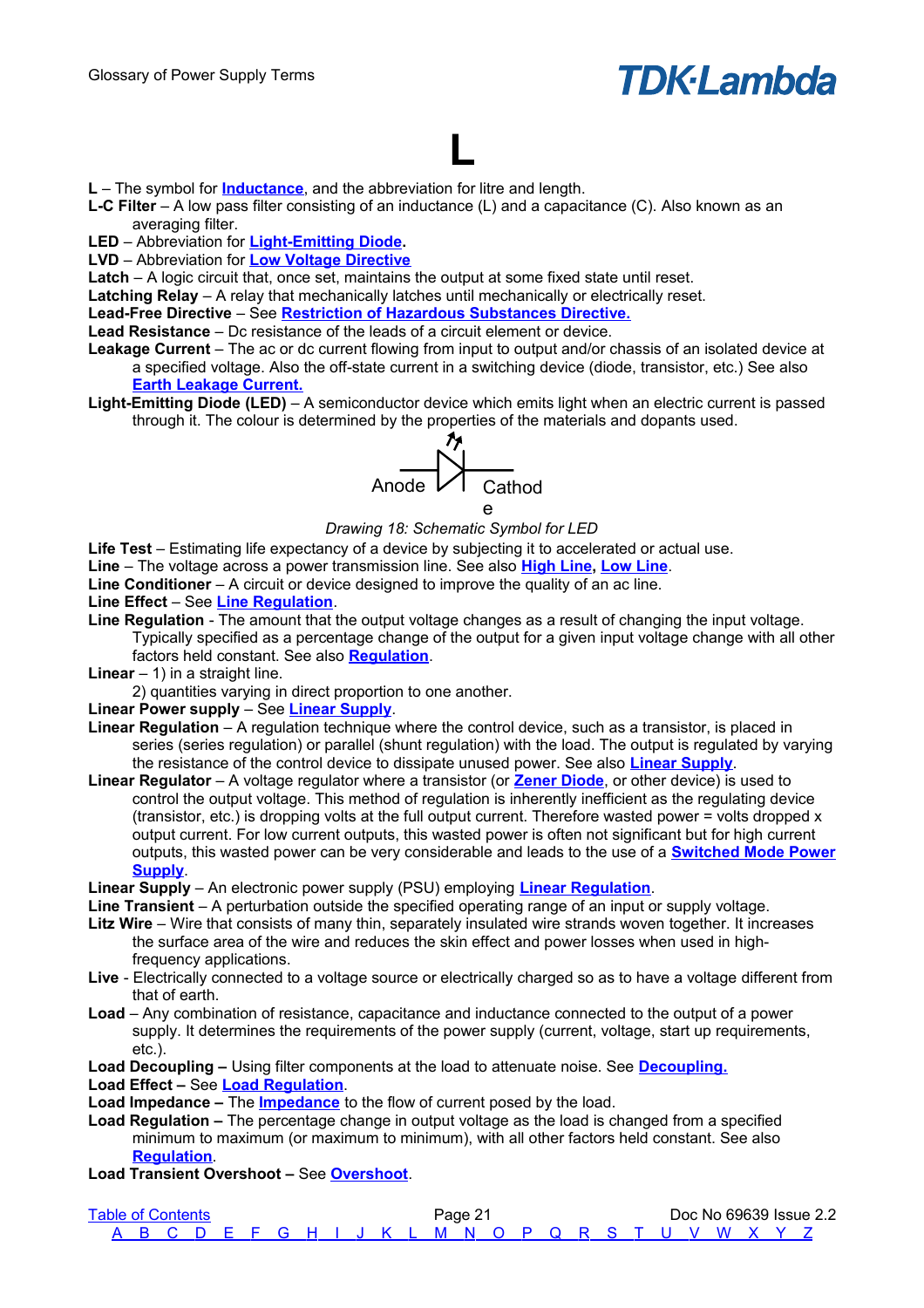#### **Load Transient Response Time –** See **[Transient Recovery time](#page-40-2)**.

- **Local Sensing** Using the power supply (PSU) output voltage terminals as the voltage sensing points to provide feedback to the voltage regulator. Benefit is only 2 wires connected to load, drawback is does not correct for voltage drop in the connecting leads. Compare with **[Remote Sensing](#page-33-6)**.
- **Logic Ground**  Common return or reference point for logic signals.
- **Logic High**  A voltage representing a logic value of one (1) in positive logic. The absolute voltage level varies depending on the technology. For example, CMOS 3.7V is minimum for logic High, TTL = 2.0V.
- **Logic Enable/Inhibit**  A referenced or isolated logic signal that turns a power supply (PSU) on or off. **Logic Low** – A voltage representing a logic value of zero (0) in positive logic. The absolute voltage level
- varies depending on the technology. For example, CMOS 1.3V is maximum for logic low, TTL = 0.8V. **Long-Term Stability** – The output voltage change of a power supply (PSU), in percent, due to time only,
- with all other factors held constant. Long-term stability is a function of component ageing (capacitors drying out, etc.).

<span id="page-23-0"></span>**Low Line** - Lowest specified input operating voltage.

<span id="page-23-1"></span>**Low Voltage Directive (LVD)** - Applies to all electrical equipment designed for use with a voltage rating of between 50 and 1000 V AC and between 75 and 1500 V DC. Broadly the scope of the LVD covers all products operating within those voltage limits with a few exceptions.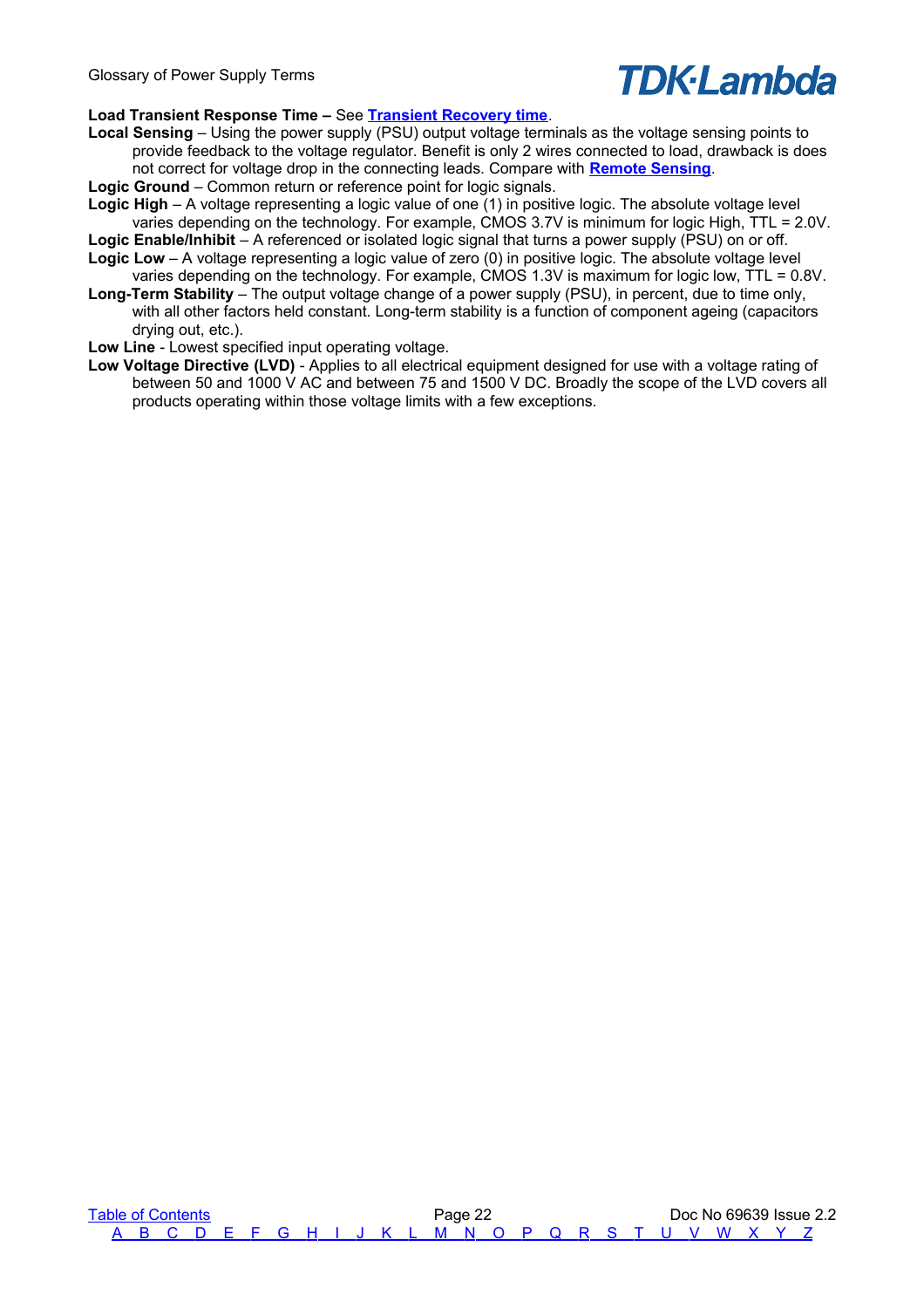#### <span id="page-24-3"></span><span id="page-24-0"></span>**M**

**MEG** – Acronym for **[Multiple Efficiency Gain.](#page-25-1)**

**MOSFET** – Acronym for **[Metal Oxide Semiconductor Field Effect Transistor](#page-24-2)**.

**MOV** – Abbreviation for **[Metal Oxide Varistor.](#page-24-5)**

**MRT –** Abbreviation for **[Multi-Resonant Topology](#page-25-0)**.

**MTBF** – Abbreviation for **[Mean Time Between Failure](#page-24-4)**.

- **MTTR**  Abbreviation for **[Mean Time To Repair](#page-24-3)**.
- <span id="page-24-6"></span>**Magnetic Amplifier (Mag Amp)** – Part of the output control for a power supply. A special type of inductor with a very square hysteresis loop. Used as a regulating switch to control the output voltage. **Magnetic Gap** – See **[Air Gap](#page-2-6)**.

<span id="page-24-7"></span>**Margining** – Adjusting the output voltage by a specified amount for system testing or other use.

- <span id="page-24-8"></span>**Master/Slave Operation** – Two or more regulated power supplies connected such that one (the master) controls the others (the slaves).
- **Maximum Load**  1) The highest allowable output rating specified for any or all outputs of a power supply (PSU) under specified conditions including duty cycle, period and amplitude.

2) The highest specified output power rating of a power supply (PSU) specified under worst case conditions.

- <span id="page-24-4"></span>**Mean Time Between Failure (MTBF)** – The average length of time between system failures, exclusive of infant mortality and rated end-of-life. Established methods of calculating MTBF are described in the most recent edition of Mil Handbook 217 or according to Telcordia. Two key factors which affect the MTBF are the ambient temperature at which the power supply is used and the component count. Adding components that actually increase the reliability of a unit (such as clamping diodes, snubbers, etc.) can lower the calculated MTBF figure. It is important to note that this figure is vulnerable to 'specmanship' from some manufacturers who may wish to make their power supplies look better then they should be.
- **Mega** SI prefix multiplier. Multiplies by 10<sup>6</sup>. So 1 MHz = 1 x 10<sup>6</sup> Hz = 1000000 Hz. Written as 'mega'. Abbreviated to 'M'.
- <span id="page-24-2"></span>**Metal Oxide Semiconductor Field Effect Transistor (MOSFET)–** A type of **[Field Effect Transistor](#page-13-8)** whose channel is insulated from its gate with an **[insulator](#page-19-0)** (typically SiO<sub>2</sub>). It is the most commonly used type of FET and is used in all **[CMOS](#page-5-8)** circuits.



*Drawing 19: Schematic Symbols for an MOSFETs*

- <span id="page-24-5"></span>**Metal Oxide Varistor (MOV)** – Common type of **[Varistor](#page-42-3)**. A two terminal device with a resistance which is high at low voltages and low at high voltages.
- **Mho**  Obsolete (now replaced by **[siemens](#page-36-1)**) unit of measurement of **[Conductance](#page-6-3)**
- **Micro** SI prefix multiplier. Multiplies by 10<sup>-6</sup>. So 100  $\mu$ F = 100 x 10<sup>-6</sup> F = 0.0001 F. Written as 'micro'. Abbreviated to 'µ'.

**Milli** – SI prefix multiplier. Multiplies by 10<sup>-3</sup>. So 100 mF = 100 x 10<sup>-3</sup> F = 0.1 F. Written as 'milli'. Abbreviated to 'm'.

- <span id="page-24-1"></span>**Minimum Load** – The lowest current that must be drawn from a power supply (PSU) for the power supply to operate within specification.
- **Minimum Operating Temperature**  The lowest ambient temperature at which the power supply (PSU) will continuously operate safely and within specifications.

**Minimum Startup (or Starting) Temperature** – The lowest ambient temperature at which a power supply (PSU) will turn on and operate safely (although not necessarily to full specification).

**Minus (-)** – Negative terminal of a power supply (PSU).

**Modular Power Supply** – A power supply (PSU) made up of a number of separate building blocks such as output modules. Each module is usually selectable to closely match the requirements. Normally, each

| <b>Table of Contents</b> |  |  |  |  |  | Page 23 |  |  |  |  |                                                     |  | Doc No 69639 Issue 2.2 |  |
|--------------------------|--|--|--|--|--|---------|--|--|--|--|-----------------------------------------------------|--|------------------------|--|
|                          |  |  |  |  |  |         |  |  |  |  | A B C D F F G H I J K L M N O P O R S T U V W X Y Z |  |                        |  |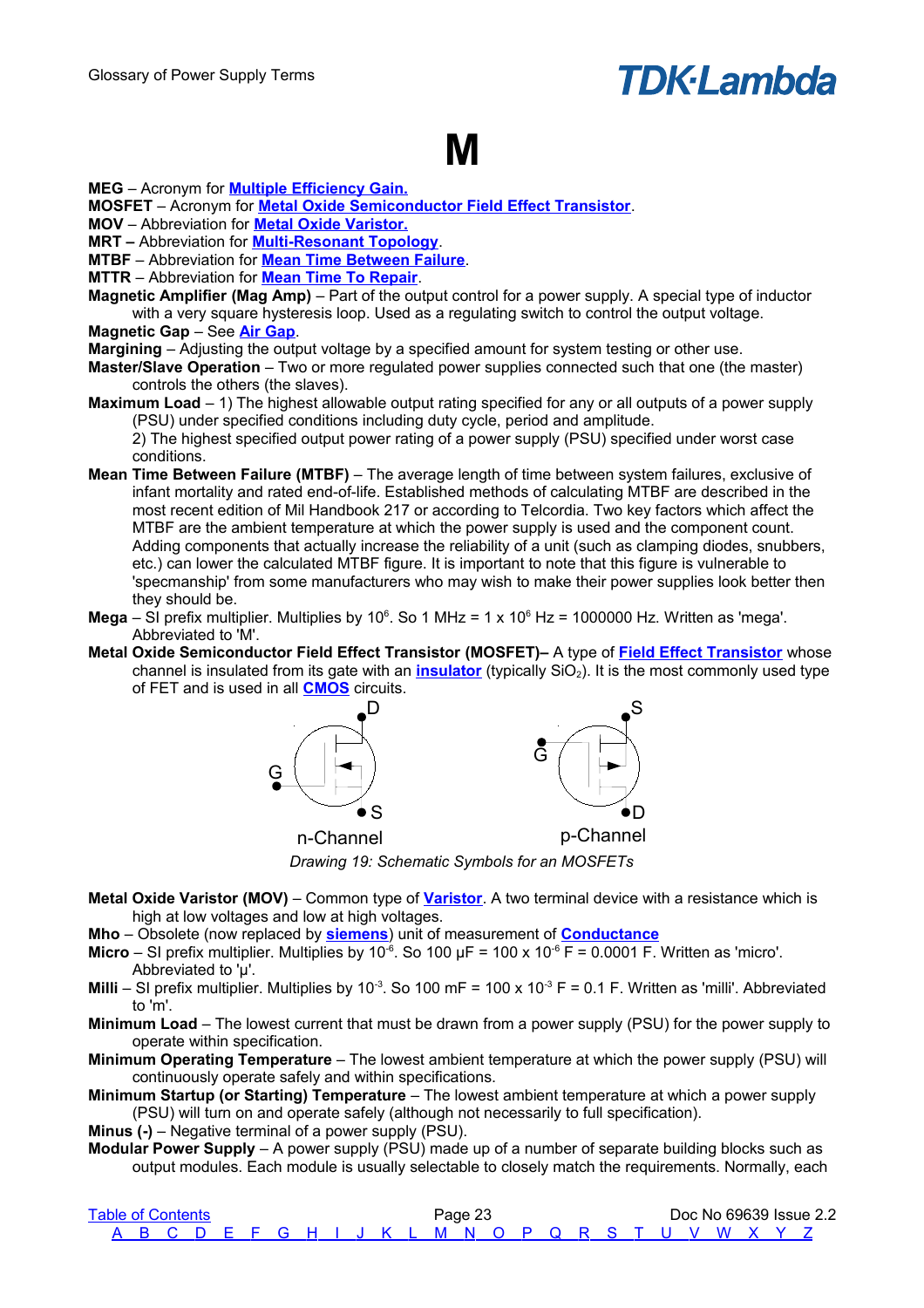

module is galvanically isolated. TDK-Lambda's Vega, NV-350 & NV-700 are industry leading examples of modular power supplies.

<span id="page-25-0"></span>**Multi-Resonant Topology** *(MRT)* – A switched mode power supply topology used in modern design, high efficiency, switched mode power supplies. Rather than using **[magamp](#page-24-6)** post regulators and two-stage conversion, MRT uses closed loop control of the main outputs, a single conversion stage and auxiliary channels employing high efficiency dc-dc post regulation. The inherent low internal voltages on the secondary side allow the use of low voltage synchronous rectifiers with much lower losses, thus improving the efficiency. This topology allows the use of smaller inductors and wound components. The use of MRT over more traditional **[magamp](#page-24-6)** regulation can offer up to 5% efficiency improvement for multiple output power supplies. TDK-Lambda's NV-Power range utilises MRT to provide units which have high efficiency.

**Multimeter** – A meter capable of measuring current, voltage and resistance.

<span id="page-25-1"></span>**Multiple Efficiency Gain** – a technology introduced with TDK-Lambda's NV-Power range of products to achieve industry leading efficiency for multiple-output power supplies. Efficiency improvements at various stages of the power supply multiply together producing the compound effect of Multiple Efficiency Gain.

<span id="page-25-2"></span>**Multiple Output Power Supply** – A **[power supply](#page-30-1)** (PSU) with two or more outputs.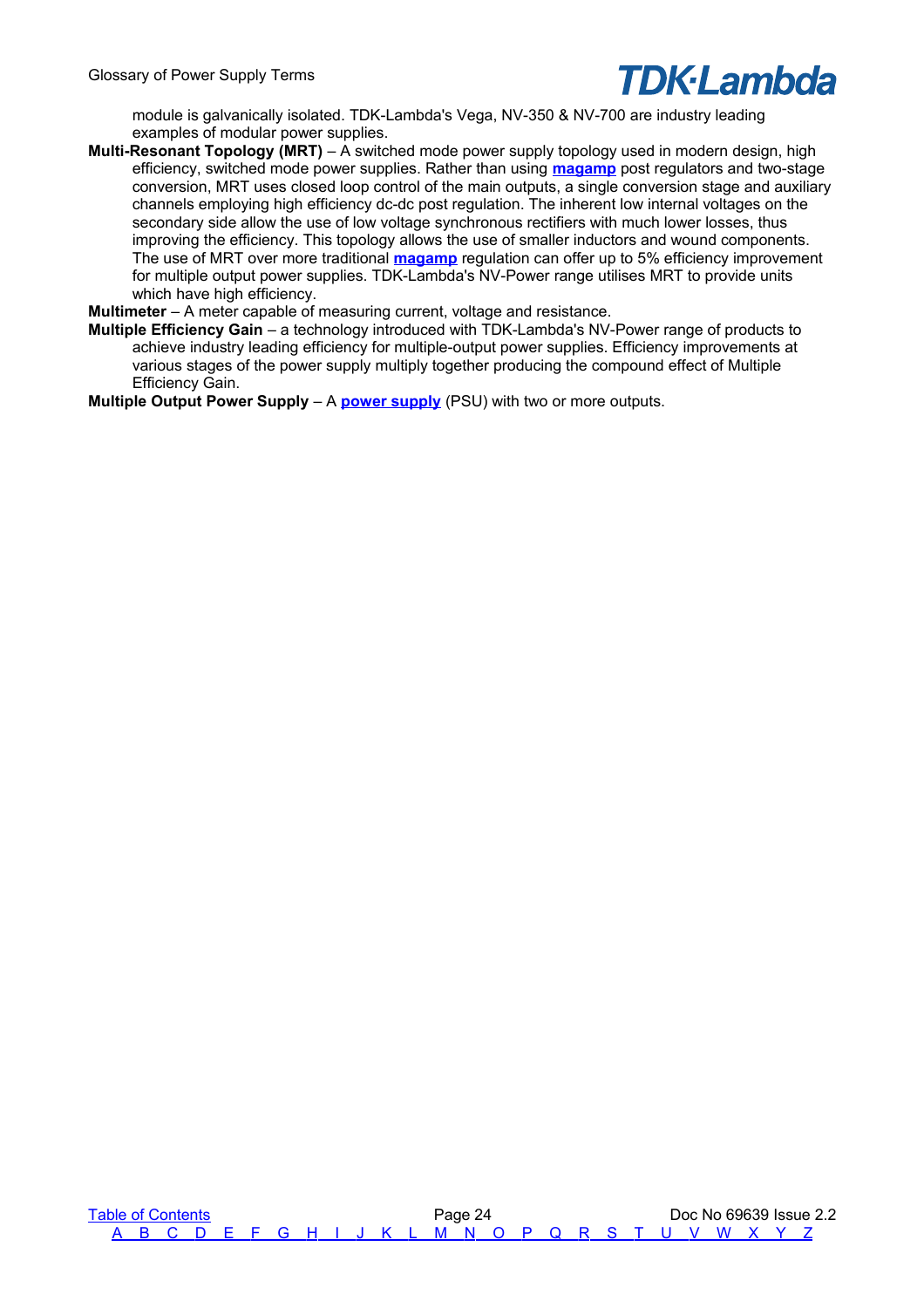### <span id="page-26-0"></span>**N**

**NEMA** – Acronym for **[National Electrical Manufacturers Association](#page-26-1)**.

**NTC** – See Negative Temperature Coefficient.

<span id="page-26-1"></span>**Nano** – SI prefix multiplier. Multiplies by 10<sup>-9</sup>. So 100 nF = 100 x 10<sup>-9</sup> F. Written as 'nano'. Abbreviated to 'n'. **National Electrical Manufacturers Association (NEMA)** - Industry trade organisation "providing a forum for

the standardisation of electrical equipment" with headquarters in Rosslyn, Virginia. See **<http://www.nema.org/>**.

<span id="page-26-3"></span>**Negative Rail** – The more negative of the two conductors at the output of a **[power supply](#page-30-1)** (PSU).

**Negative Temperature Coefficient (NTC)** – A function which decreases with increasing temperature. Usually relates to resistance but may also refer to capacitance, voltage, etc.

**Neutral** – The ac return somewhere connected to ground, but which should not be used for ground because it is a current carrying path.

<span id="page-26-2"></span>**No Load Voltage** – Voltage at the output terminals of a **[power supply](#page-30-1)** (PSU) when no current is flowing. See **[Open Circuit Voltage](#page-27-3)**.

**Noise** – The random component on a power supply's output which is unrelated to source and switching frequency. Noise is usually expressed in peak-to-peak units over a specified bandwidth (unless specified otherwise).

**Noise Filter** – See **[Filter.](#page-13-10)**

**Nominal Value** – The stated value. Note, this may well be different to the measured value.

**Nominal Voltage** – The stated value of a voltage, this may well be different to the measured value (for many reasons, including setting accuracy, etc.).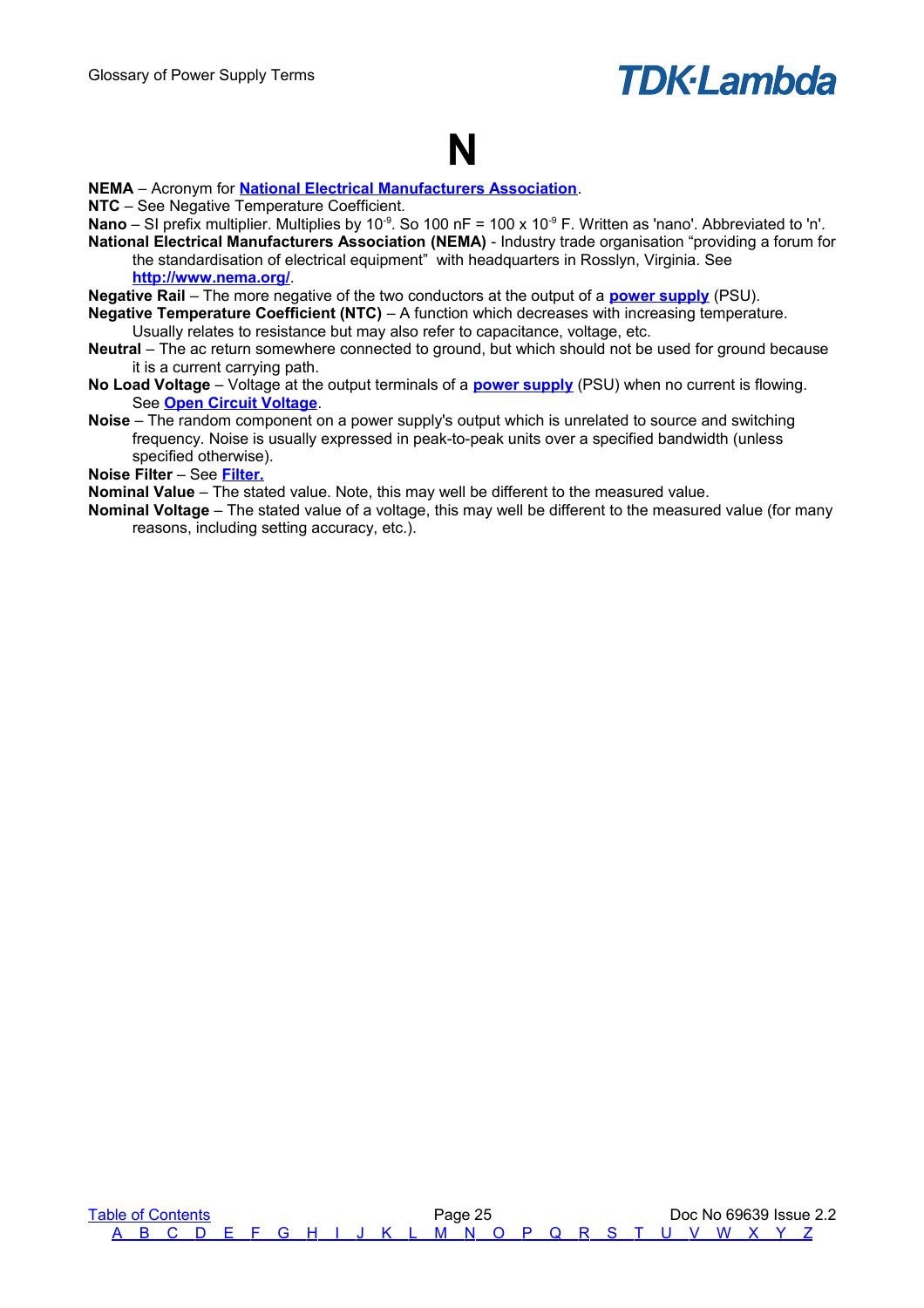## <span id="page-27-0"></span>**O**

**OCV** – Abbreviation for **[Open-Circuit Voltage](#page-27-3)**.

**OP-AMP** – Abbreviation for **[Operational Amplifier](#page-27-5)**.

**OVP** – Abbreviation for **[Overvoltage Protection](#page-28-1)**.

- **Off-Load Voltage** See **[Open-Circuit Voltage](#page-27-3)**.
- <span id="page-27-1"></span>**Ohm (Ω)** – Unit of measurement of **[Resistance](#page-34-2)** and **[Reactance](#page-33-7)**. Written as '**ohm**'. Abbreviated to **Ω**.
- **Ohm's Law** The fundamental mathematical relationship between current (I), voltage (E) and resistance (R) discovered by George Simon Ohm. The passage of one ampere through one ohm produces one volt. See **[Resistance and Ohm's Law.](#page-52-3)**
- <span id="page-27-3"></span>**Open-Circuit Voltage (OCV)** – The voltage when the circuit is open (no-load condition). See **[No Load](#page-26-2)  [Voltage](#page-26-2)**.
- **Open-Frame Construction** A construction technique where the power supply (PSU) is not provided with an enclosure. Particular care needs to be exercised when installing an open frame power supply to ensure that adequate spacings and shock protection is maintained. Additional care needs to be taken to ensure that the unit is installed to meet the EMC standards (see **[Installation for optimum EMC](#page-56-4)  [performance](#page-56-4)**) and thermal performance.
- <span id="page-27-2"></span>**Operating Temperature Range** – The range of temperatures (ambient, baseplate or case) over which a power supply (PSU) is specified to operate safely and to perform within specified limits. See also **[Ambient Temperature,](#page-2-7) [Storage Temperature](#page-37-0)**.
- <span id="page-27-5"></span>**Operational Amplifier (OP-AMP)** – A high gain differential input semiconductor device that measures the error voltage and produces at its output an amplified version of this.



*Drawing 20: Schematic Symbol for an Op-Amp (often the +V and -V are omitted)*

<span id="page-27-4"></span>**Opto-Coupler** – A package that contains a light emitter and a photoreceptor used to transmit signals between electrically isolated circuits. Used in power supplies to ensure that the **[Status Signals](#page-37-6)** presented by the PSU and control signals with the PSU are isolated from the outputs.



*Drawing 21: Schematic Symbol for an Opto-Coupler* Emitter Cathode

**Opto-Isolator** – See **[Opto-Coupler](#page-27-4)**.

**Output** – The energy provided by the power supply or the terminals on the power supply which provide the output power.

<span id="page-27-7"></span>**Output Choke** – The inductor in the output **[L-C Filter](#page-22-1)**.

<span id="page-27-6"></span>**Output Current Limiting** – A protective feature that keeps the output current of a power supply (PSU) within predetermined limits during overload to prevent damage to the supply or the load. Power supply current limiting is usually designed to protect the power supply, not the load and it is advisable that the system designer ensures that the system is protected in the event of excess current.

**Output Filter** – Components used to attenuate output ripple and noise.

**Output Filter Capacitor** – The capacitor(s) across the output terminals of a power supply (PSU).

| <b>Table of Contents</b> |  |  |  |  |  |  | Page 26 |  |  |  |  |                                                     |  | Doc No 69639 Issue 2.2 |
|--------------------------|--|--|--|--|--|--|---------|--|--|--|--|-----------------------------------------------------|--|------------------------|
|                          |  |  |  |  |  |  |         |  |  |  |  | A B C D E F G H I J K L M N O P Q R S T U V W X Y Z |  |                        |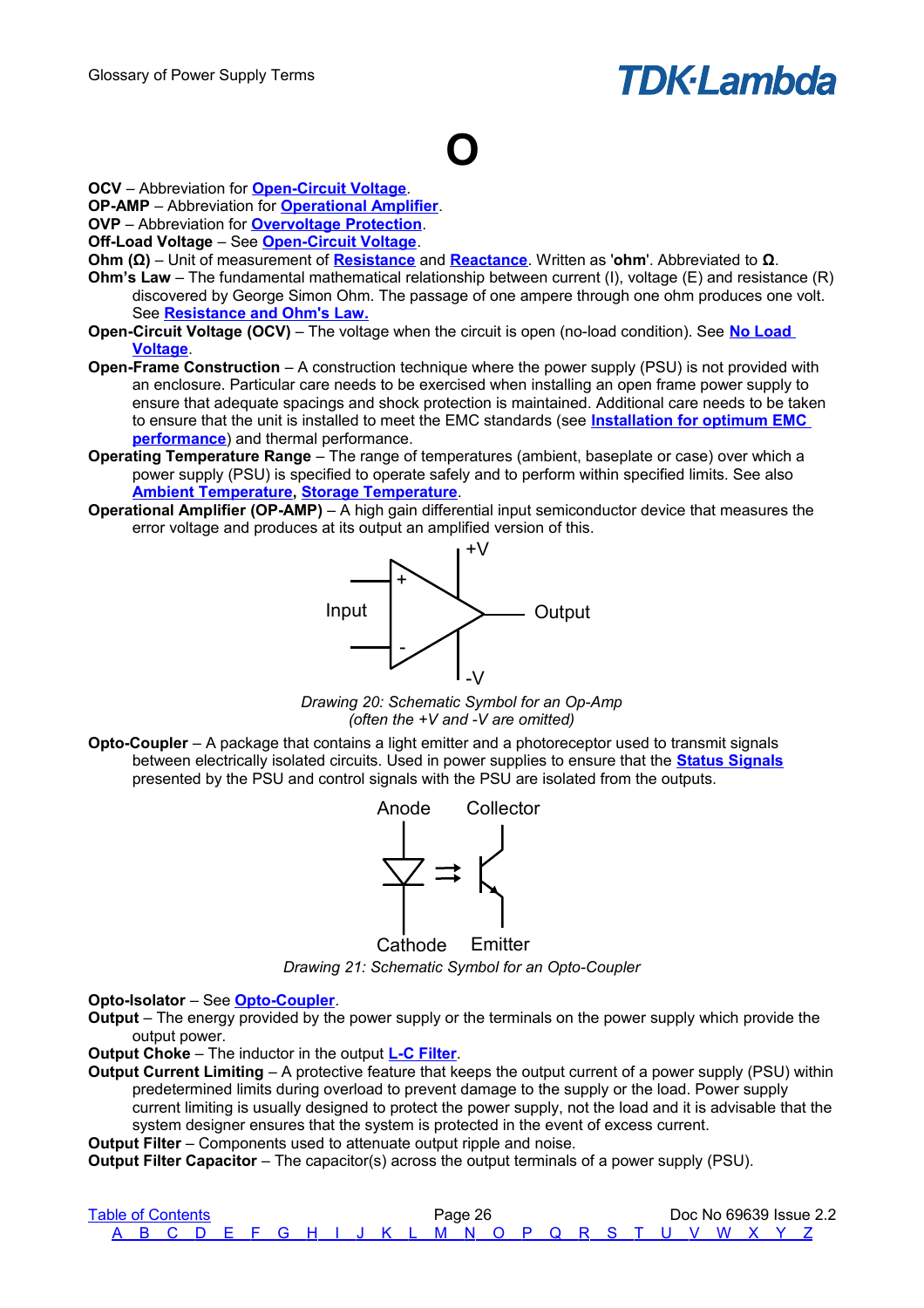

**Output Impedance** – See **[Internal Impedance](#page-19-10)**.

**Output Inductance –** See **[Output Choke](#page-27-7)**.

**Output LC Filter –** The low pass filter in the output of a power supply (PSU) that smooths the rectified output to its average value. Also called an averaging filter.

**Output Range –** The specified range over which the value of an output (voltage or current) can be adjusted. **Output Ripple and Noise –** See **[Periodic and Random Deviation](#page-29-3)**.

**Output Voltage –** The voltage measured at the output terminals of a power supply (PSU).

**Overcurrent Protection –** See **[Output Current Limiting](#page-27-6)**.

**Overload Protection** – A feature that senses and protects the power supply from current or power overload conditions. See also **[Output Current Limiting](#page-27-6)**.

<span id="page-28-0"></span>**Overshoot** – A transient change in output voltage in excess of specified output regulation limits, which can occur when a power supply (PSU) is turned on or off, or when there is a step change in line or load.



*Drawing 22: Overshoot, Undershoot & Transient Recovery Time*

<span id="page-28-2"></span>**Overvoltage** – A voltage that exceeds specified limits.

<span id="page-28-1"></span>**Overvoltage Protection (OVP)** – A feature that detects a high voltage condition and protects the circuit as necessary. See also **[Overvoltage,](#page-28-2) [Crowbar](#page-7-5)**.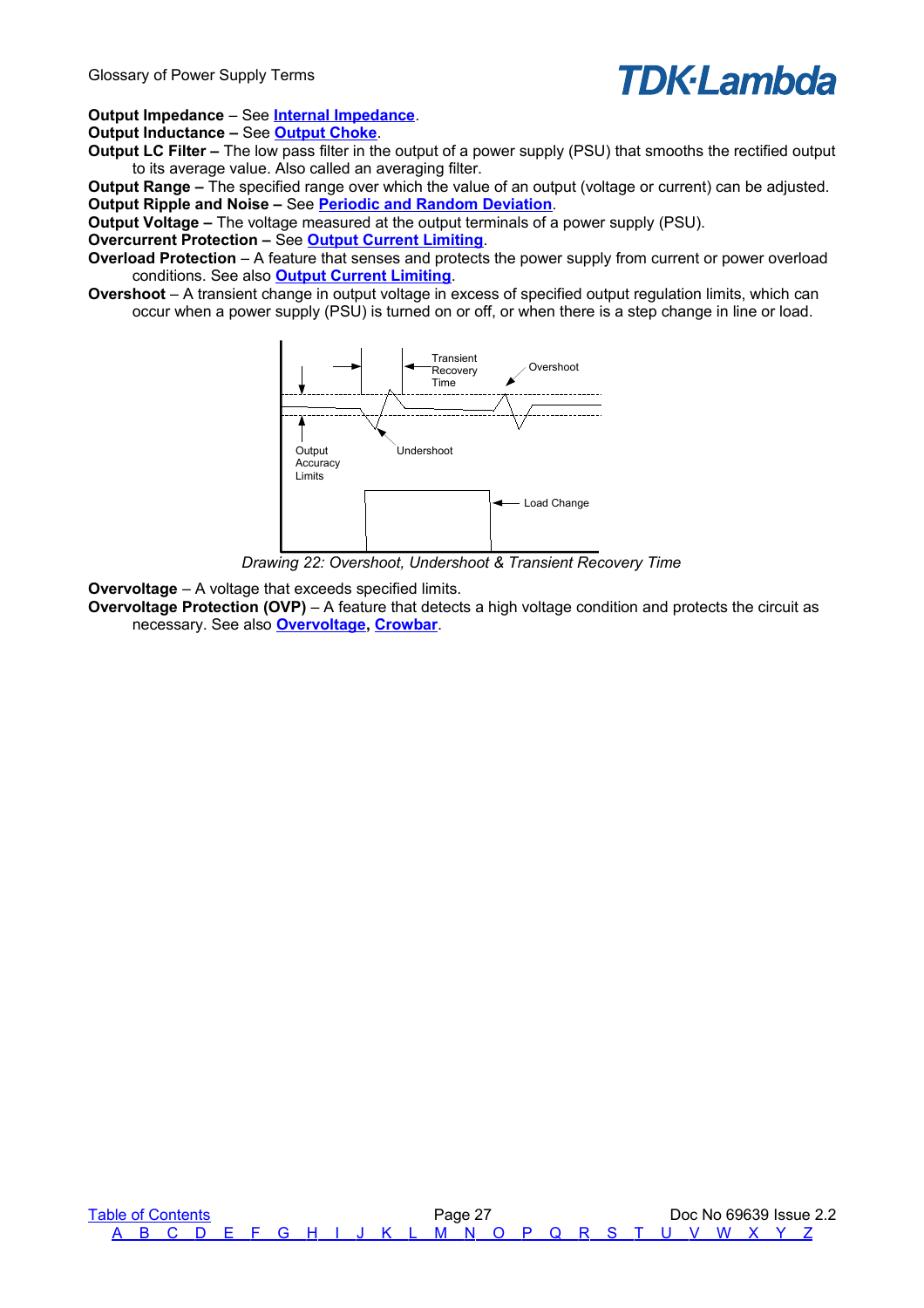#### <span id="page-29-0"></span>**P**

**P** – the abbreviation for **[Power.](#page-30-8)**

**PARD** – Acronym for **[Periodic and Random Deviation](#page-29-3)**.

- **PCB –** Abbreviation for **[Printed Circuit Board.](#page-31-1)**
- **PFC** Abbreviation for **[Power Factor Correction](#page-30-7)**.
- **POL converter** Abbreviation for **[Point of Load Converters.](#page-30-2)**
- **POLA**  Abbreviation for **[Point of Load Alliance](#page-30-6)**
- **PWM**  Variously, the abbreviation for **[Pulse-Width Modulation,](#page-31-3) [Pulse-Width Modulator](#page-31-2)**.
- <span id="page-29-4"></span>**Parallel** – 1) when 2 or more power supply outputs (of the same voltage) are connected together, +ve to +ve and -ve to -ve to increase the total output current (whilst maintaining the output voltage). Care should be taken to ensure that the power supply is suitable for parallel connection as some units will not operate well or may be destroyed by operating in this manner. Additionally, some power supplies need diodes connected in series with their outputs to operate correctly in parallel, check the operation/installation manual for details.
	- 2) The connection of components or circuits in a shunt configuration.
- <span id="page-29-5"></span>**Parallel Resonant Circuit** – Network of resistors, a capacitor and an inductor connected as shown below. See also **[RLC Circuits \(Parallel Resonant\).](#page-55-0)**



*Drawing 23: Parallel Resonant Circuit*

- **Parallelable** Term to describe power sources that may be connected in **[Parallel](#page-29-4)**.
- <span id="page-29-1"></span>**Peak** – Maximum value of a waveform.
- **Peak-To-Peak** The measured value of a waveform from peak in a positive direction to peak in a negative direction.
- <span id="page-29-3"></span>**Periodic and Random Deviation (PARD)** – The sum of all ripple and noise components measured over a specified bandwidth and stated, unless otherwise specified, in peak-to-peak values.
- **Peta** SI prefix multiplier. Multiplies by 10<sup>15</sup>. So 100 PHz = 100 x 10<sup>15</sup> Hz. Written as 'peta'. Abbreviated to 'P'.
- <span id="page-29-2"></span>**Pi Filter** – A filter consisting of two line-to-line capacitors and a series inductance in a π configuration used to attenuate noise and ripple.



**Pico** – SI prefix multiplier. Multiplies by 10<sup>-12</sup>. So 100 pF = 100 x 10<sup>-12</sup> F. Written as 'pico'. Abbreviated to 'p'.

| <b>Table of Contents</b> |  |  |  |  |  |  | Page 28 |  |  |  |  |                                                     |  | Doc No 69639 Issue 2.2 |
|--------------------------|--|--|--|--|--|--|---------|--|--|--|--|-----------------------------------------------------|--|------------------------|
|                          |  |  |  |  |  |  |         |  |  |  |  | A B C D E F G H I J K L M N O P Q R S T U V W X Y Z |  |                        |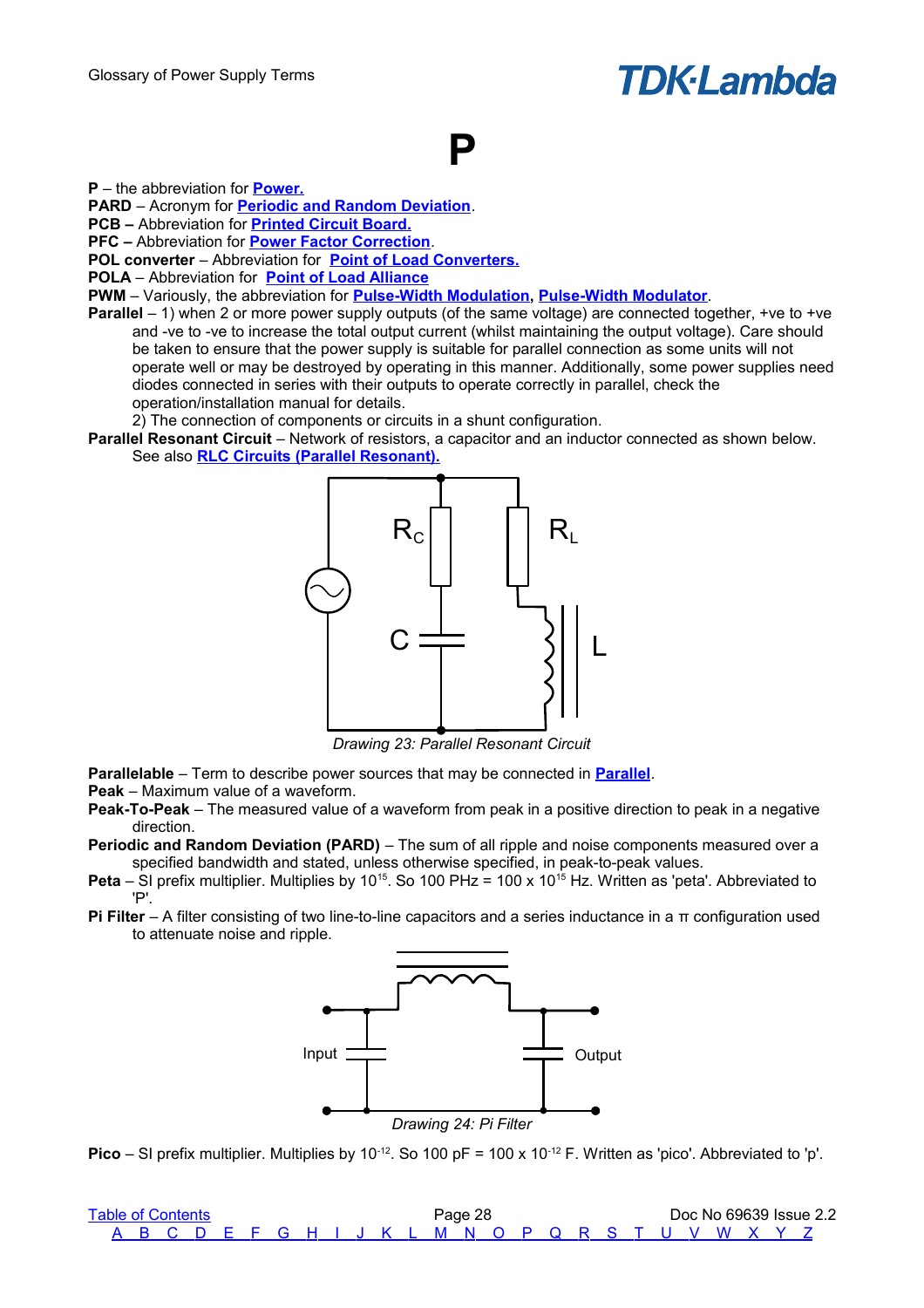- <span id="page-30-11"></span>**Plated Through Hole** – A hole in a **[PCB](#page-31-1)** which has a conductive material deposited on the walls. Also called "**[Vias](#page-42-4)**" or "Through Plated Holes".
- **Plus (+)** Positive terminal of a circuit, circuit element or power source.
- <span id="page-30-6"></span>**Point of Load Alliance** – POLA alliance members develop and market new plug-in modules with the same functionality and form factors as those provided by other members of the POLA alliance.
- <span id="page-30-2"></span>**Point of Load Converters (POL) –** Non isolated **[dc-dc converters](#page-9-1)**. They benefit from being lower cost than isolated dc-dc converters and normally smaller and higher efficiency. TDK-Lambda PL range are compact, high efficiency examples of POL converters.

<span id="page-30-12"></span>**Positive Rail** – The most positive of the two output conductors of a power supply (PSU).

Post Regulation – The use of a secondary regulator on a power supply (PSU) output to improve line/load regulation and to attenuate ripple and noise.

**Pot** – Abbreviation for **[potentiometer](#page-30-10)**.

<span id="page-30-10"></span>**Potentiometer (pot) –** A component with an adjustable resistance (an adjustable or variable resistor).



*Drawing 25: Schematic Symbols for a Potentiometer*

- **Potting / Potting Compound An insulating material for encapsulating one or more circuit elements.**
- <span id="page-30-0"></span>**Potential Difference** – (Electrical Potential Difference) – the voltage between two points causing a current to flow in a circuit.
- <span id="page-30-5"></span>**Powdered Iron Core** – Magnetic core material that contains iron particles held together with a high resistance binder to reduce eddy currents. See also **[Core,](#page-7-3) [Ferrite,](#page-13-2) [Iron Core](#page-19-11)**.

<span id="page-30-8"></span>**Power (P)** – 1) the rate of doing work, measured in watts.  $P = E I = I^2 R = \frac{E^2}{R}$ *R*

2) In a resistive circuit, power is the product of the in-phase components of voltage and current (voltamperes). See also **[Apparent Power,](#page-2-8) [True Power](#page-40-3)**.

- <span id="page-30-3"></span>**Power Cycle** – A rigorous test which is designed to apply controlled strenuous test conditions to an assembled power supply, ensuring that any defects present are identified and resolved before delivery to the customer. Typically, the power cycle will operate the power supply at elevated temperature into a full load, simulating worst case conditions. The power is then turned on and off repeatedly at both high and low line input levels. It has been shown that this type of test is much more effective at discovering latent defects than the traditional burn-in procedure. See also **[Burn In.](#page-4-6)**
- <span id="page-30-4"></span>**Power Density** – The ratio of the power available from a power source to its volume. E.g. watts/inch<sup>3</sup>. **Power Factor** – The ratio of **[True Power](#page-40-3)** to **[Apparent Power](#page-2-8)** as a decimal, occasionally specified as lead or
- <span id="page-30-7"></span>lag of the current relative to voltage. **Power Factor Correction** – A technique to counteract the effect caused by loads that have a power factor below 1 (less than 100%). Power factor correction is necessary as it increases the efficiency of power transmission. A low power factor load increases losses in the transmission lines. Passive PFC uses an inductor to pass current at the supply frequency (usually 50Hz or 60Hz) with additional capacitors to bring the power factor close to 1. Active PFC usually employs a **[Boost Converter](#page-3-1)** between the bridge rectifier and the reservoir capacitors to maintain the power factor close to 1. Active PFC usually
	- provides **[wide range input](#page-43-1)** to the power supply.
- <span id="page-30-9"></span>**Power Fail Signal** – A **[Status Signal](#page-37-6)** from a power supply (PSU) that provides advance notice that the output voltage is about to fall out of specifications due to loss of line.
- **Power Failure Signal** See **[Power Fail Signal](#page-30-9)**.
- **Power FET**  A **[field effect transistor](#page-13-8)** specifically designed for high current/power applications.
- **Power Good Signal**  A **[Status Signal](#page-37-6)** from a power supply (PSU) that power is within predetermined specifications.
- **Power Rating**  Power available at the output terminals of a power supply based on the manufacturer's specifications.
- **Power Source** A device that provides electrical power, including a power supply (PSU), battery, generator, etc.

**Power Status Signals** – See **[Status Signals](#page-37-6)**.

<span id="page-30-1"></span>**Power Supply (PSU)** – A device which supplies electrical energy to a load. Typical application of power supplies include to convert raw input power (can be either **[ac](#page-2-4)** or **[dc](#page-10-4)**) to a controlled or stabilised voltage and/or current for the operation of electronic equipment. Often used to convert between hazardous voltages available from wall sockets (usually 110Vac or 230Vac) to voltages which can be used by electronic equipment (CPU's, motors, telephones, etc.).

| <b>Table of Contents</b> |  |  |  |  |  |  | Page 29 |  |  |  |  |                                                     |  | Doc No 69639 Issue 2.2 |
|--------------------------|--|--|--|--|--|--|---------|--|--|--|--|-----------------------------------------------------|--|------------------------|
|                          |  |  |  |  |  |  |         |  |  |  |  | A B C D E F G H I J K L M N O P Q R S T U V W X Y Z |  |                        |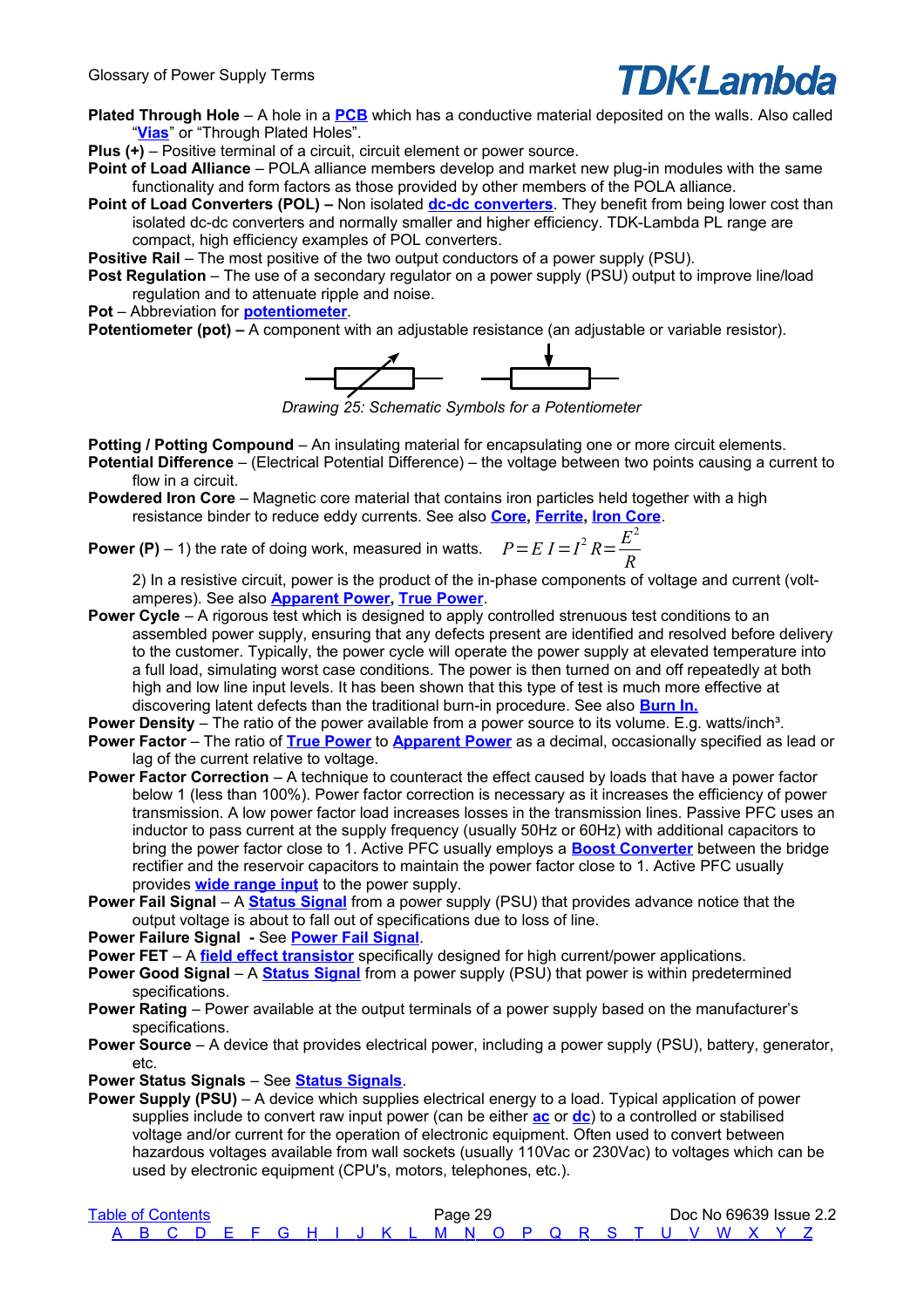There are many types of different power supplies including **[Linear Supplies](#page-22-4)**, **[Switched Mode Power](#page-38-2)  [Supplies](#page-38-2)**, **[DC-DC converters](#page-9-1)**, **[Programmable Power Supplies](#page-31-4)** . TDK-Lambda is able to supply many different types of power supplies to meet your requirements from only a few watts up to 60kwatts.

**Power Supply Cord** – a length of flexible cord provided with an attachment plug at one end. See also **[Cord](#page-7-6)  [Set](#page-7-6)**.

<span id="page-31-6"></span>**Primary Winding** – The driven coil in a transformer.

- <span id="page-31-1"></span>**Printed Circuit Board (PCB)** – An insulating substrate with conductive (usually copper) tracks connecting components. The PCB is used to both support and interconnect components. PCBs are made of many materials including resin impregnated paper (often called **[FR-2](#page-13-6)**), fibreglass (**[FR-4](#page-13-11)**), various plastics (more commonly used for high power RF circuits), ceramic or metal (usually aluminium – see **[IMS](#page-19-4)**). PCBs can have one or more layers of copper tracks and the different layers are connected with **[Vias](#page-30-11)**. Additional layers make the PCB cost more but have benefits (such as improving the **[EMC](#page-11-2)** performance, improving heat conduction and reducing size).
- <span id="page-31-5"></span>**Programming** – The control of a power supply (PSU) parameter, such as output voltage or Current, by means of a control element or signal (This is either done with digital control [by **[Communications](#page-6-1)  [Port](#page-6-1)** or analogue control [with resistance or voltage input to the programming pins on the power supply<sup>1</sup>).
- <span id="page-31-4"></span>**Programmable Power Supply** – A power supply (PSU) with an output (or outputs) controlled by an applied voltage, current, resistance or digital code. TDK-Lambda's ZUP and Genesys are examples of digitally, remote programmable power supplies (available with output powers from 200W up to 60kW). TDK-Lambda's Vega range is available with remote programmable output modules.
- **Programming Speed** a power supply's ability to respond to a command to change its output setting from one level to another. It can be measured in terms of a programming time constant and a slewing rate.
- **Programming Time**  Time between the start of a programmed event and arrival within a specified range of the final value. Unless otherwise specified, 95% of the desired change should be used.
- <span id="page-31-0"></span>**Pulse** – A step rise, a level, and a step fall of voltage or current. Characteristics of a pulse are: rise time, duration (or dwell time) and fall time.



**Pulse Discharge** – A non-continuous discharge.

<span id="page-31-3"></span>**Pulse-Width Modulation (PWM)** – regulation of the output voltage of a switched mode power supply (SMPS) by varying the duration, but not the frequency, of the pulses that drive the power switch.

<span id="page-31-2"></span>**Pulse-Width Modulator** – An circuit performing **[Pulse-Width Modulation](#page-31-3)**.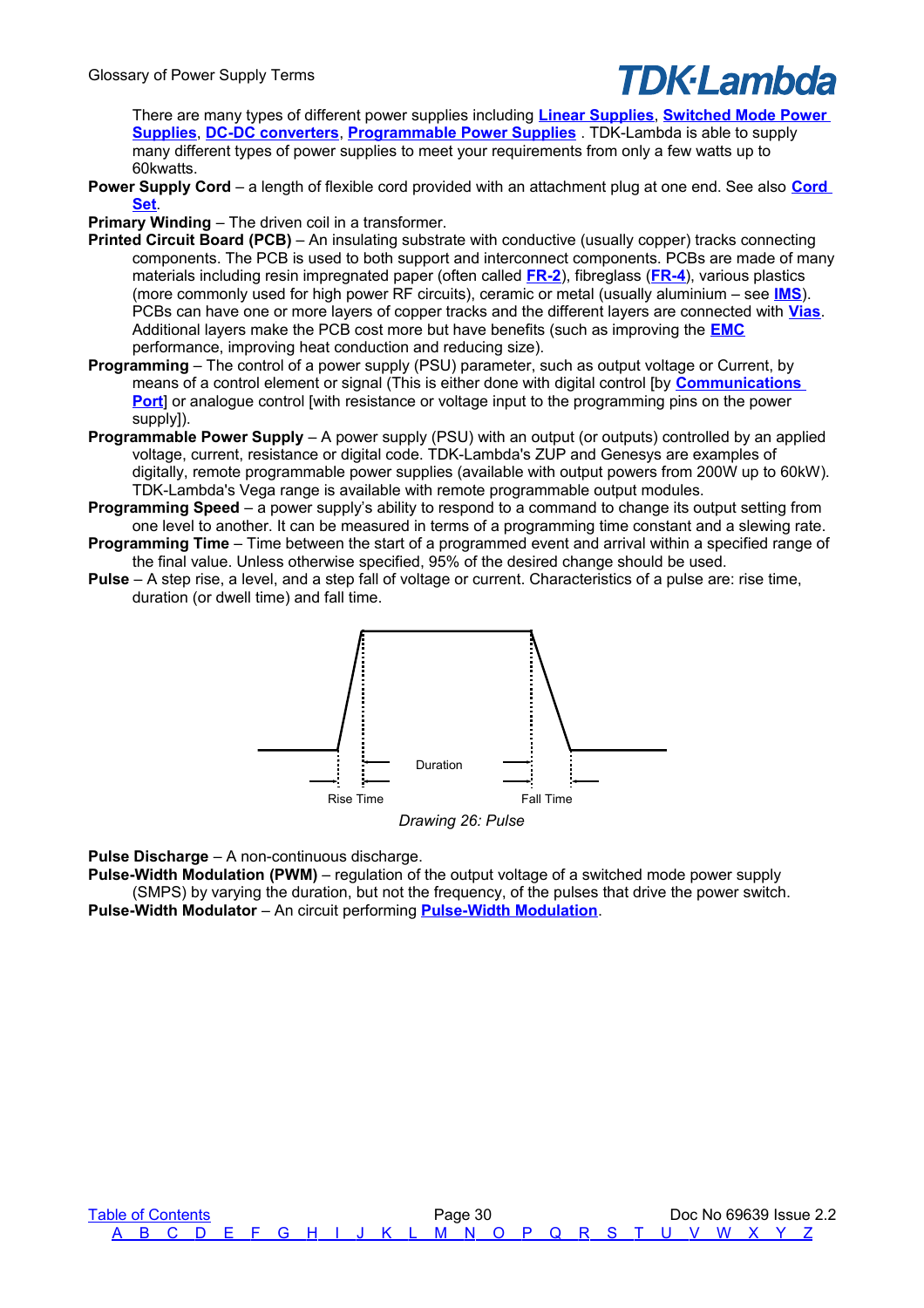### <span id="page-32-0"></span>**Q**

<span id="page-32-1"></span>**Quarter Brick** - Industry standard footprint for dc-dc converters. Dimensions are 57.9mm x 36.8mm (2.3in x 1.5in). See also **[Full Brick](#page-14-0)**, **[Half Brick](#page-16-2)**, **[Eighth Brick](#page-11-7)**, **[Sixteenth Brick](#page-37-2)**. TDK-Lambda's PAQ range of dc/dc converters are examples of quarter bricks.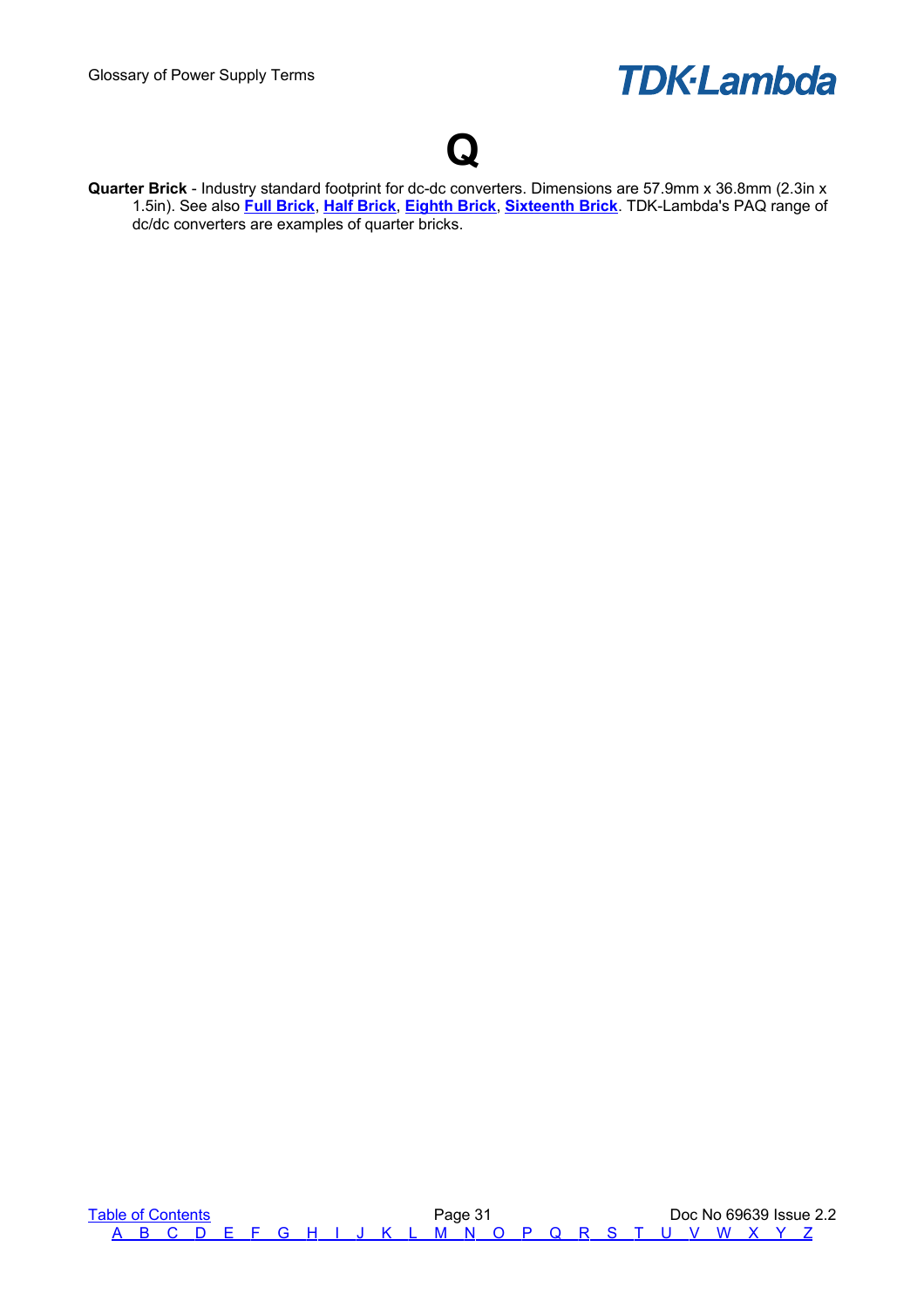### <span id="page-33-0"></span>**R**

#### **R** – Abbreviation for **[Resistance](#page-34-2)**.

**RC** – Abbreviation for resistance-capacitance (usually referring to **[filters](#page-13-10)**).

**RF** – Abbreviation for Radio Frequency.

**RFI** – Abbreviation for **[Radio Frequency Interference](#page-33-8)**.

**rms Value** – Abbreviation for **[Root Mean Square Value.](#page-34-3)**

- **RoHS –** Abbreviation of **[Restriction of Hazardous Substances](#page-34-1)** (Directive).
- <span id="page-33-3"></span>**RS232** – A standard for serial communications. Suitable for connecting one DTE (data terminal equipment [often a computer]) and one DCE (Data Communication Equipment [could be a power supply, or a modem, etc.]). See **[Communications Port](#page-6-1)**.
- <span id="page-33-2"></span>**RS485** - A standard for serial communications. Suitable for connecting a controller to one or more pieces of equipment [such as a power supply]. Can be used to connect equipment over relatively large distances (1km). See **[Communications Port](#page-6-1)**.
- <span id="page-33-8"></span>**Radio Frequency Interference** – An unwanted conducted or radiated signal. See also **[Electromagnetic](#page-11-4)  [Interference.](#page-11-4)**
- **Rail**  Either conductor of the output of a power supply. See **[Positive Rail,](#page-30-12) [Negative Rail](#page-26-3)**.
- **Rated Output Current**  The maximum continuous load current a power supply (PSU) is designed to provide under specified operating conditions.
- <span id="page-33-7"></span>**Reactance** - In an ac circuit, reactance is the imaginary part of impedance. It is caused by the presence of inductors or capacitors in the circuit. Reactance is denoted by the symbol X and is measured in **[ohms](#page-27-1)   [\( Ω \)](#page-27-1)**.
- **Recovery Time**  The time required for the measured characteristic to return to within specified limits following an abnormal event. See **[Overshoot](#page-28-0)**.
- **Rectification**  The process of changing an alternating current to a unidirectional current. See **[Full-Wave](#page-14-6)  [Rectifier,](#page-14-6) [Half-Wave Rectifier](#page-16-1)**.
- **Rectifier**  A component that passes current only in one direction. E.g. a diode.
- **Redundancy**  Use of multiple devices or modules to provide continued operation following most failures in a single module device.
- **Reference Ground**  Defined point in a circuit or system from which potential measurements are made.

**Reference Voltage** – The defined or specified voltage to which other voltages are compared.

- **Regulated Power Supply**  A device that maintains a constant output voltage or current within specified limits for specified changes in line, load, temperature or time.
- <span id="page-33-5"></span>**Regulation** – The process of holding selected parameters constant, the extent of which is expressed as a percent. Includes **[Voltage Regulation](#page-42-5)**, **[Line Regulation](#page-22-5)**, **[Load Regulation,](#page-22-2) [Cross Regulation.](#page-7-7)**
- **Regulator** The power supply (PSU) circuit that controls or stabilises the output parameter at a specified value.
- <span id="page-33-1"></span>**Reinforced Insulation** – Insulation with such mechanical and electrical qualities that it, in itself, provides the same degree of protection against electrical shock as double insulation. It may consist of one or more layers of insulating material. It is acceptable in place of double insulation. See **[Basic Insulation](#page-3-7)**, **[Double Insulation](#page-10-0)**, **[Supplementary Insulation](#page-37-1)**.
- **Relay**  A magnetic component or solid state device that opens or closes an isolated switch or switches when a voltage is applied to the control terminals.
- <span id="page-33-4"></span>**Remanence** – A measure of the remaining magnetization when the driving field is dropped to zero. See **[Hysteresis Loop](#page-17-0)**, **[Coercivity](#page-6-2)**.

**Remote Enable/Inhibit** – A logic signal applied to a power supply (PSU) to turn the unit on or off. **Remote Margining** – See **[Margining](#page-24-7)**.

**Remote Programming** – See **[Programming](#page-31-5)**.



*Drawing 27: Remote Sensing*

<span id="page-33-6"></span>**Remote Sensing** – A method to regulate the output voltage of a power supply (PSU) at the load by connecting the control circuit error-sensing leads directly to the load. Remote sensing compensates for specified maximum voltage drops in the load leads. Care should be taken to avoid opening load

| <b>Table of Contents</b> |  |  |  |  |  |  | Page 32 |  |  |  |  |                                                     |  | Doc No 69639 Issue 2.2 |
|--------------------------|--|--|--|--|--|--|---------|--|--|--|--|-----------------------------------------------------|--|------------------------|
|                          |  |  |  |  |  |  |         |  |  |  |  | A B C D F F G H I J K L M N O P O R S T U V W X Y Z |  |                        |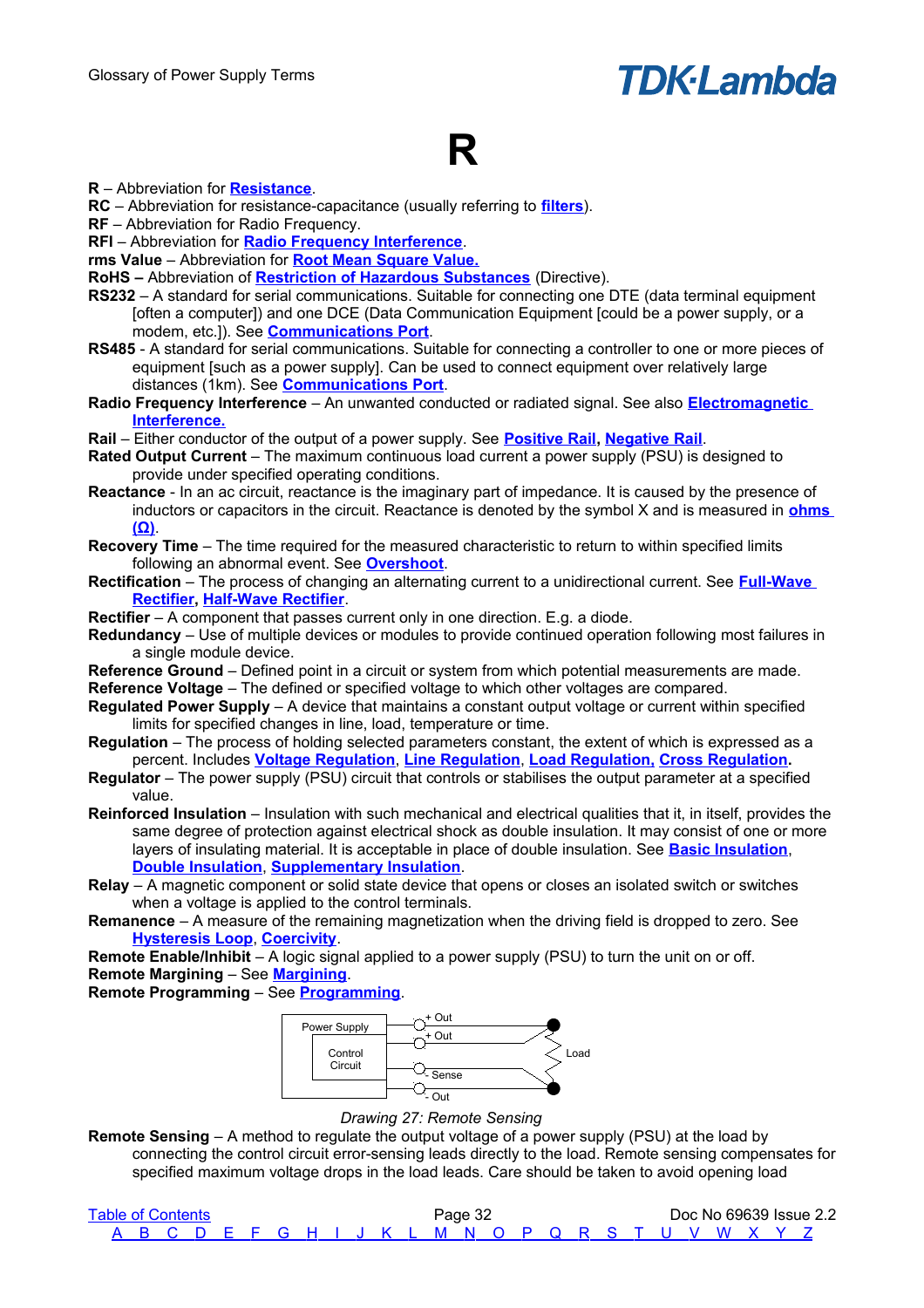### TDK·I ambda

handling leads to avoid damaging the power supply (PSU). Polarity must be observed when connecting sense leads to avoid damaging the system. The sense leads carry very little current and steps should be taken to ensure that they do not pick up noise. They should either be screened or, if this is not possible, twisted together to minimise the noise pick-up. Typically remote sensing is capable of adjusting for around 0.5V of drop in the connecting cables.

- **Required Headroom** The minimum voltage (above the required output voltage) supplied to a regulator, at which the regulator can provide the specified output.
- <span id="page-34-2"></span>**Resistance (R)**– A measure of how much a component (or other object) opposes the flow of current. The unit of resistance is the **[ohm \(Ω\).](#page-27-1)**

**Resistor –** A two terminal component with a defined resistance.



*Drawing 28: Schematic Symbols for a Resistor and Variable Resistor*

- **Resonant Converter**  A class of converters that uses a resonant circuit as part of the regulation loop. **Resonant Frequency** – The natural frequency at which a circuit oscillates or a device vibrates. In an L-C
- circuit, inductive and capacitive reactances are equal at the resonant frequency.
- **Response Time**  The time required for the output of a power supply (PSU) or circuit to reach a specified fraction of its new value after a step change or disturbance.
- <span id="page-34-1"></span>**Restriction of Hazardous Substances Directive (RoHS)** – Often called the "lead-free" directive but it also covers maximum allowable concentration levels of 6 substances (Lead, Mercury, Cadmium, Chromium VI [Cr6+ or hexavalent chromium], PBB [polybrominated biphenyls] and PBDE [polybrominated diphenyl ether]). The maximum allowable concentration for Cadmium is 0.01% for the other 5 substances it is 0.1% by weight of homogeneous material. See also **[Waste Electrical and](#page-43-3)  [Electronic Equipment Directive.](#page-43-3)**

#### **Retentivity** – See **[Remanence](#page-33-4)**.

- **Return**  The name for the common terminal of the output of a power supply (PSU), it carries the return current for the outputs.
- **Reverse Voltage Protection**  A circuit or circuit element that protects a power supply (PSU) from damage caused by a voltage of reverse polarity applied at the input or output terminals.
- **Ripple**  The periodic ac component at the power source output harmonically related to source or switching frequencies. Unless specified otherwise, it is expressed in peak-to-peak units over a specified bandwidth.
- **Ripple and Noise**  See **[Period and Random Deviation \(PARD\)](#page-29-3)**.
- **Rise Time**  The time required for a pulse to rise from 10% to 90% of its maximum amplitude.
- <span id="page-34-3"></span>**Root Mean Square (RMS) Value** – For a sine wave =  $\sqrt{2}$  x Peak Value.
- <span id="page-34-0"></span>**Rotary Encoder** - An electronic component (usually used as a control input) which converts rotary motion into a series of electronic pulses. Used in the Z-UP and Z+ ranges of power supplies to enable intuitive user control of features of the power supply including voltage setting and current limit.

[Table of Contents](#page-1-0) **Page 33** Doc No 69639 Issue 2.2  [A](#page-2-0) [B](#page-3-0) [C](#page-5-0) [D](#page-9-0) [E](#page-11-0) [F](#page-13-0) [G](#page-15-0) [H](#page-16-0) [I](#page-18-0) [J](#page-20-0) [K](#page-21-0) [L](#page-22-0) [M](#page-24-0) [N](#page-26-0) [O](#page-27-0) [P](#page-29-0) [Q](#page-32-0) [R](#page-33-0) [S](#page-35-0) [T](#page-39-0) [U](#page-41-0) [V](#page-42-0) [W](#page-43-0) [X](#page-44-0) [Y](#page-45-0) [Z](#page-46-0)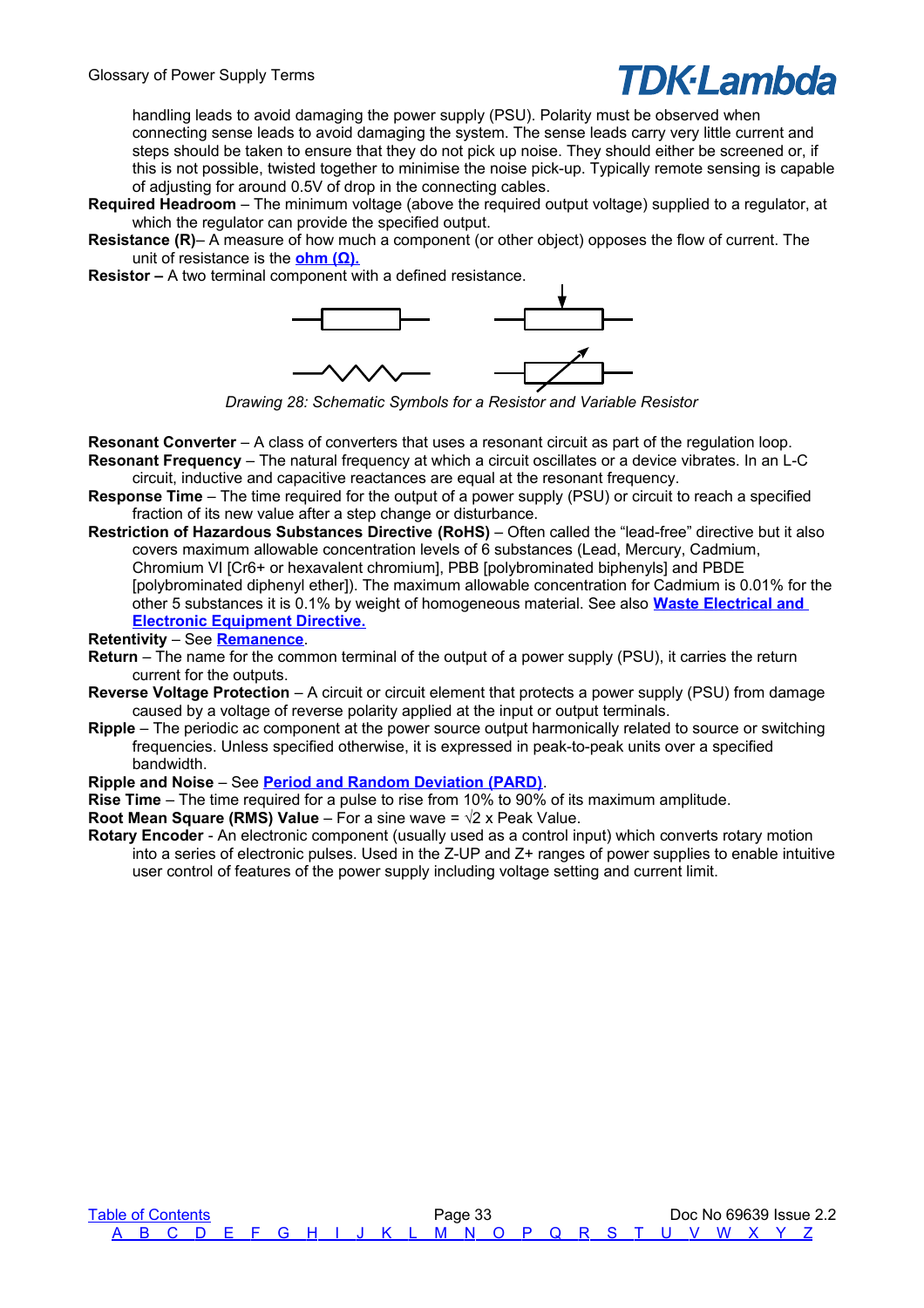## <span id="page-35-3"></span><span id="page-35-0"></span>**S**

**s** – Abbreviation for second.

**SCC** – Abbreviation for **[Short Circuit Current.](#page-36-3)**

**SCR** – Abbreviation for **[Silicon-Controlled Rectifier](#page-37-7)**.

**SELV** – Abbreviation for **[Safety Extra Low Voltage](#page-35-4)**.

**SI** – Abbreviation for **[System International d'Unites](#page-38-0)**.

**[Si](#page-36-2)[C](#page-36-2)** – Abbreviation for **Silicon Carbide.** 

**SMD** – Abbreviation for **[Surface Mount Devices](#page-38-1)**.

**SMPS** – Abbreviation for **[Switched Mode Power Supply](#page-38-2)**.

**SPS** – Abbreviation for **[Standby Power Supply](#page-35-3)**.

**SWG** – Abbreviation for **[Standard Wire Gauge](#page-37-3)**.

**Safety** – Power supplies play an essential role in the safety of most electronic systems. They are the interface between the dangerous voltages of the mains supply and the low voltages used in the user/equipment interface. Because of this, many safety standards focus on the power supply as the item to ensure safe operation.

**Safety Approvals** – See **[Safety Approvals](#page-58-0)** Section.

**Safety Approved** - Certification, recognition or approval by safety agencies such as **[BSI](#page-4-1)**, **[TUV](#page-39-3)**, **[VDE](#page-42-6)**, **[UL](#page-41-2)**, **[CSA](#page-5-1)**, etc.

**Safety Compliance** – Complies with the various safety requirements of the product or power supply.

**Safety Earth** – See **[Safety Ground](#page-35-2)**.

- <span id="page-35-4"></span>**Safety Extra Low Voltage (SELV)** – Internationally recognised safe voltage level which can be touched by a user. IEC define it as "voltage which does not exceed 50 V ac. or 120 V ripple-free dc. between conductors, or between any conductor and earth, in a circuit which is isolated from the supply mains by such means as a safety isolating transformer".
- <span id="page-35-2"></span>**Safety Ground** – A conductive path from a chassis, panel or case to earth to help prevent injury or damage to personnel and equipment.

**Safety Standards** – See **[Safety Approvals](#page-58-0)**

**Schottky Diode** – A diode that exhibits a low forward voltage drop and fast recovery time relative to a standard silicon diode.



*Drawing 29: Schematic Symbol for a Schottky Diode*

**Secondary circuit** – A circuit which has no direct connection to a primary circuit and derives its power from a transformer, converter or equivalent isolation device, or from a battery.

**Secondary Output** – An output of a switching power supply (PSU) that is not sensed by the control loop. See also **[Semi-regulated Output](#page-35-1)**.

<span id="page-35-5"></span>**Secondary Winding** – A coil that receives energy from the primary winding by mutual induction and delivers energy to the load.

<span id="page-35-1"></span>**Semi-regulated Output** – A subjective term indicating partial regulation (usually applies to secondary outputs of a **[Multiple Output Power Supply](#page-25-2)**). Typically with semi-regulated outputs, the **[Cross](#page-7-7)  [Regulation](#page-7-7)** specification is poor (or not specified at all), the **[Load Regulation](#page-22-2)** specification is poor (for example, if a power supply can provide more than 1A and the specification is +/-5% or worse then this is likely to be a semi-regulated output). Power supplies with semi-regulated outputs often have a **[Minimum Load](#page-24-1)** requirement on at least one of the outputs.

Semi-regulated outputs may well be acceptable for most applications, however, some things to be aware of and consider before using a semi-regulated output:-

If you have a variable load on the power supply then all semi-regulated outputs will have transients on the output at the same frequency as the load variations.

If the load on a semi-reg o/p is removed (or reduced) then the output will increase. On some power supplies, this can be as much as 30% or more!!!

If you use remote sense on the main (usually fully regulated) output, then all semi-regulated outputs could vary by a similar amount (depending on exact design). For example, with a 3V channel 1, if you have 0.5V of remote sense correction then the output of a 12V semi-regulated supply could vary by up to 2V !!

Great care and consideration needs to be paid to ensure that these effects (and possibly others) will

| <b>Table of Contents</b> |  |  |  |  |  |  | Page 34 |  |  |  |  |                                                     |  | Doc No 69639 Issue 2.2 |
|--------------------------|--|--|--|--|--|--|---------|--|--|--|--|-----------------------------------------------------|--|------------------------|
|                          |  |  |  |  |  |  |         |  |  |  |  | A B C D E F G H I J K L M N O P Q R S T U V W X Y Z |  |                        |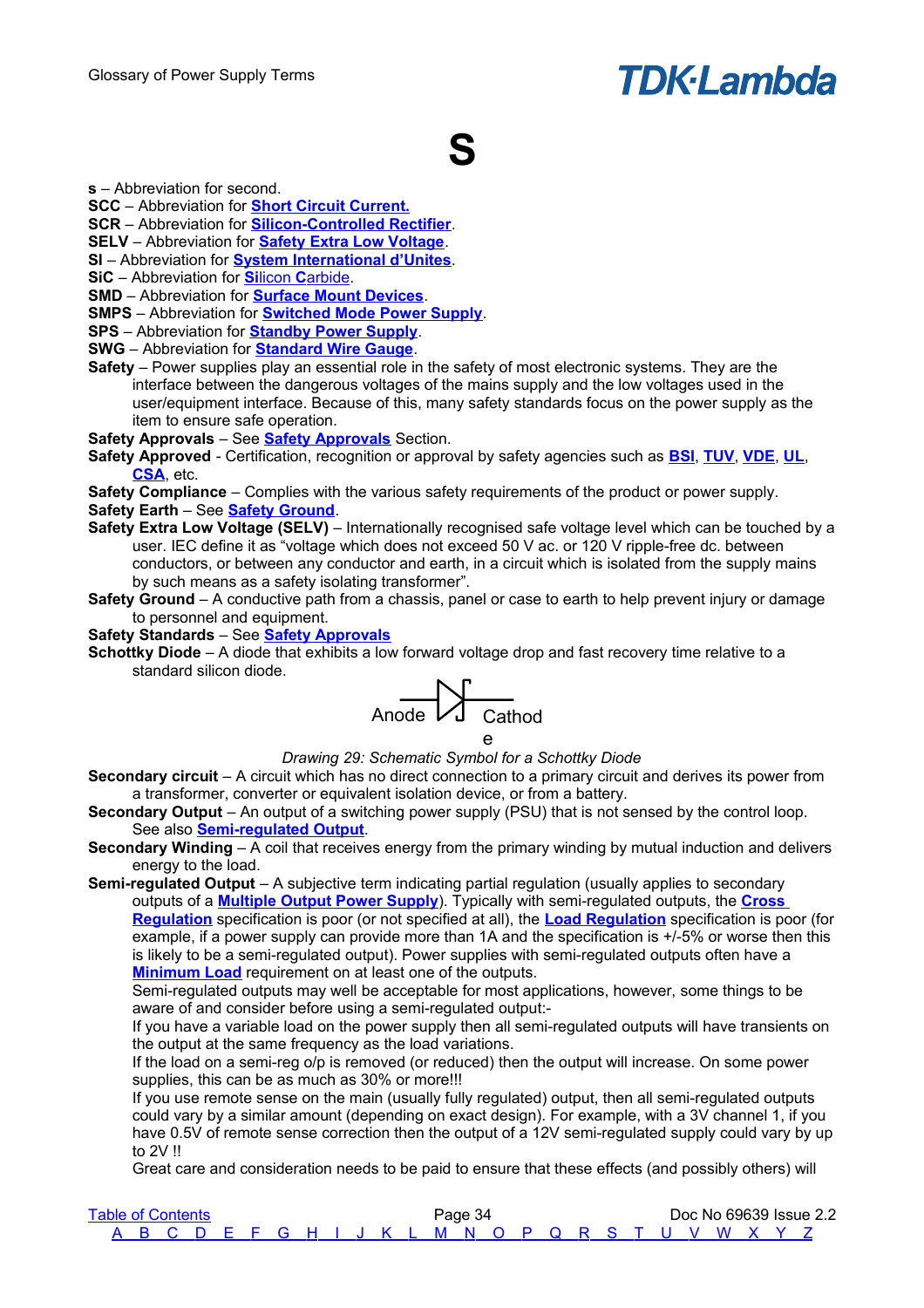not cause any problems. It is also useful to know if the power supply you are considering using has semi-reg outputs as this is often not shown in product datasheets (although by checking the **[Cross](#page-7-7)  [Regulation](#page-7-7)**, **[Load Regulation](#page-22-2)** or **[Total Regulation](#page-39-2)** specification, it should be possible to deduce this).

<span id="page-36-5"></span>**Sense** – The connection which allows the power supply control loop to see the voltage present at the load. See also **[Remote Sensing](#page-33-6)**.

**Sense +ve** – See **[Sense](#page-36-5)**.

**Sense -ve** – See **[Sense Return.](#page-36-4)**

**Sense Line** – See **[Sense](#page-36-5)**.

**Sense Line Return** – See **[Sense Return.](#page-36-4)**

- <span id="page-36-4"></span>**Sense Return** – The return connection which allows the control loop to see the voltage present at the load. See also **[Remote Sensing](#page-33-6)**.
- **Sequencing**  Forcing the order of turn on (and/or occasionally off) of individual outputs of a **[Multiple](#page-25-2)  [Output Power Supply](#page-25-2)** (PSU).
- **Series** Connecting two or more power supplies (+ve of PSU 1 to -ve of PSU 2 and so on) to increase the output voltage (which will simply be the sum of all output voltages). This is only possible with isolated outputs and particular care needs to be paid to short circuit currents. It is better to only series connect outputs which have the same or similar output currents. The maximum output current will be the lowest of each of the series connected power supplies. For example. Connecting a 24V / 10A power supply in series with a 12V / 20A power supply will provide 36V / 10A (the sum of 24V and 12V for the output voltage and the lowest of 20A and 10A for the output current). Care needs to be taken when connecting outputs in series to ensure that the output isolation to ground is not exceeded.

**Series Regulator** – See **[Linear Regulation](#page-22-3)**.

**Setting Accuracy –** The accuracy to which the outputs of a power supply are set. For example, if a 12V power supply has a setting accuracy of 1% then the output voltage range could be 11.88 – 12.12 V.

- <span id="page-36-0"></span>**Setting Range** – The range over which the value of the stabilised output quantity may be adjusted. Usually applies to output voltage. See also **[Adjustment Range](#page-2-9)**.
- **Settling Time** The time for a power supply (PSU) to stabilise within specifications after an excursion outside the input/output design parameters.
- <span id="page-36-6"></span>**Shelf Life** – The time it is possible to store a power supply under specified conditions and still retain the ability to operate to specification.

**Shock Hazard** – A potentially dangerous situation in which current can pass through a person or animal. **Short-Circuit** – A direct connection that provides a virtually zero resistance path for current.

- <span id="page-36-3"></span>**Short-Circuit Current (SCC)** – The initial value of the current obtained from a power supply in a circuit of negligible resistance.
- **Short-Circuit Protection** A protective feature that limits the output current of a power supply (PSU) to prevent damage to the power supply. Care must be taken to ensure that connecting leads and any PCB tracks are designed to allow for the maximum current possible from the power supply (or supply additional protection circuitry / fusing for protection).

**Short-Circuit Test** – shorting the output to ensure that the short circuit current is within its specified limits. **Shunt Regulator** – A linear regulator in which the control element (usually a **[Zener Diode](#page-46-1)**) is in parallel with

the load, and in series with an impedance, to achieve constant voltage across the load.



*Drawing 30: Schematic of Simple Shunt Regulator*

<span id="page-36-1"></span>**Siemens (S)** – **[SI](#page-38-0)** unit of measurement of conductance (replaces older **[cgs](#page-5-2)** unit, mho). Written as '**siemens**'. Abbreviated to **S**.

**Signal Ground** – The common return or reference point for analogue signals.

<span id="page-36-2"></span>**Silicon Carbide Schottky Diodes** - SiC Schottky diodes have essentially no reverse recovery current, and the minimal amount of capacitive current present in turn-off is independent from temperature, forward current, and di/dt. This results in virtually no switching losses for the rectifier and substantially lessens switching losses in the switch. The use of silicon carbide diodes in the pfc circuit (as in TDK-Lambda's NV-Power range of power supplies) can offer around 4% efficiency improvement.

| <b>Table of Contents</b> |  |  |  |  |  | Page 35 |  |  |  |  |                                                     |  | Doc No 69639 Issue 2.2 |
|--------------------------|--|--|--|--|--|---------|--|--|--|--|-----------------------------------------------------|--|------------------------|
|                          |  |  |  |  |  |         |  |  |  |  | A B C D E F G H I J K L M N O P Q R S T U V W X Y Z |  |                        |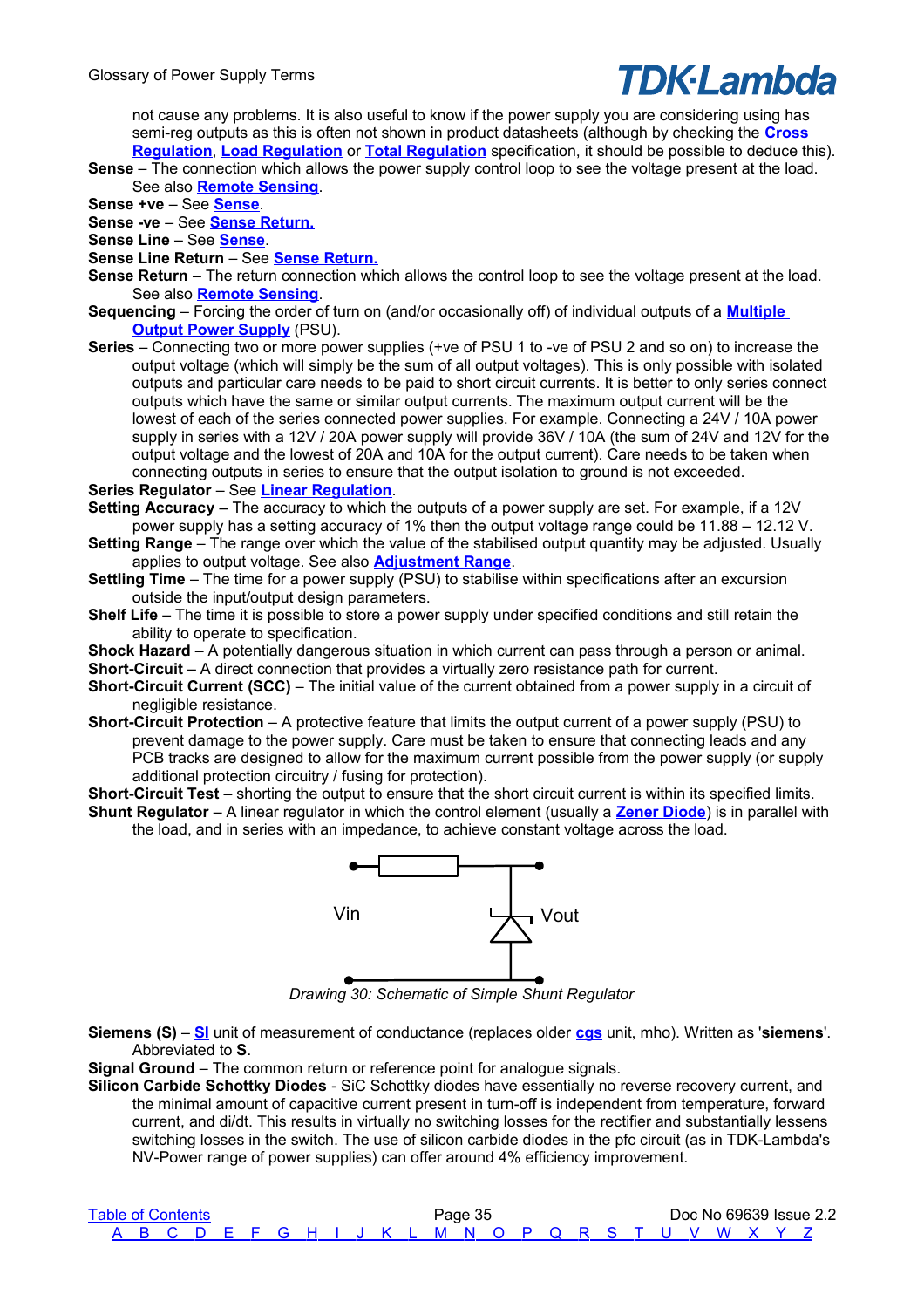<span id="page-37-7"></span>**Silicon-Controlled Rectifier (SCR)** – A four layer (PNPN) junction device which controls current flow. Conduction is initiated by the application of a gate current. Conduction will continue until the current is reduced to some minimum value.



*Drawing 31: Schematic Symbol for an SCR*

- **Sine Wave**  A wave form of a single frequency alternating current whose displacement is the sine of an angle proportional to time or distance.
- <span id="page-37-9"></span>**Single Point Ground** – The one point in a system that connects multiple grounds and returns. Also known as star ground or star point ground.
- <span id="page-37-2"></span>**Sixteenth Brick** - - Industry standard footprint for dc-dc converters. Dimensions are 33mm x 22.9mm (1.3in x 0.9in). See also **[Full Brick](#page-14-0)**, **[Half Brick](#page-16-2)**, **[Quarter Brick](#page-32-1)**, **[Eighth Brick](#page-11-7)**. TDK-Lambda's iSA range of dc/dc converters are industry leading examples of sixteenth bricks.
- **Slave**  A power supply (PSU) which uses the reference in another power supply (PSU), the master, as its reference. See **[Master Slave Operation.](#page-24-8)**
- **Slewing Rate**  The maximum rate of change a power supply (PSU) output can produce when subjected to a large step response or specified step change.
- **Snubber / Snubber Network**  A network used to reduce the rate of rise of voltage and hence overshoot voltage in switching applications.
- **Soft Start**  Controlled turn on to reduce **[Inrush Current](#page-18-7)**.
- **Soldering**  Joining metal surfaces by fusion of a metal alloy such as tin, silver and copper (SnAgCu). It forms a joint of low **[Resistance](#page-34-2)**. Previously, solders with a high lead content were commonplace but have since been largely replaced by lead-free solders (to comply with the **[RoHS](#page-34-1)** Directive)
- **Solid-state** Originally meaning circuits which do not contain vacuum tubes (valves) but has come increasingly to mean circuits with no moving parts.
- **Solid-state Switch**  A switch with no moving parts.
- **Source Impedance** See **[Internal Impedance](#page-19-10)**
- **Spacings**  See **[Clearance Distance](#page-6-4)**, **[Creepage Distance](#page-7-8)**.
- **Stability**  The amount of change in an output parameter (with all other factors constant) as a function of time after a specified warm-up period.
- <span id="page-37-3"></span>**Standard Wire Gauge –** A standard for sizing wire diameters and for measuring sheet-metal thicknesses. Note that SWG is used mainly in the UK and is different from the thicknesses/diameters associated with **[AWG](#page-2-1)** numbers. See **[Useful Conversion Factors](#page-50-0)**. Also called Imperial Standard Wire Gauge.
- **Stand-off**  A mechanical support, either conducting or insulating, used to support a wire, device or PCB away from the mounting surface.
- **Star Ground**  See **[Single Point Ground](#page-37-9)**.
- **Star Point Ground**  See **[Single Point Ground](#page-37-9)**.

#### **Start-Up Delay** – See **[Start-Up Time](#page-37-8)**.

<span id="page-37-8"></span>**Start-Up Time** – The time delay between applying ac (or a remote "on") and the time at which the outputs are within specification.

<span id="page-37-6"></span>**Status Signals** – Logic signals that indicate normal or abnormal conditions of operation, including:-

| ac low          | dc low            | ac good / ac ok  |
|-----------------|-------------------|------------------|
| dc good / dc ok | fan fail          | over temperature |
| overvoltage     | under temperature | overcurrent.     |

<span id="page-37-5"></span>**Step-Down Transformer** – A transformer with an input/output **[turns ratio](#page-40-4)** more than one. The output voltage is less than the input voltage. See also, **[Isolation Transformer](#page-19-12)**, **[Step-up Transformer](#page-37-4)**, **[Transformer](#page-40-1)**.

<span id="page-37-4"></span>**Step-Up Transformer** – A transformer with an input/output **[turns ratio](#page-40-4)** less than one. The output voltage is more than the input voltage. See also, **[Isolation Transformer](#page-19-12)**, **[Step-Down Transformer](#page-37-5)**, **[Transformer](#page-40-1)**.

**Storage Life** – See **[Shelf Life](#page-36-6)**.

- <span id="page-37-0"></span>**Storage Temperature Range** – The range of temperatures through which an unpowered power supply (PSU) can remain in storage without degrading its operation. See also **[Ambient Temperature](#page-2-7)**, **[Operating Temperature Range](#page-27-2)**.
- <span id="page-37-1"></span>**Supplementary Insulation** – An independent Insulation provided in addition to the basic insulation to protect against electric shock in case of mechanical rupture or electrical breakdown of the basic insulation. Used together with **[Basic Insulation](#page-3-7)** provides **[Double Insulation](#page-10-0)**.

| <b>Table of Contents</b> |  |  |  |  |  |  | Page 36 |  |  |  |  |                                                     |  | Doc No 69639 Issue 2.2 |
|--------------------------|--|--|--|--|--|--|---------|--|--|--|--|-----------------------------------------------------|--|------------------------|
|                          |  |  |  |  |  |  |         |  |  |  |  | A B C D E F G H I J K L M N O P Q R S T U V W X Y Z |  |                        |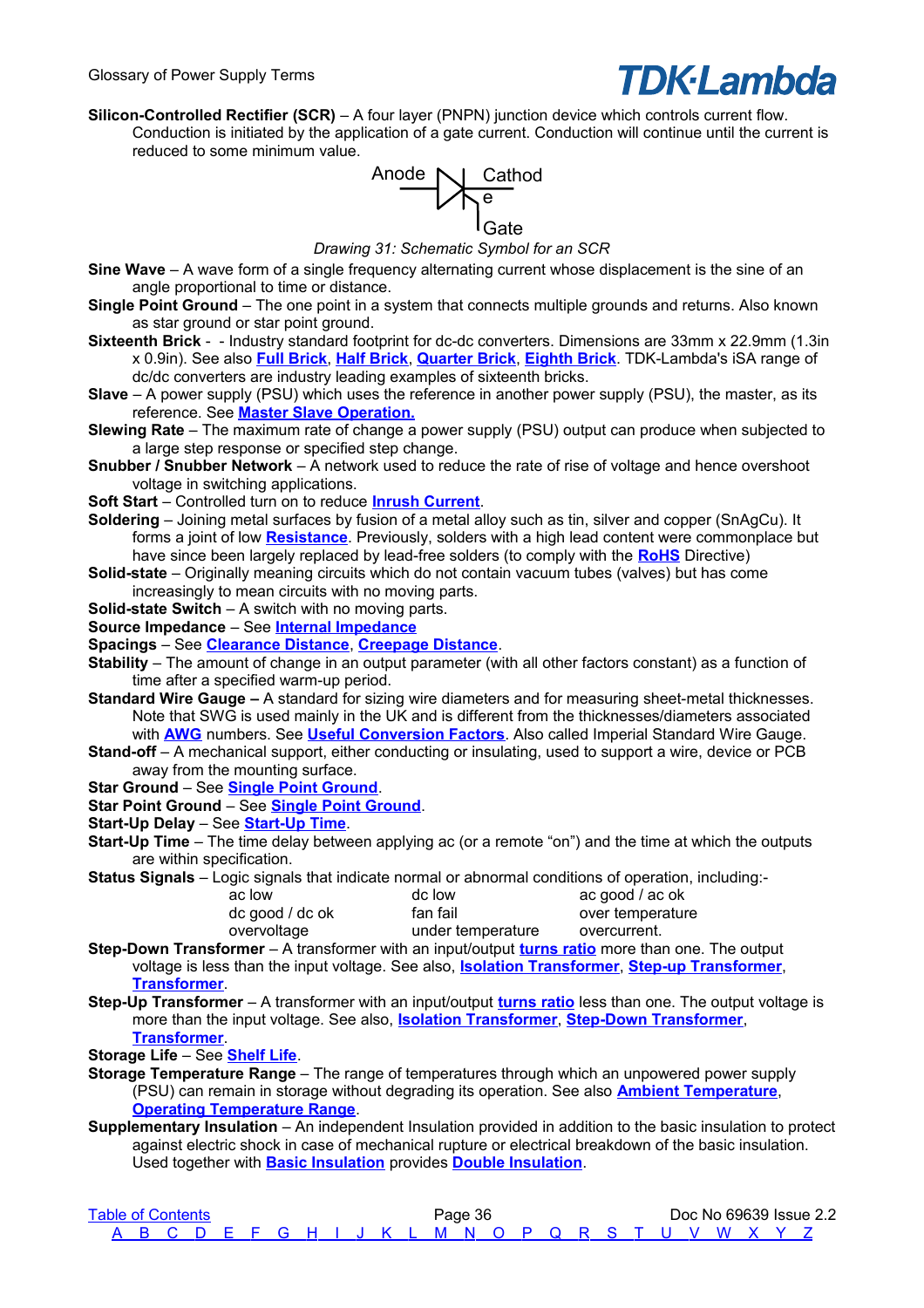

- <span id="page-38-1"></span>**Surface Mount Device (SMD)** – A type of component which is intended to be mounted directly upon the surface of a printed circuit board.
- <span id="page-38-2"></span>**Switched Mode Power Supply (SMPS)** - A device which supplies electrical energy to a load using switching technology. SMPS are used as replacements for linear supplies when higher efficiency, smaller size or lighter weight are required.

There are many types of different power supplies including **[Linear Supplies](#page-22-4)**, **[Switched Mode Power](#page-38-2)  [Supplies](#page-38-2)**, **[DC-DC converters](#page-9-1)**, **[Programmable Power Supplies](#page-31-4)** . TDK-Lambda is able to supply many different types of power supplies to meet your requirements from only a few watts up to 60kwatts.

- **Switching Frequency**  The rate at which the dc voltage is switched in a converter or power supply (PSU). In **[power factor corrected](#page-30-7)** PSUs, there will be two switching frequencies, the boost converter switching frequency and the forward converter switching frequency. Additionally, some power supplies may have additional converters with their own switching frequencies (for example buck regulators).
- **Switching Regulator** A voltage regulator which operates by rapidly switching the current into the load to stabilise the output voltage. They are inherently more efficient (up to 90% and above), smaller and lighter than linear regulators but are more complicated. See **[Linear Regulation](#page-22-3)**.
- **Synchronous Rectification**  A rectification scheme in a switched mode power supply (PSU) in which a FET or bipolar transistor is substituted for the rectifier diode to improve efficiency.
- <span id="page-38-0"></span>**System International d'Unites (SI)** – The International System of Units comprise of Base Units and Derived Units. **[http://www.bipm.fr/en/si/.](http://www.bipm.fr/en/si/)**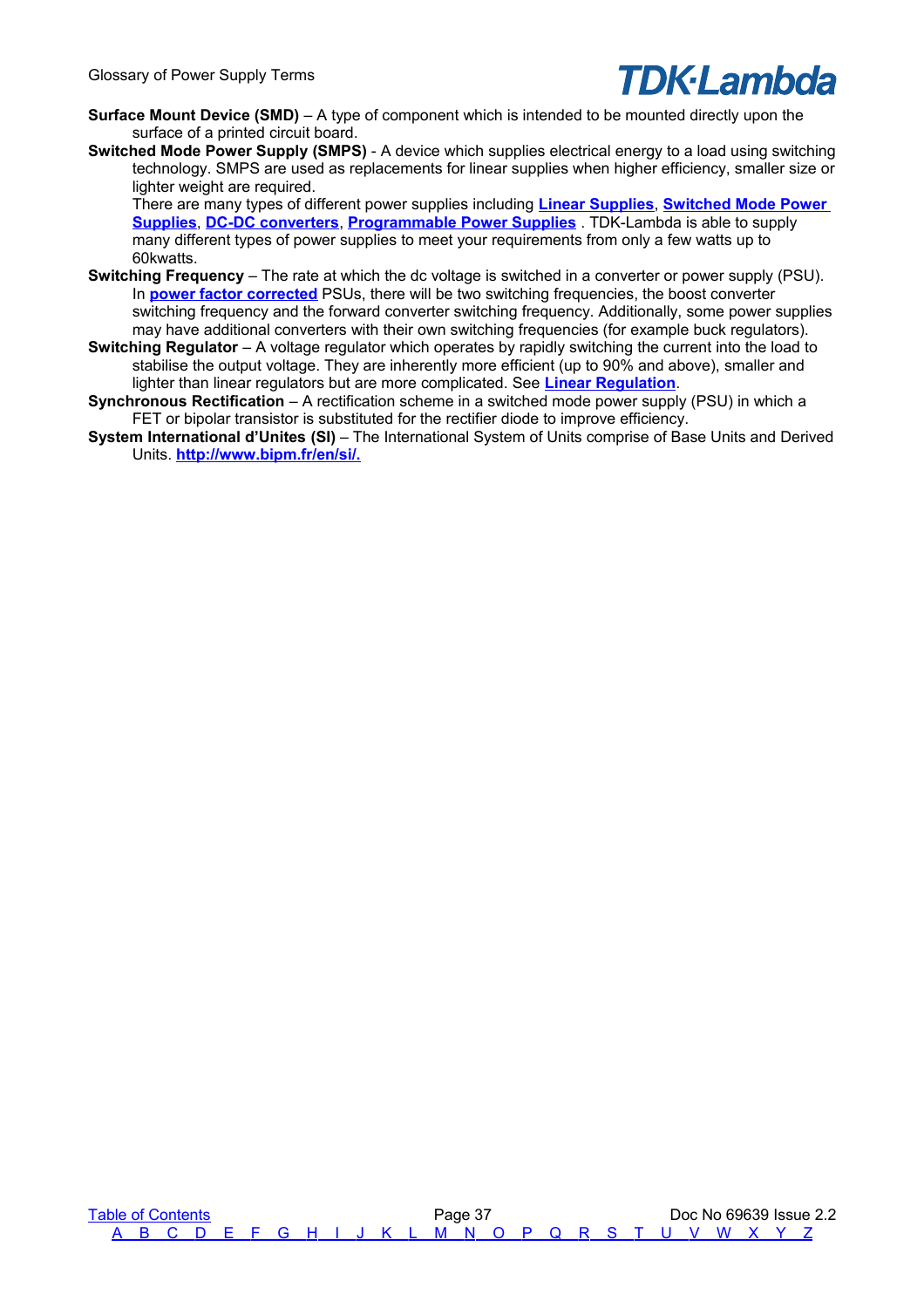#### <span id="page-39-0"></span>**T**

**t** – Abbreviation for temperature (in °C).

**TTL** – Abbreviation for transistor-transistor logic.

**TUV** – Abbreviation for **[Technischer Uberwachungs-Verein](#page-39-3)**

**Tank Circuit** – **[Parallel resonant circuit](#page-29-5)**.

- **TE** Unit of width (usually) in a 19 inch rack. 1 TE = 1 HP = 0.2 inches = 5.08mm. See **[Useful Conversion](#page-47-1)  [Factors.](#page-47-1)**
- <span id="page-39-3"></span>**Technischer Uberwachungs-Verein (TUV)** – Laboratories licensed by the German government for testing electronic products to DIN, IEC and VDE standards. **<http://www.tuv-uk.com/>**
- <span id="page-39-1"></span>**Temperature Coefficient** – The average percent change in output parameter (usually voltage) per degree Centigrade change in ambient temperature over a specified temperature range. (Expressed as %/°C). See also **[Ambient Temperature](#page-2-7)**.
- **Temperature Derating** The amount by which power supply or component ratings are decreased to permit operating at elevated temperatures.

**Temperature Effect** – See **[Temperature Coefficient](#page-39-1)**.

**Temperature Range, Operating** – See **[Operating Temperature Range](#page-27-2)**.

**Temperature Range, Storage** – See **[Storage Temperature Range](#page-37-0)**.

**Tera** – SI prefix multiplier. Multiplies by 10<sup>12</sup>. So 1 THz = 1 x 10<sup>12</sup> Hz. Written as 'tera'. Abbreviated to 'T'.

- **Thermal Protection**  Shuts down a power supply (PSU) if its internal temperature (or the temperature of specific components) exceeds a predetermined limit.
- **Thermal Runaway**  A condition in a component where increasing temperature results in increasing losses bringing about a further temperature increase and so on. If left unprotected, this leads to failure.
- **Thermistor**  A device which changes resistance with temperature. In power supplies, negative temperature coefficient thermistors frequently are used as inrush current limiting devices.



*Drawing 32: Schematic Symbol for a Thermistor*

**Three-Phase Electricity** – Combination of three alternating currents having their voltages displaced by 120°, or 1/3 cycle. It is used for the distribution of high power electricity (all national electricity distribution networks distribute 3 phase electricity) and is particularly suited to high power loads. Most electricity is generated and distributed as three-phase ac. These phases are normally called line 1 (L<sub>1</sub>), line 2 (L<sub>2</sub>) and line 3 (L<sub>3</sub>) or red (R), yellow (Y) and blue (B). In the USA, they are called A-

phase, B-phase and C-phase. Power supplies must be specifically designed for 3-phase use. **Three Terminal Regulator** – A voltage regulator in a standard 3 terminal transistor package.

#### **Through Plated Hole** – see **[Plated Through Hole](#page-30-11)**.

**Thyristor** - A solid state device that has bistable electrical characteristics. Three common thyristor devices are diacs, **[Silicon-Controlled Rectifiers \(SCR\)](#page-37-7)** and **[triacs](#page-40-5)**.

**Tolerance** - Measured or specified percentage variation from nominal.

**Top Hat Rail** – See **[DIN Rail.](#page-9-4)**

- **Topology** The arrangement of energy storage devices (inductors and capacitors) and power handling electronic switches and rectifiers which gives a switch mode power supply its operational capabilities. There are many topologies including Buck, Boost, Flyback, Sepic, 2-switch flyback, forward, 2-switch forward, active clamp forward, half-bridge, push pull, full bridge, phase shifted full bridge, soft switching 2-switch forward, resonant half bridge (modified LLC) (a patented topology used on TDK-Lambda's NV and EFE product ranges), etc. The correct topology to use is determined by the requirements of the power supply.
- **Toroid**  A round magnetic core with a hole in the middle.
- <span id="page-39-2"></span>**Total Regulation** – The range of combined regulation tolerances such as the effects of input voltage variation, output load variation, temperature variation, drift and other specified variables. It is expressed as a plus/minus percent from nominal. Also called accuracy limit.
- **Tracking**  A characteristic of a multiple-output power supply (PSU) that describes the changes in the voltage of one output with respect to changes in the voltage or load of another.
- **Tracking Over Voltage Protection (OVP)**  A safety feature for power supplies with adjustable outputs where the trigger point of the OVP tracks with the voltage setting of the output such that a slow change

| <b>Table of Contents</b>                            |  |  |  |  |  |  | Page 38 |  |  |  |  |  | Doc No 69639 Issue 2.2 |
|-----------------------------------------------------|--|--|--|--|--|--|---------|--|--|--|--|--|------------------------|
| A B C D E F G H I J K L M N O P Q R S T U V W X Y Z |  |  |  |  |  |  |         |  |  |  |  |  |                        |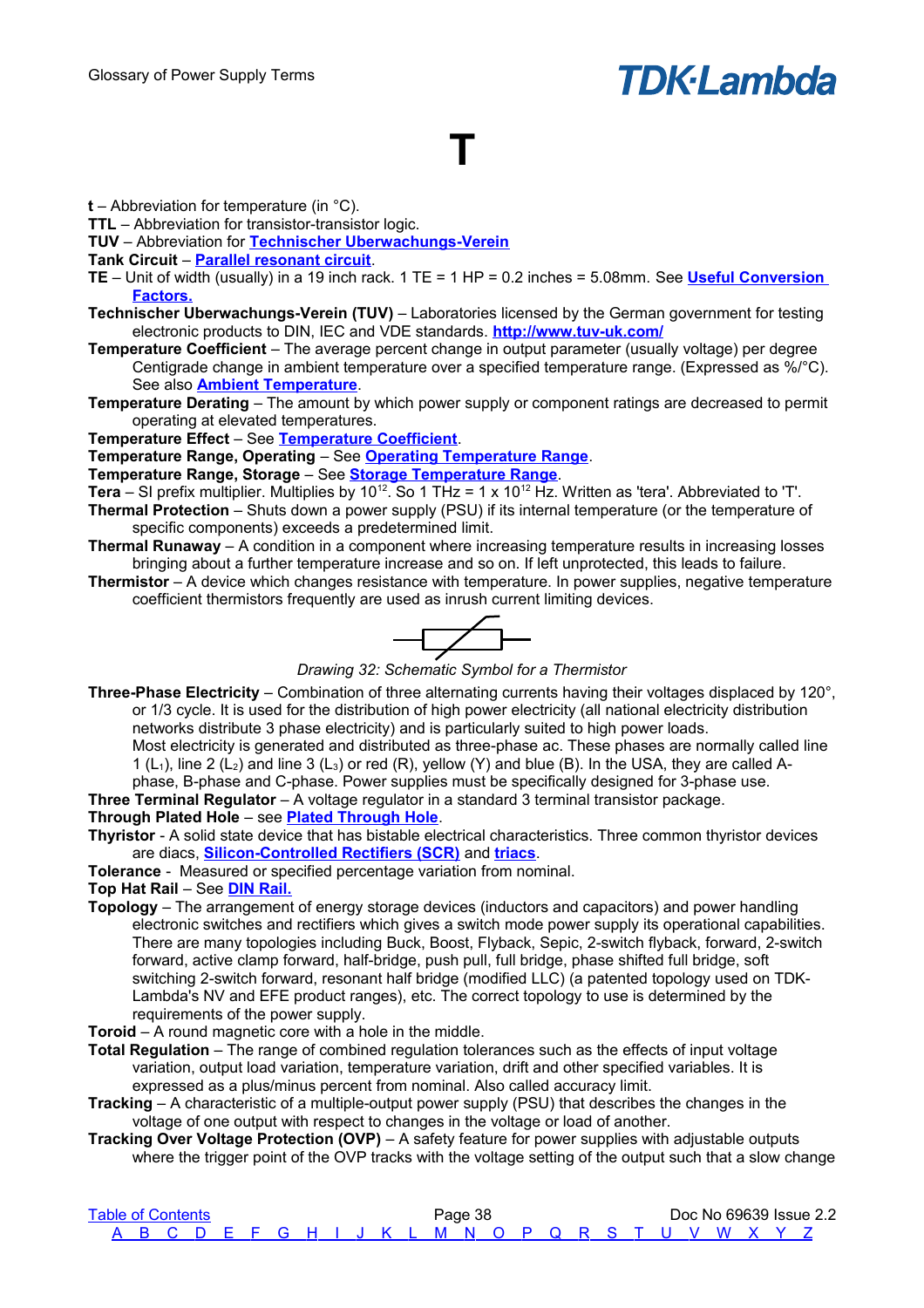

in the output voltage will adjust the OVP setting but a fast change above the OVP point will trigger the OVP.

<span id="page-40-1"></span>**Transformer** – Device which transfers energy from one circuit to another by electromagnetic induction. See **[Isolation Transformer](#page-19-12)**, **[Step-Down Transformer](#page-37-5)**, **[Step-Up Transformer](#page-37-4)**.



*Drawing 33: Schematic Symbol for a Transformer*

**Transient** – A change in a given parameter, typically associated with input voltage or output loading. **Transient Effect** – A short term effect on the steady state condition of a circuit.

<span id="page-40-2"></span>**Transient Recovery Time** – The time required for the output voltage of a power supply (PSU) to settle within specified output accuracy limits following a transient. See **[Overshoot](#page-28-0)** for drawing.

- **Transient Response** Response of a circuit to a sudden change in an input or output quantity. See **[Overshoot](#page-28-0)** for drawing.
- **Transient Response Time**  The time between introducing a transient (such as additional load) is introduced and the time the measured parameter (such as output voltage) returns and remains within a specified amplitude range. See **[Overshoot](#page-28-0)** for drawing.
- <span id="page-40-0"></span>**Transistor** – Solid state device which allows the current flow between two of its terminals depending on a smaller current (or voltage) applied to the third terminal. There are two main types of transistors, **[bipolar junction transistors](#page-3-5)** and **[Field Effect Transistors](#page-13-8)**.
- <span id="page-40-5"></span>**Triac** – A bi-directional silicon-controlled switch. It will conduct in both directions (from MT1 to MT2 or vice versa). See **[Silicon-Controlled Rectifiers \(SCR\).](#page-37-7)**



*Drawing 34: Schematic Symbol for a Triac*

**Trifilar** – Three conductors wound side by side on a magnetic core or bobbin in which all three conductors are wound in the same operation.

<span id="page-40-3"></span>**True Power** – Actual power generated or consumed in a circuit.

- **Tuned Circuit**  Circuit containing capacitance, inductance and (optionally) resistance, connected in series or parallel, which when energised at a specific frequency known as its resonant frequency, an interchange of energy occurs between the coil and the capacitor.
- <span id="page-40-4"></span>**Turns Ratio** – The number of turns on the **[transformer](#page-40-1) [primary winding](#page-31-6)** divided by the number of turns on the **[secondary winding](#page-35-5)**. A **[Step-Down Transformer](#page-37-5)** has a turns ratio more than one while a **[Step-up](#page-37-4) [Transformer](#page-37-4)** has a turns ratio of less than one. Usually explicitly specified as input/output turns ratio.

[Table of Contents](#page-1-0) **Page 39** Page 39 **Page 39** Doc No 69639 Issue 2.2  [A](#page-2-0) [B](#page-3-0) [C](#page-5-0) [D](#page-9-0) [E](#page-11-0) [F](#page-13-0) [G](#page-15-0) [H](#page-16-0) [I](#page-18-0) [J](#page-20-0) [K](#page-21-0) [L](#page-22-0) [M](#page-24-0) [N](#page-26-0) [O](#page-27-0) [P](#page-29-0) [Q](#page-32-0) [R](#page-33-0) [S](#page-35-0) [T](#page-39-0) [U](#page-41-0) [V](#page-42-0) [W](#page-43-0) [X](#page-44-0) [Y](#page-45-0) [Z](#page-46-0)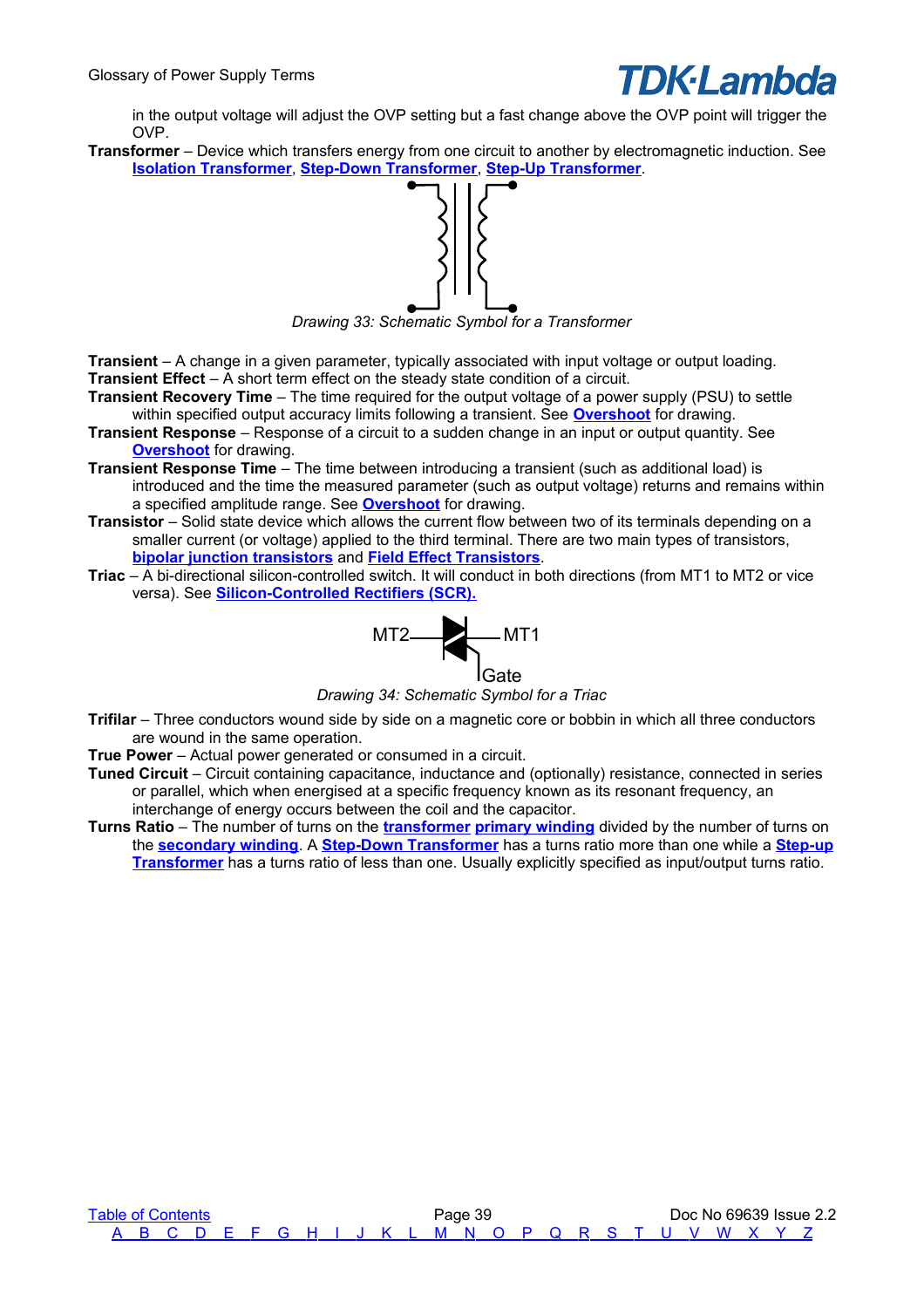

#### <span id="page-41-0"></span>**U**

**U –** Unit of height (usually) in a 19 inch rack. 1 U = 1.75 inch = 44.45mm. See **[Useful Conversion Factors.](#page-47-1) UL** – Abbreviation for **[Underwriters Laboratories Incorporated](#page-41-2)**.

**UPS** – Abbreviation for **[Uninterruptible Power Supply](#page-41-3)**.

- **USB –** Abbreviation for **[Universal Serial Bus](#page-41-1)**.
- **Undershoot**  A transient change in output voltage outside of specified regulation limits. See **[Overshoot](#page-28-0)** for a drawing to illustrate undershoot.
- **Under voltage Protection** A circuit that inhibits the power supply (PSU) when the output voltage falls below a specified minimum.
- <span id="page-41-2"></span>**Underwriters Laboratories Incorporated (UL)** – USA based safety agency. See **[http://www.ul.com/.](http://www.ul.com/)**
- <span id="page-41-3"></span>**Uninterruptible Power Supply (UPS)** – A type of power supply (PSU) designed to support the load for specified periods when the line varies outside specified limits. Generally, they are powered by ac (with battery operation taking over when the ac supply fails) and supply ac on their output. Most likely to be used to protect telecommunications equipment and computer systems.
- <span id="page-41-1"></span>**Universal Serial Bus (USB)** – A serial Communications Bus now standard on all new PC's. Suitable for communication between one controller (computer) and one or more pieces of equipment (power supply, etc.) See **[Communications Port](#page-6-1)**.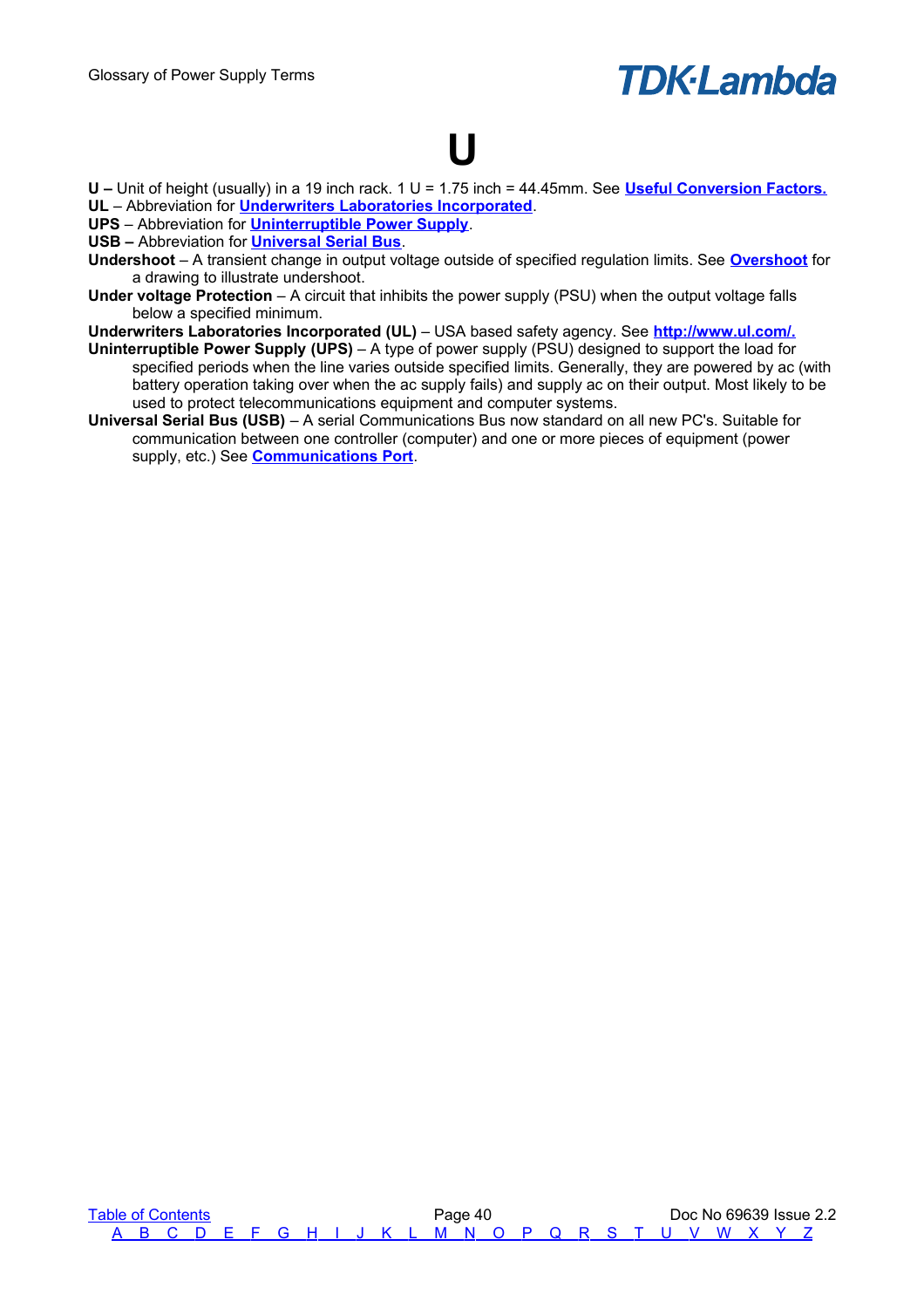## <span id="page-42-0"></span>**V**

#### **V** – Abbreviation for volt.

**VA** – Abbreviation for volt-ampere.

#### **Vac** – Acronym for **[volts](#page-42-1)** of **[alternating current](#page-2-4)**

- **Vcc** Voltage Collector Collector. Positive supply voltage of a **[Bipolar Junction Transistor](#page-3-5)**. The doubled suffix indicates that the voltage is common. i.e. it is the supply voltage to one (or more) collectors and not just the voltage at a specific collector.
- **Vdc** Acronym for **[volts](#page-42-1)** of **[direct current](#page-10-4)**
- **Vdd** Voltage Drain Drain. Positive supply voltage of a Field Effect Transistor. The doubled suffix indicates that the voltage is common. i.e. it is the supply voltage to one (or more) drains and not just the voltage at a specific drain.
- **Vee** Voltage Emitter Emitter. Negative supply voltage of a Bipolar Junction Transistor. The doubled suffix indicates that the voltage is common. i.e. it is the supply voltage to one (or more) emitters and not just the voltage at a specific emitter.
- **Vss** Voltage Source Source. Negative supply voltage of a Field Effect Transistor. The doubled suffix indicates that the voltage is common. i.e. it is the supply voltage to one (or more) sources and not just the voltage at a specific source.
- **VDE** Abbreviation for **[Verband Deutscher Elektrotechniker](#page-42-6)**.
- **VDR** Abbreviation for **[Voltage Dependent Resistor](#page-42-7)**.

#### **Variable Resistor** – See **[Potentiometer](#page-30-10)**.

<span id="page-42-3"></span>**Varistor** – Combination of **Var**iable Res**istor**. A two-electrode semiconductor device having a non-linear, voltage-dependent resistance (usually a high resistance at low voltages and low resistance at high voltages). Often used to protect circuits against transient voltages.

$$
\overline{\hbox{---}}
$$

*Drawing 35: Schematic Symbol for a Varistor*

<span id="page-42-6"></span>**Varnish Dip** – The process of dipping a transformer or coil in varnish to bind or protect materials. **Verband Deutscher Elektrotechniker (VDE)** – German organisation charged to test and to evaluate

products, including power sources. See **[http://www.vde.com/vde\\_en/](http://www.vde.com/vde_en/)**.

<span id="page-42-4"></span>**Vias** – See **[Plated Through Hole](#page-30-11)**.

<span id="page-42-1"></span>**Volt (V)** – Unit of measurement of electromotive force or potential difference. Symbol E, in electricity; symbol V in semiconductor circuits. A current of 1 A passing through a resistance of 1 ohm will produce a potential difference of 1 volt. See **[Ohm's Law.](#page-52-3)** Written as 'volt'. Abbreviated to **V**.

#### **Volt-Ampere (VA)** – Unit of **[Apparent Power](#page-2-8)**.

- **Volt Microsecond / Volts per Microsecond**  Rate of change of voltage over a period of time expressed in volts/microseconds.
- **Volt Second** In a control circuit, the on-time x the voltage applied to the winding is controlled (effectively running the magnetic component at peak magnetic flux density).
- **Volt Second Clamp**  A circuit in the control of the pulse width modulator located in the primary which terminates the pulse when the volt seconds applied to the primary of the transformer exceeds a predetermined value.
- **Voltage**  A derivative electrical quantity, E, measured in the units volts and defined in terms of the independently obtained ampere, I, and the unit or Resistance, ohm (R) by Ohm's Law E=IR.
- **Voltage Balance**  The difference in magnitude, in percent, between differential tracking output voltages of a power supply (PSU) where the voltages have equal nominal values with opposite polarities.

**Voltage Clamp** – See **[Clamp Circuit](#page-6-5)**

<span id="page-42-7"></span>**Voltage Dependent Resistor** – Another name for **[Varistor](#page-42-3)**.

**Voltage Divider** – Tapped or series resistance or impedance across a source voltage to produce a lower output voltage.

<span id="page-42-2"></span>**Voltage Drop** – Difference in potential between two points in a passive component or circuit.

**Voltage Limit** – Maximum or minimum value in a voltage range.

**Voltage Limiting** – Bounding circuit used to set specified maximum or minimum voltage levels.

<span id="page-42-5"></span>**Voltage Regulation** – The process of holding voltage constant between selected parameters, the extent of which is expressed as a percent. See also **[Regulation](#page-33-5)**.

**Voltage Source** – A power source that delivers constant voltage.

**Voltage Stabilisation** – The use of a circuit or device to hold an output voltage constant within given limits.

| <b>Table of Contents</b> |  |  |  |  |  |  | Page 4 <sup>1</sup> |  |  |  |  |                                                     |  | Doc No 69639 Issue 2.2 |  |
|--------------------------|--|--|--|--|--|--|---------------------|--|--|--|--|-----------------------------------------------------|--|------------------------|--|
|                          |  |  |  |  |  |  |                     |  |  |  |  | A B C D E F G H I J K L M N O P Q R S T U V W X Y Z |  |                        |  |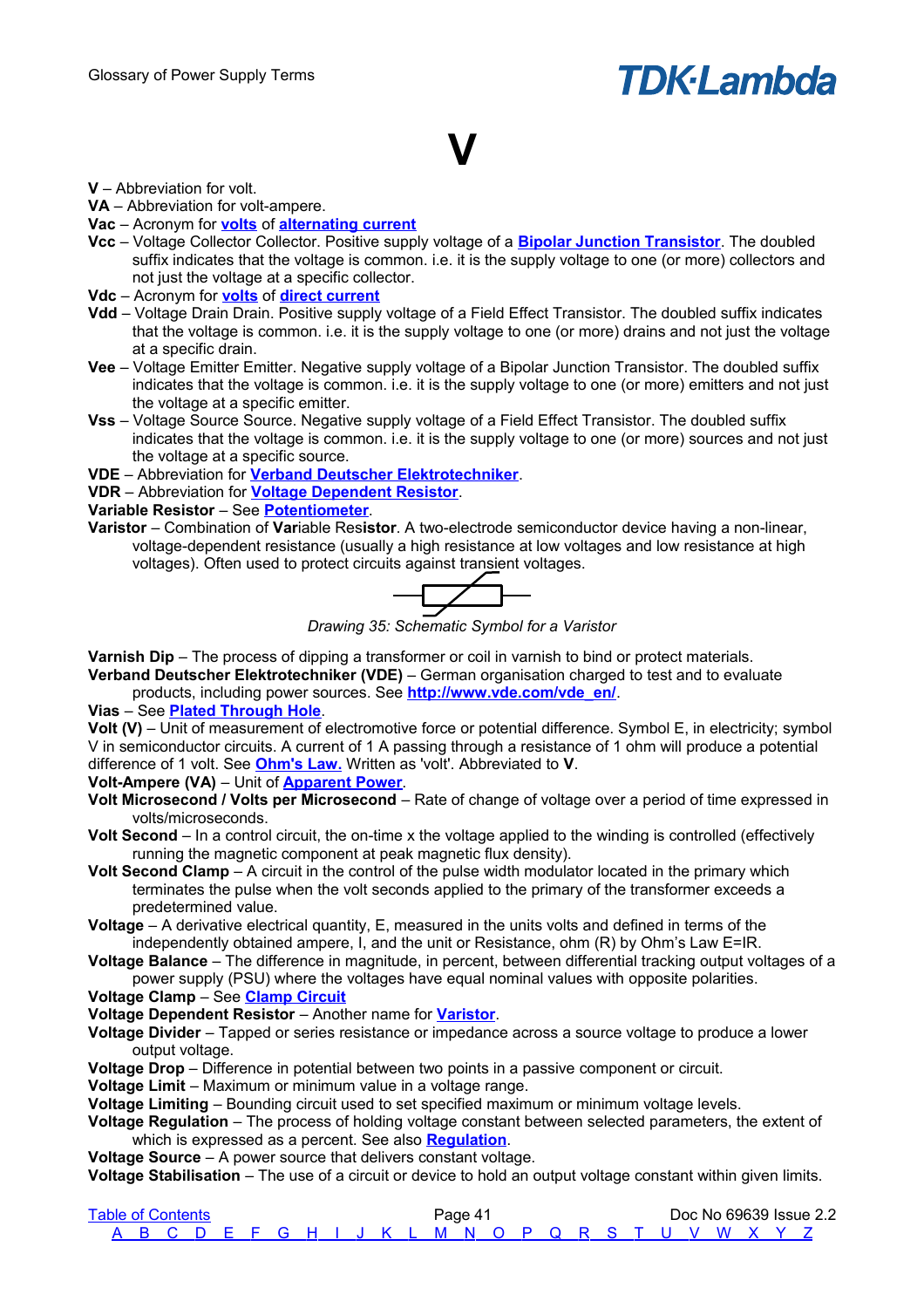### <span id="page-43-0"></span>**W**

**W** – Abbreviation for **[watt](#page-43-2)**.

**WEEE –** Abbreviation for **[Waste Electrical and Electronic Equipment Directive](#page-43-3)**.

- **Warm-up Drift** The change in output voltage of a power supply from turn on until it reaches thermal equilibrium at specified operating conditions.
- **Warm-up Time** The time required after a power supply (PSU) is initially turned on before it operates according to specified performance limits.
- <span id="page-43-3"></span>**Waste Electrical and Electronic Equipment Directive (WEEE)** – The European Community Directive on waste electrical and electronic equipment which, together with the **[RoHS Directive](#page-34-1)**, became European Law in February 2003. It sets targets for collection, recycling and recovery for electrical/electronic goods. The law puts the responsibility for these targets on the companies manufacturing electronic equipment. "Users of electrical and electronic equipment from private households should have the possibility of returning WEEE at least free of charge". Also, the manufacturers must use the collected waste in an ecologically friendly manner, either by ecological disposal or by reuse/refurbish. See also **[Restriction of Hazardous Substances Directive](#page-34-1)**.

<span id="page-43-2"></span>**Watt (W)** – Unit of measurement of **[Power](#page-30-8)**. Written as 'watt'. Abbreviated to **W**.

- <span id="page-43-1"></span>**Wide Range Input** – The ability for a power supply to operate from a wide range of input voltages (110Vac and 230Vac and any voltage in between). A typical specification for wide range input would be 90Vac to 253Vac. Compare with **[Auto-Range Input](#page-2-10)**.
- **Winding** A conductor wound onto a magnetic core, e.g., a transformer **[Primary Winding](#page-31-6)** or **[Secondary](#page-35-5)  [Winding](#page-35-5)**.
- **Working Voltage** The highest RMS value of the ac or dc voltage (disregarding transients) that may occur locally across any insulation at rated supply voltage.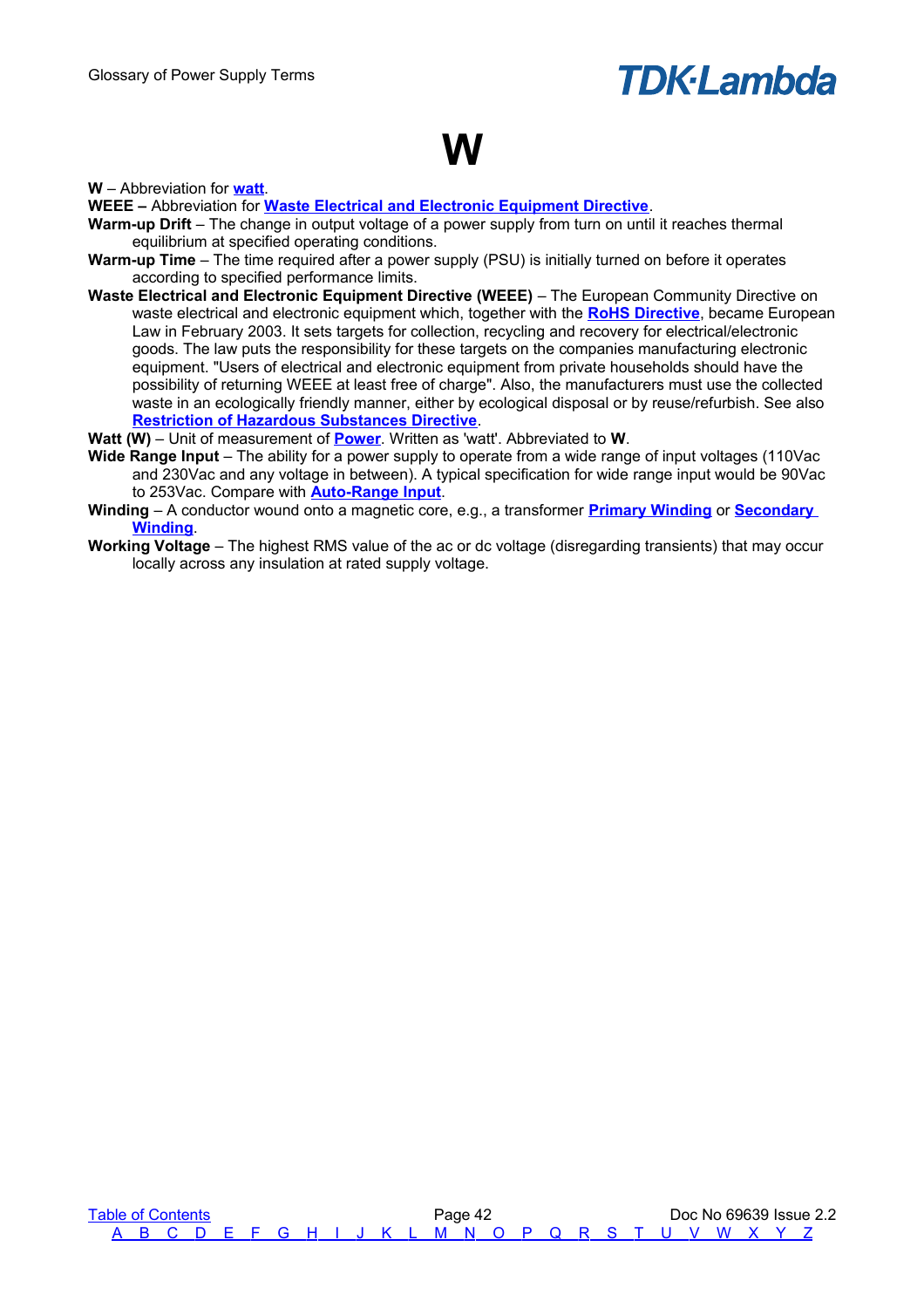## <span id="page-44-0"></span>**X**

- **X** Symbol for **[Reactance.](#page-33-7)**
- $X_c$  Symbol for Capacitive Reactance.
- **XL** Symbol for Inductive Reactance.
- <span id="page-44-1"></span>**X Capacitors** – EMI filter capacitors across the line that meet the requirements of certain regulatory agencies. The class of X capacitor is determined by the equipment standard applicable to the device and the "installation category", meaning the type of connection to the ac line. These installation categories are defined by IEC664. Installation category II is for connection to ordinary wall outlets and installation category III is for connection to main power trunk lines within a building.
- **X1** A classification of **[X Capacitors](#page-44-1)**. This covers installation category III applications such as for an industrial printer or minicomputer which is connected to a 3-phase line. Industrial lighting ballasts can also fall into this category.
- **X2** A classification of **[X Capacitors](#page-44-1)**. This is the most common as it covers applications using line voltages from 150 to 250VAC (nominal) which are plugged into ordinary wall outlets.

[Table of Contents](#page-1-0) **Table of Contents Page 43** Doc No 69639 Issue 2.2  [A](#page-2-0) [B](#page-3-0) [C](#page-5-0) [D](#page-9-0) [E](#page-11-0) [F](#page-13-0) [G](#page-15-0) [H](#page-16-0) [I](#page-18-0) [J](#page-20-0) [K](#page-21-0) [L](#page-22-0) [M](#page-24-0) [N](#page-26-0) [O](#page-27-0) [P](#page-29-0) [Q](#page-32-0) [R](#page-33-0) [S](#page-35-0) [T](#page-39-0) [U](#page-41-0) [V](#page-42-0) [W](#page-43-0) [X](#page-44-0) [Y](#page-45-0) [Z](#page-46-0)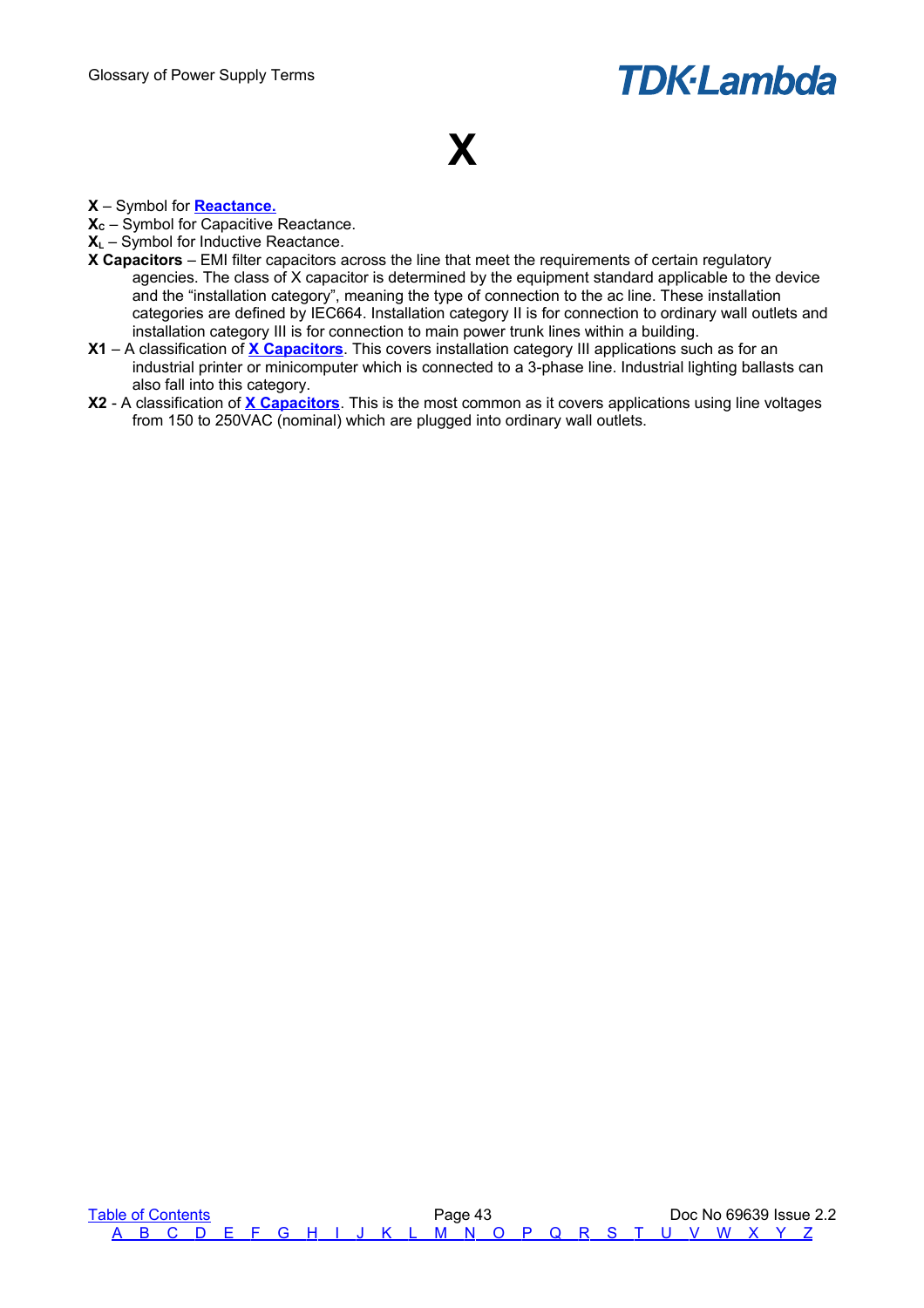<span id="page-45-0"></span>

- <span id="page-45-1"></span>**Y Capacitors** – EMI filter capacitors between line and ground that meet the requirements of certain regulatory agencies. The class of Y Capacitor required is determined by the insulation grade being bridged and the line voltage used.
- **Y1** -A type of **[Y capacitor](#page-45-1)**. For bridging reinforced or double insulation with line voltages up to 250VAC (nominal).
- **Y2** A type of **[Y capacitor](#page-45-1)**, allowed to bridge basic and supplementary insulation with line voltages up to 250VAC (nominal).
- **Yocto** SI prefix multiplier. Multiplies by 10<sup>-24</sup>. So 100 yF = 100 x 10<sup>-24</sup> F. Written as 'yocto'. Abbreviated to 'y'.

**Yotta** – SI prefix multiplier. Multiplies by 10<sup>24</sup>. So 100 YF = 100 x 10<sup>24</sup> F. Written as 'yotta'. Abbreviated to 'Y'.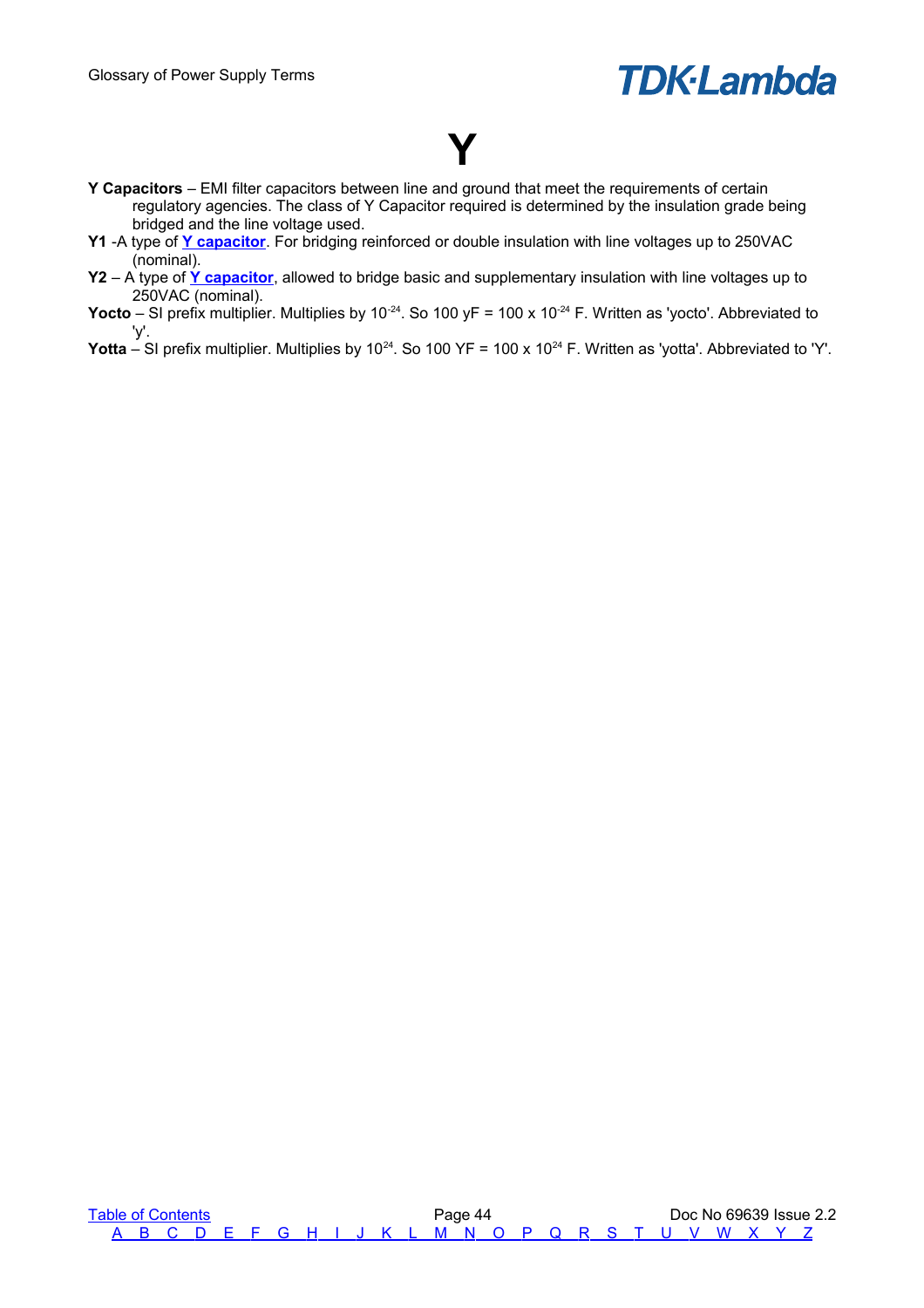### <span id="page-46-0"></span>**Z**

#### **Z** – Symbol for **[Impedance.](#page-18-9)**

<span id="page-46-1"></span>**Zener Diode** – A diode that permits current to flow both in the forward direction (like a conventional diode) and in reverse direction. When current flows in the reverse direction, Zener diodes are designed to drop a specified amount of voltage (the **[Zener Voltage](#page-46-2)**). They are used primarily to regulate the output voltage of low power regulators.



*Drawing 36: Schematic Symbol for a Zener Diode*

<span id="page-46-2"></span>**Zener Voltage** – The reverse voltage at which breakdown occurs in a **[Zener Diode](#page-46-1)**.

**Zepto** – SI prefix multiplier. Multiplies by  $10^{-21}$ . So  $100 zF = 100 x 10^{-21} F$ . Written as 'zepto'. Abbreviated to 'z'.

**Zetta** – SI prefix multiplier. Multiplies by 10<sup>21</sup>. So 100 ZF = 100 x 10<sup>21</sup> F. Written as 'zetta'. Abbreviated to 'Z'.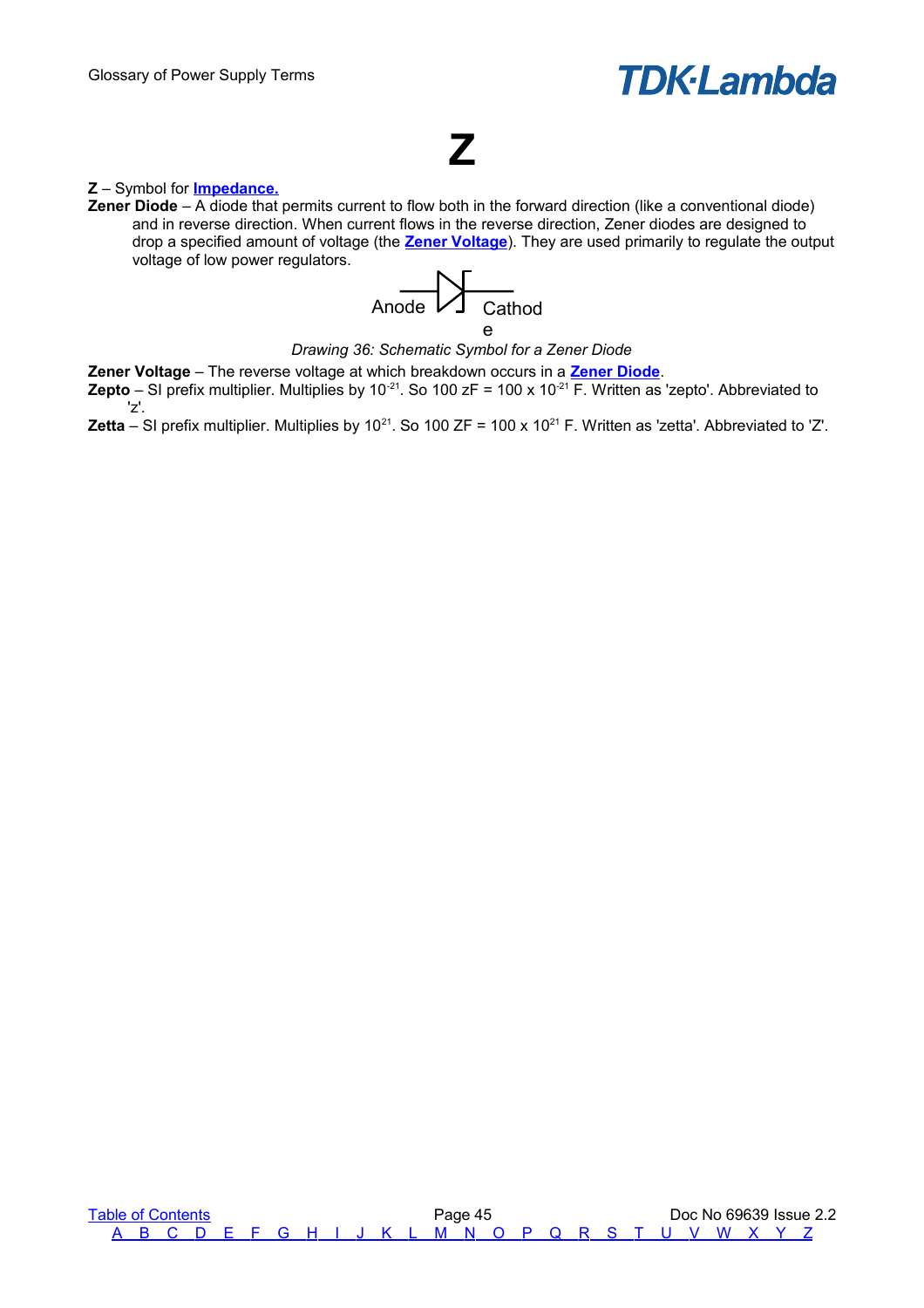## <span id="page-47-3"></span>**Useful Conversion factors**

#### <span id="page-47-2"></span>**Prefixes**

| Prefix | Symbol | Factor          |
|--------|--------|-----------------|
| yotta  | Y      | $10^{24}$       |
| zetta  | Z      | $10^{21}$       |
| exa    | E      | $10^{18}$       |
| peta   | P      | $10^{15}$       |
| tera   | T      | $10^{12}$       |
| giga   | Ġ      | 10 <sup>9</sup> |
| mega   | Μ      | 10 <sup>6</sup> |
| kilo   | k      | 10 <sup>3</sup> |
| hecto  | h      | 10 <sup>2</sup> |
| deca   | da     | 10              |
| deci   | d      | $10^{-1}$       |
| centi  | C      | $10^{-2}$       |
| milli  | m      | $10^{-3}$       |
| micro  | μ      | $10^{-6}$       |
| nano   | n      | $10^{-9}$       |
| pico   | р      | $10^{-12}$      |
| femto  | f      | $10^{-15}$      |
| atto   | a      | $10^{-18}$      |
| zepto  | Z      | $10^{-21}$      |
| yocto  | у      | $10^{-24}$      |

*Table 1: Prefixes*

For example:-

 $1 \mu F = 1 \times 10^{-6} F$  (0.000001 F)

#### <span id="page-47-1"></span>**Lengths**

 $1 U = 1.75$  inch = 44.45mm (usually used in 19 inch rack equipment)

1 TE = 1 HP = 0.2 inch = 5.08mm (usually used in 19 inch equipment) a 19 inch rack usually holds 84 HP / TE (making 16.8 inches usable)

1 inch =  $2.54$ cm

1 foot = 12 inches = 30.48cm

1 metre = 39.37 inches = 3.28 feet

#### <span id="page-47-0"></span>**Temperature**

To convert degrees Celsius (or degrees Centigrade) - °C - to degrees Fahrenheit (°F):-  $Temp({}^{\circ}F)=Temp({}^{\circ}C)\times1.8+32$ 

Example:

Convert 50°C to degrees Fahrenheit  $Temp(^{\circ}F)=50\times1.8+32=122^{\circ}F$ 

| <b>Table of Contents</b> |  |  |  |  |  |  | Page 46 |  |  |  |  |                                                     |  | Doc No 69639 Issue 2.2 |
|--------------------------|--|--|--|--|--|--|---------|--|--|--|--|-----------------------------------------------------|--|------------------------|
|                          |  |  |  |  |  |  |         |  |  |  |  | A B C D E F G H I J K L M N O P Q R S T U V W X Y Z |  |                        |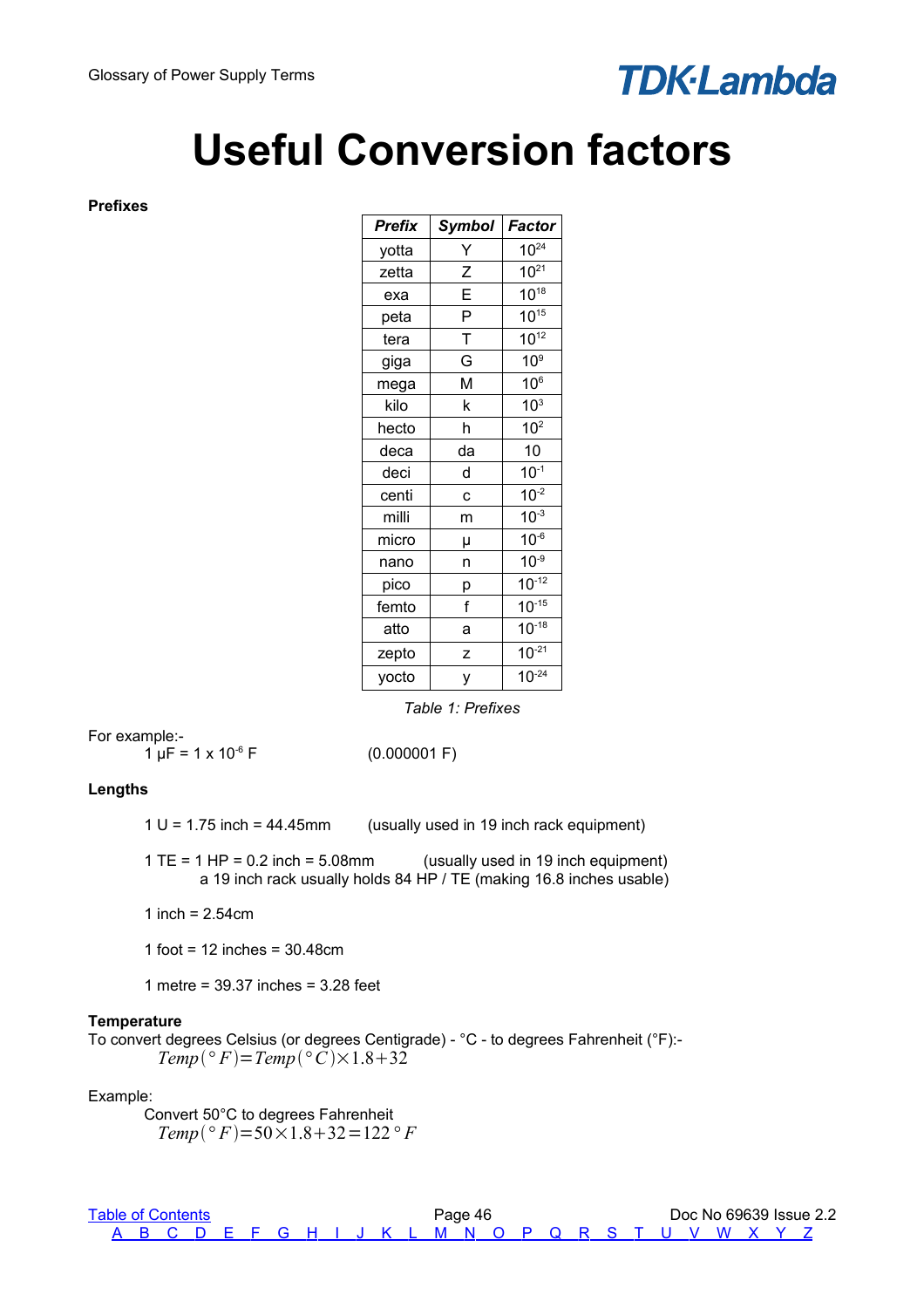

To convert degrees Fahrenheit (°F) to degrees Celsius (or Centigrade) (°C)

$$
Temp (^{\circ}C) = \frac{(Temp (^{\circ}F) - 32)}{1.8}
$$

Example:

Convert 122°F to °C  
\n
$$
Temp(^{\circ}C) = \frac{(122 - 32)}{1.8} = 50 °C
$$

<span id="page-48-2"></span>To convert **[kelvin](#page-21-3)** to degrees Celsius (or degrees Centigrade) *Temp*<sup> $\circ$ </sup>*C*)=*Temp*(*K*)−273.15

Example:

Convert 323.15 K to °C *Temp°C*=323.15−273.15=50*°C*

To convert degrees Celsius (or degrees Centigrade) to **[kelvin](#page-21-3)**  $Temp(K) = Temp({}^{\circ}C) + 273.15$ 

Example:

Convert 100°C to kelvin  $Temp(K)=100+273.15=373.15$ 

#### <span id="page-48-1"></span>**Weights**

1 Pound (lb) = 16 ounces (oz) =  $0.4536$  kg 1 ounce (oz) = 28.349 gram = 0.028349 kg  $1kg = 2.2046 lb$ 1kg = 1000 gram = 35.274 ounces (oz)

#### <span id="page-48-0"></span>**Airflow**

1m/s = 3.28 feet per second = 196.85 LFM (linear feet per minute) 1 LFM = 0.0167 feet per second = 0.00508 m/s

| <b>LFM</b> | m/s            |
|------------|----------------|
| 50         | 0.25           |
| 98         | 0.5            |
| 197        |                |
| 295        | 1.5            |
| 394        | $\overline{2}$ |
| 591        | 3              |
| 787        | 4              |
| 984        | 5              |

| Table 2: LFM to m/s conversion |  |  |  |  |  |  |
|--------------------------------|--|--|--|--|--|--|
|--------------------------------|--|--|--|--|--|--|

#### **To convert CFM (cubic feet per minute) to LFM (linear feet per minute)**

$$
Velocity_{(LFM)} = \frac{Volume_{(CFM)}}{area_{(f^i)}}
$$

For example:- Width =  $3.3$ in =  $0.275$  ft Height =  $1.5$ in =  $0.125$  ft area =  $4.95$  in<sup>2</sup> =  $0.034375$  ft<sup>2</sup> Airspeed = 30 CFM

Velocity (LFM) = 30 / 0.034375 = 872 LFM Convert this to m/s  $= 872 / 196.85 = 4.43$  m/s

[Table of Contents](#page-1-0) **Page 47** Page 47 **Page 47** Doc No 69639 Issue 2.2  [A](#page-2-0) [B](#page-3-0) [C](#page-5-0) [D](#page-9-0) [E](#page-11-0) [F](#page-13-0) [G](#page-15-0) [H](#page-16-0) [I](#page-18-0) [J](#page-20-0) [K](#page-21-0) [L](#page-22-0) [M](#page-24-0) [N](#page-26-0) [O](#page-27-0) [P](#page-29-0) [Q](#page-32-0) [R](#page-33-0) [S](#page-35-0) [T](#page-39-0) [U](#page-41-0) [V](#page-42-0) [W](#page-43-0) [X](#page-44-0) [Y](#page-45-0) [Z](#page-46-0)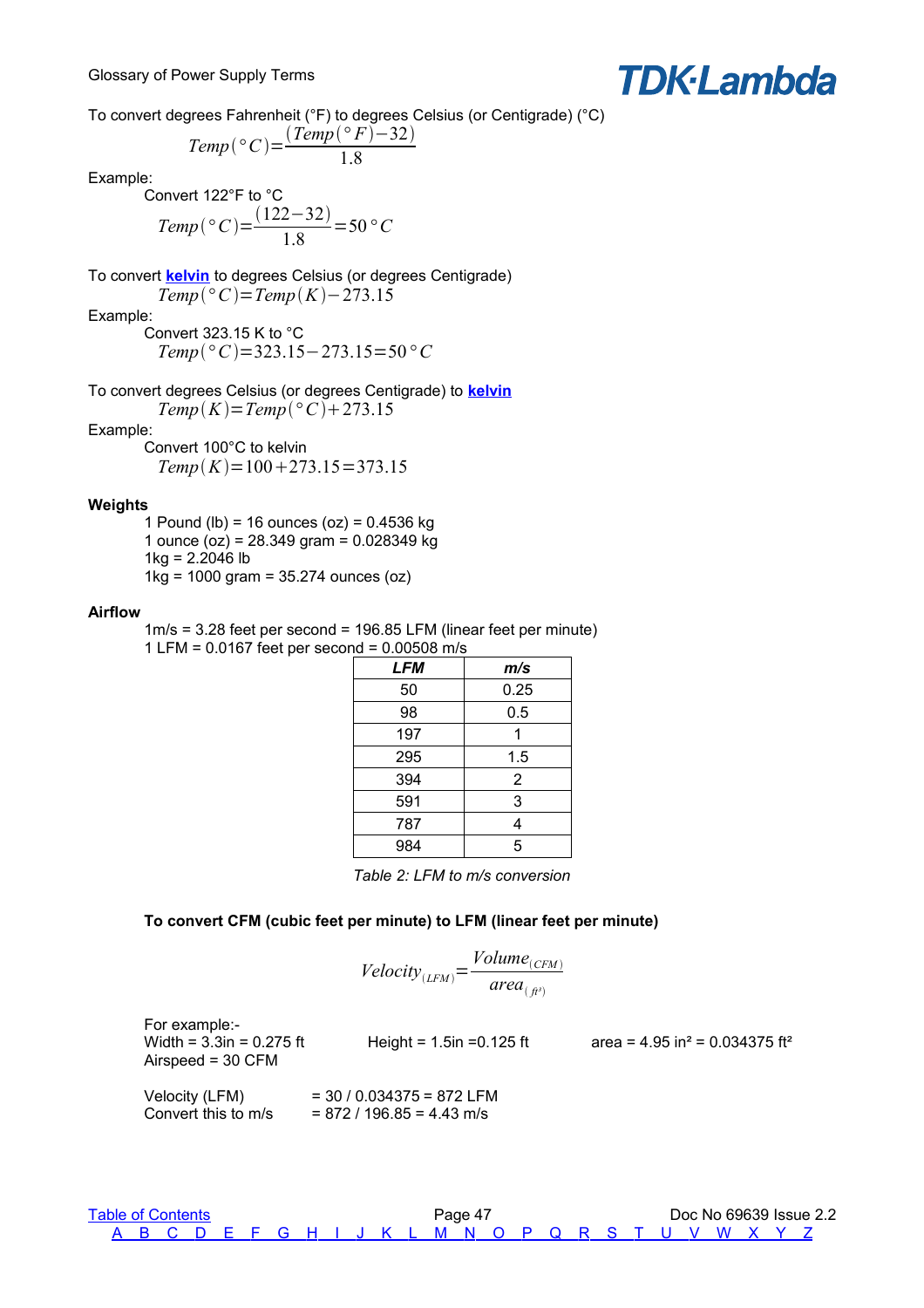

#### **To convert CFM and dimensions in inches to m/s directly**

$$
Velocity_{(m/s)} = \frac{Volume_{(CFM)}}{(width_{(inches)} \times height_{(inches)} \times 1.367014)}
$$

For example:- Airflow needed = 30 CFM into a Power supply which is 3.3in wide x 1.5in tall

$$
Velocity_{(m/s)} = \frac{30CFM}{(3.3 \text{in} \times 1.5 \text{in} \times 1.367014)}
$$

*Velocity*<sub>*m*/*s*</sub> $=$ 4.43*m*/*s* 

#### **To convert CFM and dimensions in mm to m/s directly**

$$
Velocity_{(m/s)} = \frac{471.9484 \times Volume_{(CFM)}}{(width_{(mm)} \times height_{(mm)})}
$$

For example:- Airflow needed = 12 CFM into a Power supply which is 94mm wide x 33mm tall

$$
Velocity_{(m/s)} = \frac{471.9484 \times 12 \text{CFM}}{(94 \text{mm} \times 33 \text{mm})}
$$

*Velocity*<sub>*m*/ $s$ </sub> = 1.83m/*s* 

#### **To convert m/s and dimensions in inches to CFM directly**

$$
Airflow_{(CFM)} = Airspeed_{(m/s)} \times (width_{(inches)} \times height_{(inches)} \times 1.367014)
$$

For example:- Airflow needed =  $2 \text{ m/s}$  into a Power supply which is 3in wide x 1.3in tall

 $Airflow_{(CFM)} = 2 m/s \times 3in \times 1.2in \times 1.367014$ 

 $Airflow$ <sub>CFM</sub> $=9.84$ CFM

#### **To convert CFM and dimensions in mm to m/s directly**

$$
Airflow_{(CFM)} = \frac{Airspeed_{(m/s)} \times width_{(mm)} \times height_{(mm)}}{471.9484}
$$

For example:- Airflow needed = 2 m/s into a Power supply which is 76mm wide x 33mm tall  $Airflow_{(CFM)} = \frac{2m/s \times 76mm \times 33mm}{471.0484}$ 471.9484

$$
Airflow_{(CFM)} = 10.63 \text{CFM}
$$

#### <span id="page-49-0"></span>**Energy**

To convert joules (J) to electron volt (eV)

 $Energy(eV) = Energy(Joules) \times 6.2415 \times 10^{18}$ 

To convert electron volts (eV) to joules (J)

Energy
$$
Energy(J) = \frac{(Energy(eV))}{(6.2415 \times 10^{18})}
$$

| <b>Table of Contents</b> |  |  |  | Page 48 |  |  |  |  |  |  |  |  |  | Doc No 69639 Issue 2.2 |  |  |  |  |                                                     |  |  |  |  |  |
|--------------------------|--|--|--|---------|--|--|--|--|--|--|--|--|--|------------------------|--|--|--|--|-----------------------------------------------------|--|--|--|--|--|
|                          |  |  |  |         |  |  |  |  |  |  |  |  |  |                        |  |  |  |  | A B C D E F G H I J K L M N O P Q R S T U V W X Y Z |  |  |  |  |  |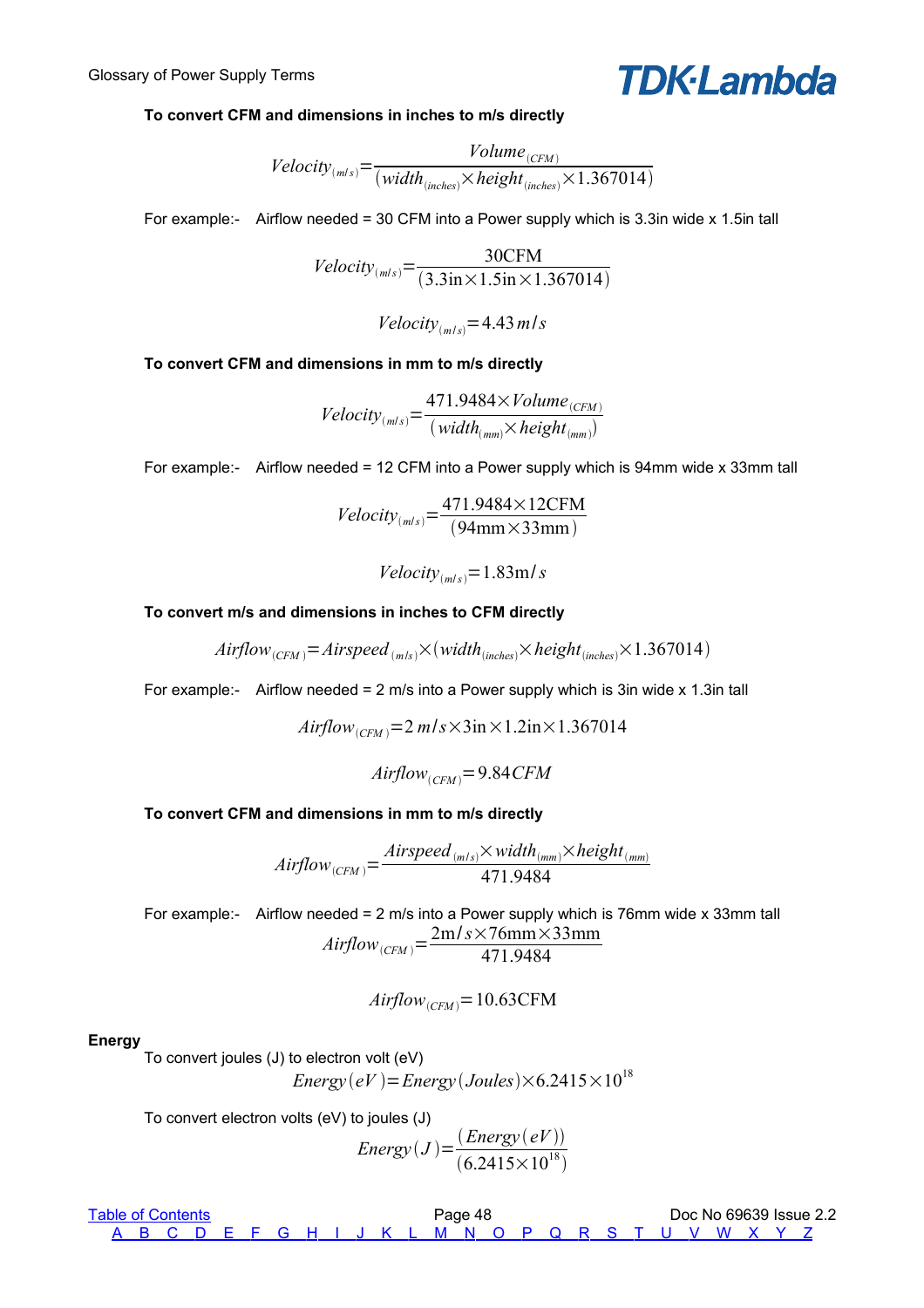

To convert kilowatt-hour to joules

Energy
$$
(J)
$$
=Energy $(kWh)$ ×3.60×10<sup>6</sup>

To convert joules to kilowatt-hour

Energy 
$$
(kWh)
$$
 = 
$$
\frac{(Energy (J))}{(3.60 \times 10^6)}
$$

#### <span id="page-50-0"></span>**Cable Size**

#### **To convert AWG to Inches**

The diameter of a Number *n* AWG wire in inches is given by  $d_n = 0.005 \times 92 \cdot \frac{(36-n)}{39}$  $\frac{3-n}{39}$ )

For example, 36AWG

$$
d_n = 0.005 \times 92^{\frac{(36-36)}{39}}
$$

$$
d_n = 0.005 \times 92^0
$$

$$
d_n = 0.005 \times 1
$$

$$
d_n = 0.005 inches
$$

[Table of Contents](#page-1-0) **Table of Contents Page 49** Doc No 69639 Issue 2.2  [A](#page-2-0) [B](#page-3-0) [C](#page-5-0) [D](#page-9-0) [E](#page-11-0) [F](#page-13-0) [G](#page-15-0) [H](#page-16-0) [I](#page-18-0) [J](#page-20-0) [K](#page-21-0) [L](#page-22-0) [M](#page-24-0) [N](#page-26-0) [O](#page-27-0) [P](#page-29-0) [Q](#page-32-0) [R](#page-33-0) [S](#page-35-0) [T](#page-39-0) [U](#page-41-0) [V](#page-42-0) [W](#page-43-0) [X](#page-44-0) [Y](#page-45-0) [Z](#page-46-0)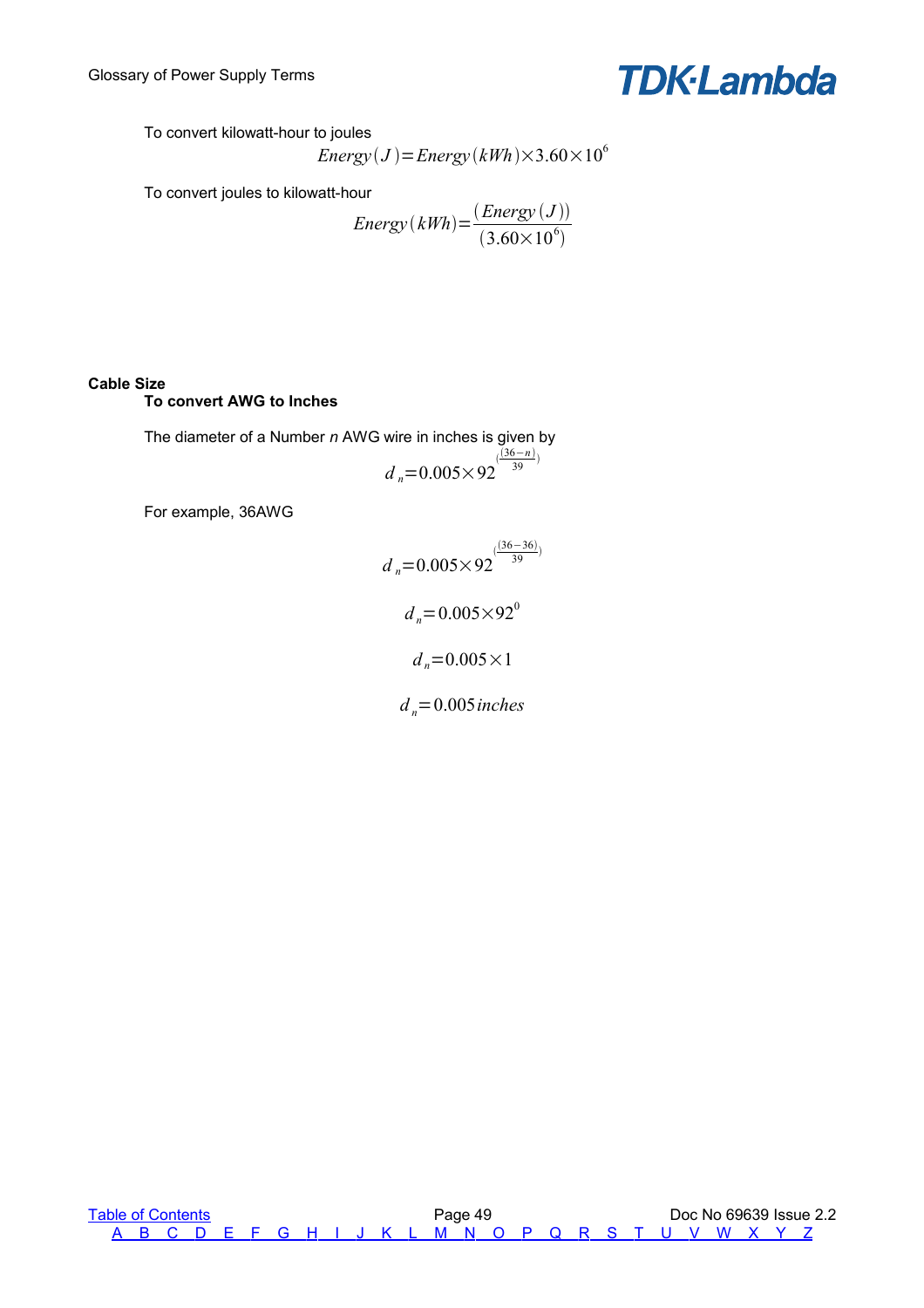| Wire<br>Gauge | <b>American Wire</b><br>Gauge (AWG) | <b>Imperial Standard</b><br>Wire Gauge (SWG) |
|---------------|-------------------------------------|----------------------------------------------|
| 0000000       | 0.651 (16.5mm)                      | 0.500(12.7mm)                                |
| 000000        | 0.580 (14.7mm)                      | 0.464(11.8mm)                                |
| 00000         | 0.517(13.1mm)                       | 0.432(11.0mm)                                |
| 0000          | 0.460 (11.7mm)                      | 0.400(10.2mm)                                |
| 000           | 0.410 (10.4mm)                      | 0.372(9.45mm)                                |
| 00            | 0.365 (9.27mm)                      | 0.348(8.84mm)                                |
| 0             | 0.325(8.25mm)                       | 0.324 (8.23mm)                               |
| 1             | 0.289 (7.35mm)                      | 0.300(7.62mm)                                |
| 2             | 0.258 (6.54mm)                      | 0.276(7.01mm)                                |
| 3             | 0.229(5.83mm)                       | 0.252(6.40mm)                                |
| 4             | 0.204(5.19mm)                       | 0.232(5.89mm)                                |
| 5             | 0.182(4.62mm)                       | 0.212 (5.38mm)                               |
| 6             | 0.162(4.12mm)                       | 0.192(4.88mm)                                |
| 7             | $0.144$ (3.66mm)                    | 0.176(4.47mm)                                |
| 8             | 0.128(3.26mm)                       | 0.160(4.06mm)                                |
| 9             | 0.114(2.91mm)                       | 0.144(3.66mm)                                |
| 10            | 0.102(2.59mm)                       | 0.128(3.25mm)                                |
| 11            | 0.0907 (2.30mm)                     | 0.116(2.95mm)                                |
| 12            | 0.0808(2.05mm)                      | 0.104(2.64mm)                                |
| 13            | 0.0720 (1.83mm)                     | 0.0920(2.34mm)                               |
| 14            | 0.0641(1.63mm)                      | 0.0800(2.03mm)                               |
| 15            | 0.0571(1.45mm)                      | 0.0720(1.83mm)                               |
| 16            | 0.0508 (1.29mm)                     | 0.0640(1.63mm)                               |
| 17            | 0.0453(1.15mm)                      | 0.0560(1.42mm)                               |
| 18            | 0.0403(1.02mm)                      | 0.0480(1.22mm)                               |
| 19            | 0.0359 (0.912mm)                    | 0.0400(1.02mm)                               |
| 20            | 0.0320 (0.812mm)                    | 0.0360 (0.914mm)                             |
| 21            | 0.0285 (0.723mm)                    | 0.0320 (0.813mm)                             |
| 22            | 0.0253 (0.644mm)                    | 0.0280 (0.711mm)                             |

| Wire<br>Gauge | <b>American Wire</b><br>Gauge (AWG) | <b>Imperial Standard</b><br>Wire Gauge (SWG) |
|---------------|-------------------------------------|----------------------------------------------|
| 23            | 0.0226(0.573mm)                     | 0.0240 (0.610mm)                             |
| 24            | 0.0201(0.511mm)                     | 0.0220(0.559mm)                              |
| 25            | 0.0179 (0.455mm)                    | 0.0200(0.508mm)                              |
| 26            | 0.0159 (0.405mm)                    | 0.0180(0.457mm)                              |
| 27            | 0.0142(0.361mm)                     | 0.0164(0.417mm)                              |
| 28            | 0.0126 (0.321mm)                    | 0.0148 (0.376mm)                             |
| 29            | 0.0113(0.286mm)                     | 0.0136 (0.345mm)                             |
| 30            | 0.0100(0.255mm)                     | 0.0124 (0.315mm)                             |
| 31            | 0.00893(0.227mm)                    | 0.0116 (0.295mm)                             |
| 32            | 0.00795(0.202mm)                    | 0.0108(0.274mm)                              |
| 33            | 0.00708(0.180mm)                    | 0.010(0.254mm)                               |
| 34            | 0.00630 (0.160mm)                   | 0.0092 (0.234mm)                             |
| 35            | 0.00561(0.143mm)                    | 0.0084(0.213mm)                              |
| 36            | 0.00500(0.127mm)                    | 0.0076(0.193mm)                              |
| 37            | 0.00445(0.113mm)                    | 0.0068(0.173mm)                              |
| 38            | 0.00397 (0.101mm)                   | 0.0060 (0.152mm)                             |
| 39            | 0.00353(0.0897mm)                   | 0.0052(0.132mm)                              |
| 40            | 0.00314(0.0799mm)                   | 0.0048 (0.122mm)                             |
| 41            | 0.00280 (0.0711mm)                  | 0.0044(0.112mm)                              |
| 42            | 0.00249 (0.0633mm)                  | 0.0040 (0.102mm)                             |
| 43            | 0.00222 (0.0564mm)                  | 0.0036 (0.0914mm)                            |
| 44            | 0.00198(0.0502mm)                   | 0.0032(0.0813mm)                             |
| 45            | 0.00176 (0.0447mm)                  | 0.0028 (0.0711mm)                            |
| 46            | 0.00157(0.0398mm)                   | 0.0024(0.0610mm)                             |
| 47            | 0.00140(0.0355mm)                   | 0.0020(0.0508mm)                             |
| 48            | 0.00124(0.0316mm)                   | 0.0016(0.0406mm)                             |
| 49            | 0.00111(0.0281mm)                   | 0.0012(0.0305mm)                             |
| 50            | 0.000986 (0.0251mm)                 | 0.0010(0.0254mm)                             |

*Table 3: Wire Gauge to Wire Diameter – inches (mm in brackets)*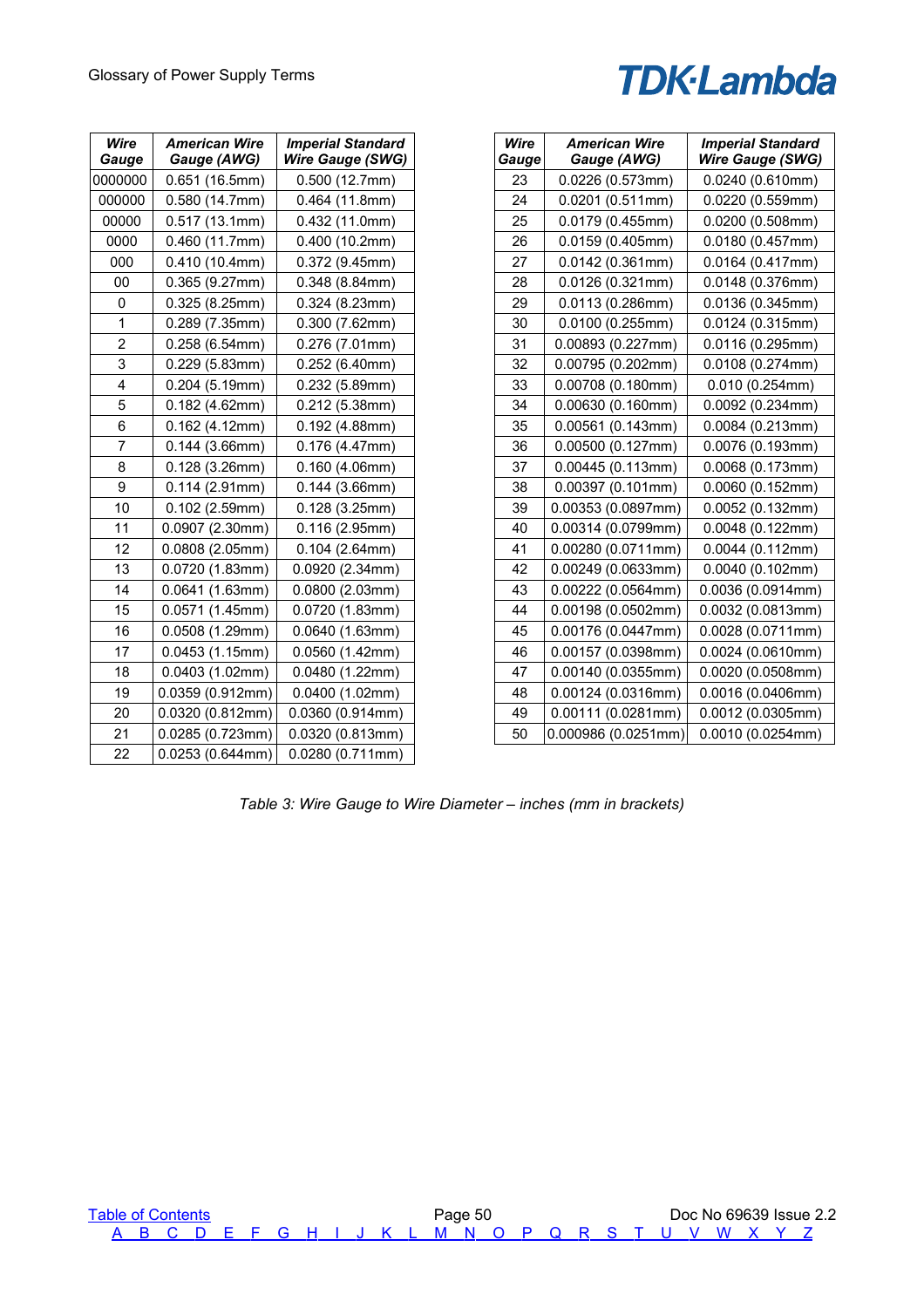## <span id="page-52-4"></span>**Useful Calculations**

#### <span id="page-52-3"></span>**Resistance and Ohm's Law**

 $V = I R$ 

 $V =$  voltage across the component  $I =$  current through a component R = Resistance of the component

Series connection (of n resistors)  $R_{tot} = R_1 + R_2 + \dots + R_n$ 

Parallel connection (of n resistors) 1

For two resistors in parallel:-

$$
R_{tot} = \frac{(R_1 R_2)}{(R_1 + R_2)}
$$

*R N*  $+\frac{1}{2}$  $R<sub>2</sub>$   $+....+ \frac{1}{2}$ 

*Rn*

*Rtot*

 $=\frac{1}{R}$  $R<sub>1</sub>$ 

For N equal resistors in parallel, each of resistance R:-

#### <span id="page-52-2"></span>**Reactance**

 $Z = R + jX$ Where:-

*Z* is impedance measured in **ohms (Ω)** *R* is resistance measured in **ohms (** $\Omega$ **)** *X* is reactance measured in **ohms (** $Ω$ **)** *j* is the imaginary part *j* = $\sqrt{-1}$ 

If only the magnitude of the impedance is required then:-  $|Z| = \sqrt{(R^2 + X^2)}$ 

#### <span id="page-52-1"></span>**Voltage Divider Rule:**

$$
V_{out} = V_{ip} \left( \frac{R_2}{(R_1 + R_2)} \right)
$$

<span id="page-52-0"></span>**Electrical Energy and Power**  $P = I V$ 

For an ac circuit,

$$
P_{\text{av}} = I_{\text{rms}}^2 R = \frac{V_{\text{rms}}^2}{R}
$$
 (average power dissipated in resistor)

$$
I_{\rm rms}
$$
 = rms current through the resistor  $V_{\rm rms}$  = rms voltage across the resistor

If the load is a resistor (i.e., it obeys Ohm's law) then:- $p$ 

$$
P = I^2 R = \frac{V^2}{R}
$$

P = Power supplied by a source or delivered to a load I = current through a load/supplied from source R = Resistance of the load V = Voltage across load / source

| <b>Table of Contents</b> |  |  | Page 51 |  |  |  |  |  |  |  |  |  |  |  |  |  | Doc No 69639 Issue 2.2                              |  |  |
|--------------------------|--|--|---------|--|--|--|--|--|--|--|--|--|--|--|--|--|-----------------------------------------------------|--|--|
|                          |  |  |         |  |  |  |  |  |  |  |  |  |  |  |  |  | A B C D F F G H I J K L M N O P O R S T U V W X Y Z |  |  |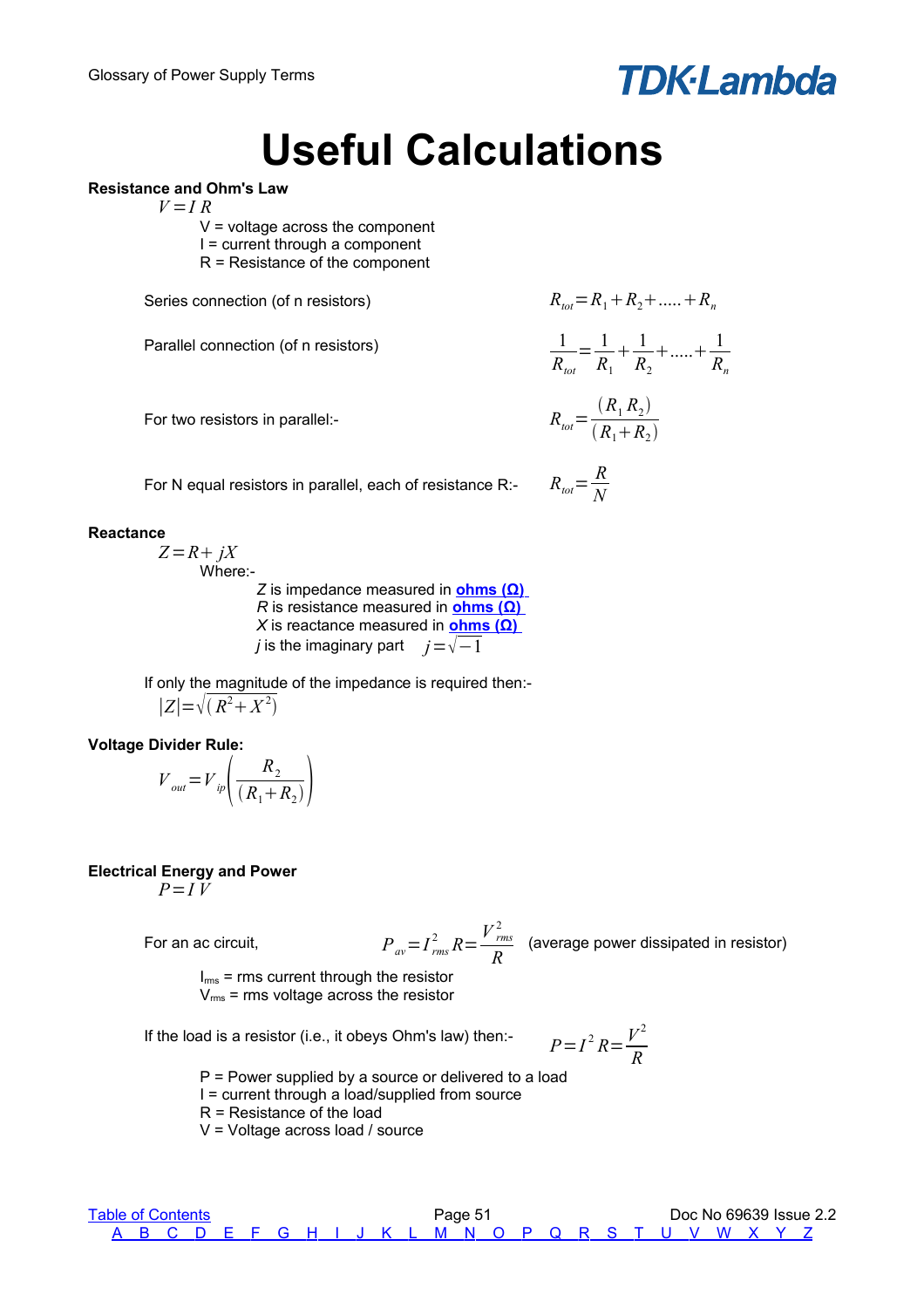#### <span id="page-53-2"></span>**Capacitors**

 $Q = C V$ Q = Charge in capacitor (in coulombs)

C = Capacitance (in farads)

V = Potential difference across capacitor (in volts)

 $Q = I T$ 

Parallel connection (of n capacitors):  $C_{total} = C_1 + C_2 + \dots + C_n$ 

Series connection (of n capacitors):

$$
\frac{1}{C_{\text{total}}} = \frac{1}{C_1} + \frac{1}{C_2} + \dots + \frac{1}{C_n}
$$

$$
C_{\text{tot}} = \frac{(C_1 C_2)}{(C_1 + C_2)}
$$

**TDK·Lambda** 

For N equal capacitors in series, each of capacitance C:-  $C_{tot} = \frac{C}{\Delta t}$ *N*

Energy stored in a capacitor:-

$$
U = \frac{1}{2}CV^2 = \frac{Q^2}{2C} = \frac{1}{2}QV
$$

For two capacitors in series:-

 $U =$  energy (in joules) C = capacitance (in farads) V = Potential difference (in volts) Q = Charge in capacitor (in coulombs)

Capacitors in ac circuits

$$
X_C = \frac{1}{\omega C} = \frac{1}{2\pi fC}
$$

 $X =$  capacitive reactance of capacitor C at frequency f.

 $V_{max} = I_{max} X_c$  (this is the ac form of Ohm's law. Also,  $V_{rms} = I_{rms} X_c$ )

#### <span id="page-53-1"></span>**RC Circuits**

Impedance (Z) *Z*= *R*

$$
Z = \sqrt{R^2 + X_C^2} = \sqrt{(R^2 + \left(\frac{1}{\omega C}\right)^2)} = \sqrt{(R^2 + \left(\frac{1}{2\pi fC}\right)^2)}
$$

 $\vert$  - $X_C$  $\left(\frac{C}{R}\right)$ 

 $V_{max} = I_{max}Z$  (this is the ac form of Ohm's law. Also,  $V_{rms} = I_{rms}Z$ )

1 2  $LI^2$ 

Phase angle by which voltage lags current

Average Power dissipated in RC circuits (P<sub>av</sub>) 
$$
P_{av} = I_{rms} V_{rms} \cos \theta
$$

#### <span id="page-53-0"></span>**Inductors**

Energy stored in an inductor

U = energy stored (in joules)

 $L =$  inductance (in henrys)

| <b>Table of Contents</b> |  |  |  | Page 52 |  |  |  |  |                                                     |  |  |  |  |  | Doc No 69639 Issue 2.2 |  |  |  |  |  |  |  |  |  |
|--------------------------|--|--|--|---------|--|--|--|--|-----------------------------------------------------|--|--|--|--|--|------------------------|--|--|--|--|--|--|--|--|--|
|                          |  |  |  |         |  |  |  |  | A B C D E F G H I J K L M N O P Q R S T U V W X Y Z |  |  |  |  |  |                        |  |  |  |  |  |  |  |  |  |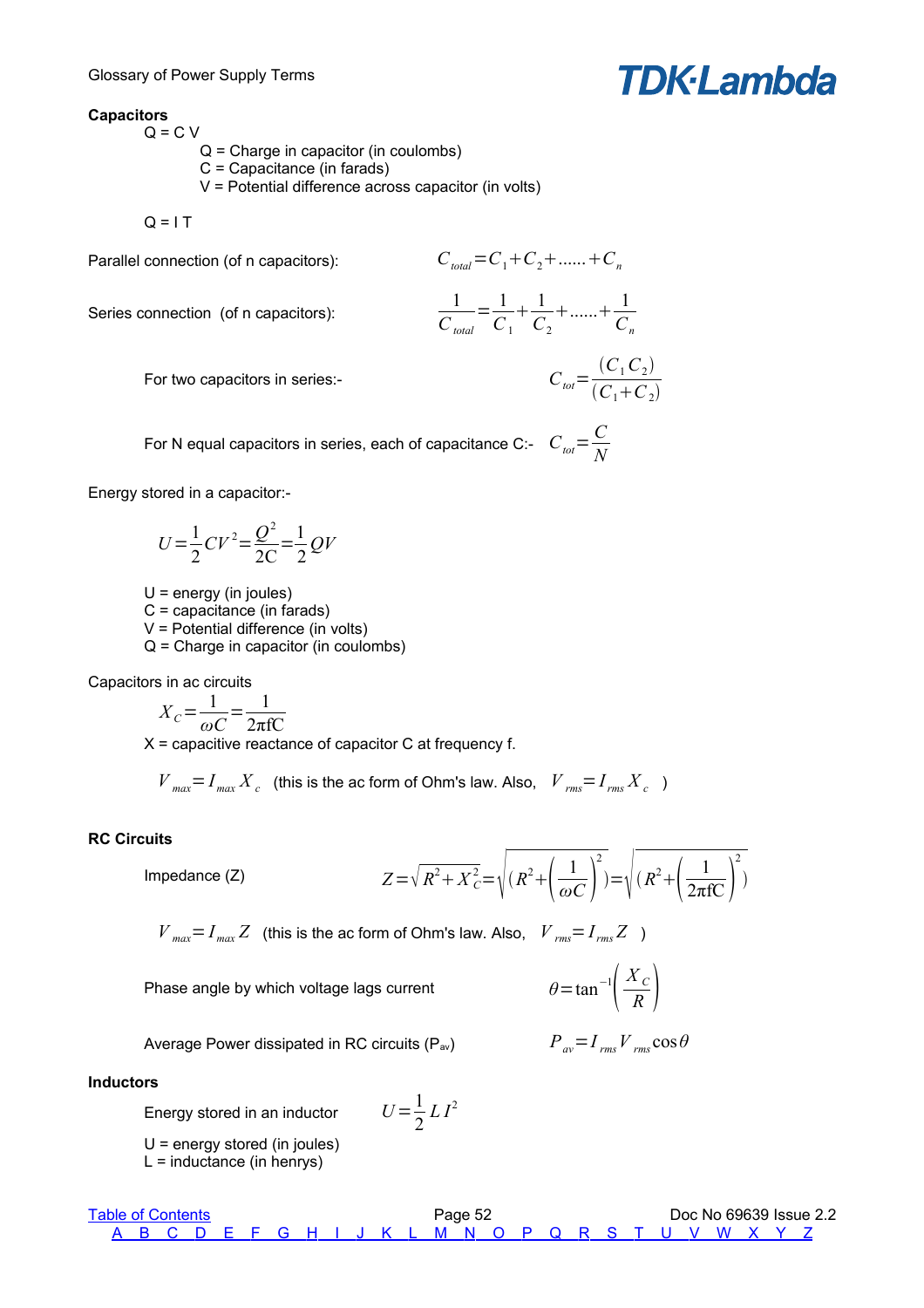Glossary of Power Supply Terms

**TDK·Lambda** 

 $I =$  current through inductor (in amps)

*Impedance (inductive reactance) of inductive circuit* 

$$
X_L = \omega L = 2\pi f L
$$

#### <span id="page-54-1"></span>**RL Circuits**

Impedance (Z)

\n
$$
Z = \sqrt{R^2 + X_L^2} = \sqrt{(R^2 + (\omega L)^2)} = \sqrt{(R^2 + (2\pi f L)^2)}
$$
\n

\n\n
$$
V_{\text{max}} = I_{\text{max}} Z
$$
\n (this is the ac form of Ohm's law. Also,  $V_{\text{rms}} = I_{\text{rms}} Z$ )\n

Phase angle by which voltage leads current

Average Power dissipated in RL circuits (P<sub>av</sub>)

 $P_{av} = I_{rms}V_{rms} \cos \theta$ 

 $\vert$  $X_L$  $\left(\frac{L}{R}\right)$ 

<span id="page-54-0"></span>**RLC Circuits (Series Resonant)**



*Drawing 37: Series Resonant Circuit*

Impedance (Z) 
$$
Z = \sqrt{R^2 + (X_L - X_C)^2} = \sqrt{(R^2 + (\omega L - \frac{1}{\omega C})^2)} = \sqrt{(R^2 + (2\pi fL - \frac{1}{2\pi fC})^2)}
$$

At the resonant frequency,  $Z = R$ 

 $V_{max} = I_{max}Z$  (this is the ac form of Ohm's law. Also,  $V_{rms} = I_{rms}Z$ )

Phase angle by which voltage leads current

$$
\theta = \tan^{-1}\left(\frac{(X_L - X_C)}{R}\right) = \tan^{-1}\left(\frac{(\omega L - \frac{1}{\omega C})}{R}\right)
$$

Average Power dissipated in RLC circuits (P<sub>av</sub>)

$$
P_{av} = I_{rms} V_{rms} \cos \theta
$$

1  $\sqrt{LC}$ 

Resonant (angular) frequency *ω*=

Resonant frequency 
$$
f = \frac{1}{(2\pi\sqrt{LC})}
$$

[Table of Contents](#page-1-0) **Table of Contents Page 53** Doc No 69639 Issue 2.2  [A](#page-2-0) [B](#page-3-0) [C](#page-5-0) [D](#page-9-0) [E](#page-11-0) [F](#page-13-0) [G](#page-15-0) [H](#page-16-0) [I](#page-18-0) [J](#page-20-0) [K](#page-21-0) [L](#page-22-0) [M](#page-24-0) [N](#page-26-0) [O](#page-27-0) [P](#page-29-0) [Q](#page-32-0) [R](#page-33-0) [S](#page-35-0) [T](#page-39-0) [U](#page-41-0) [V](#page-42-0) [W](#page-43-0) [X](#page-44-0) [Y](#page-45-0) [Z](#page-46-0)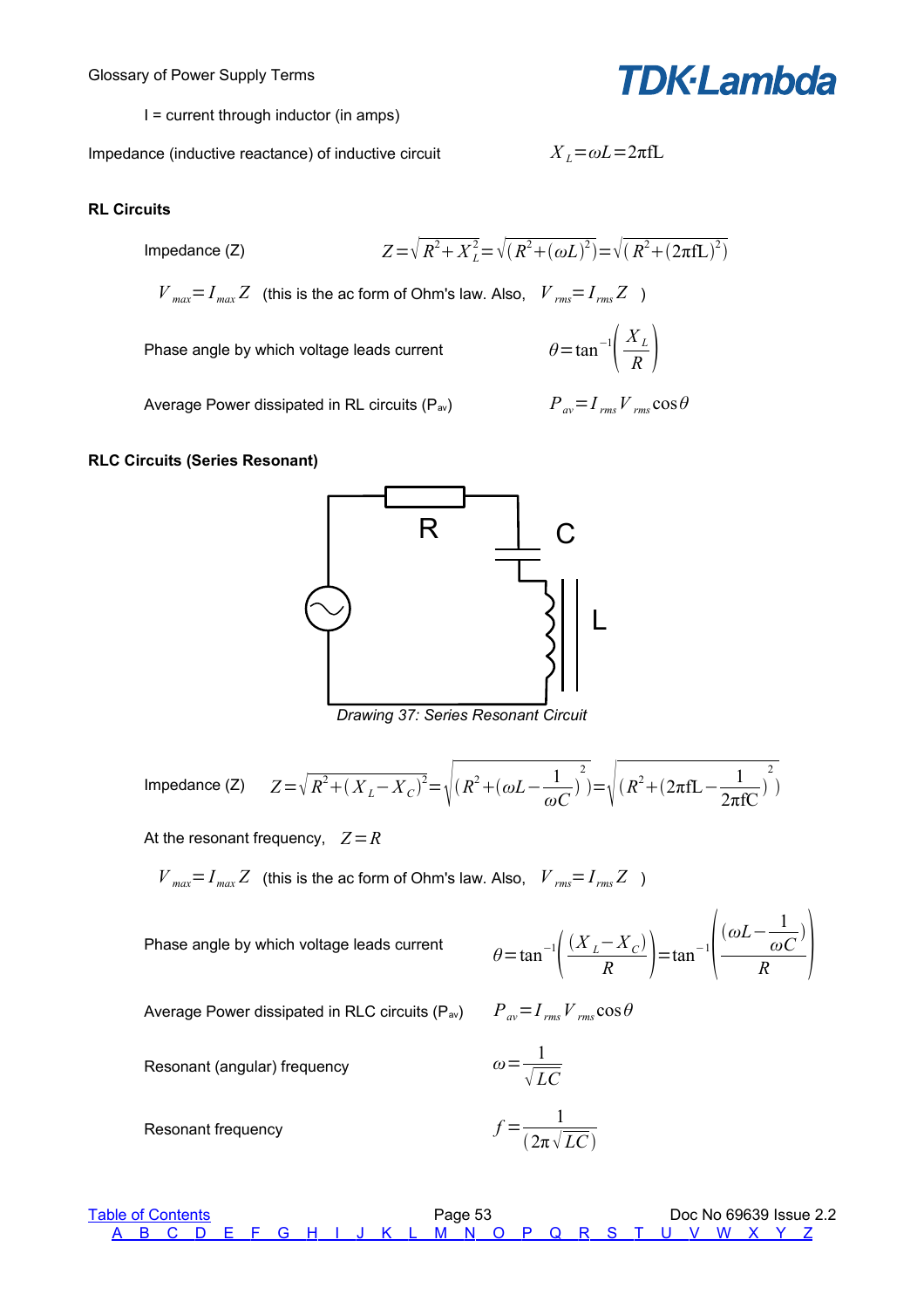#### <span id="page-55-0"></span>RLC Circuits (Parallel Resonant)



*Drawing 38: Parallel Resonant Circuit*

Resonant (angular) frequency

$$
\omega_0 = \frac{1}{\sqrt{LC}} \left[ \frac{(R_L^2 C - L)}{(R_C^2 C - L)} \right]^{\frac{1}{2}}
$$

[Table of Contents](#page-1-0) **Table of Contents** Page 54 Doc No 69639 Issue 2.2  [A](#page-2-0) [B](#page-3-0) [C](#page-5-0) [D](#page-9-0) [E](#page-11-0) [F](#page-13-0) [G](#page-15-0) [H](#page-16-0) [I](#page-18-0) [J](#page-20-0) [K](#page-21-0) [L](#page-22-0) [M](#page-24-0) [N](#page-26-0) [O](#page-27-0) [P](#page-29-0) [Q](#page-32-0) [R](#page-33-0) [S](#page-35-0) [T](#page-39-0) [U](#page-41-0) [V](#page-42-0) [W](#page-43-0) [X](#page-44-0) [Y](#page-45-0) [Z](#page-46-0)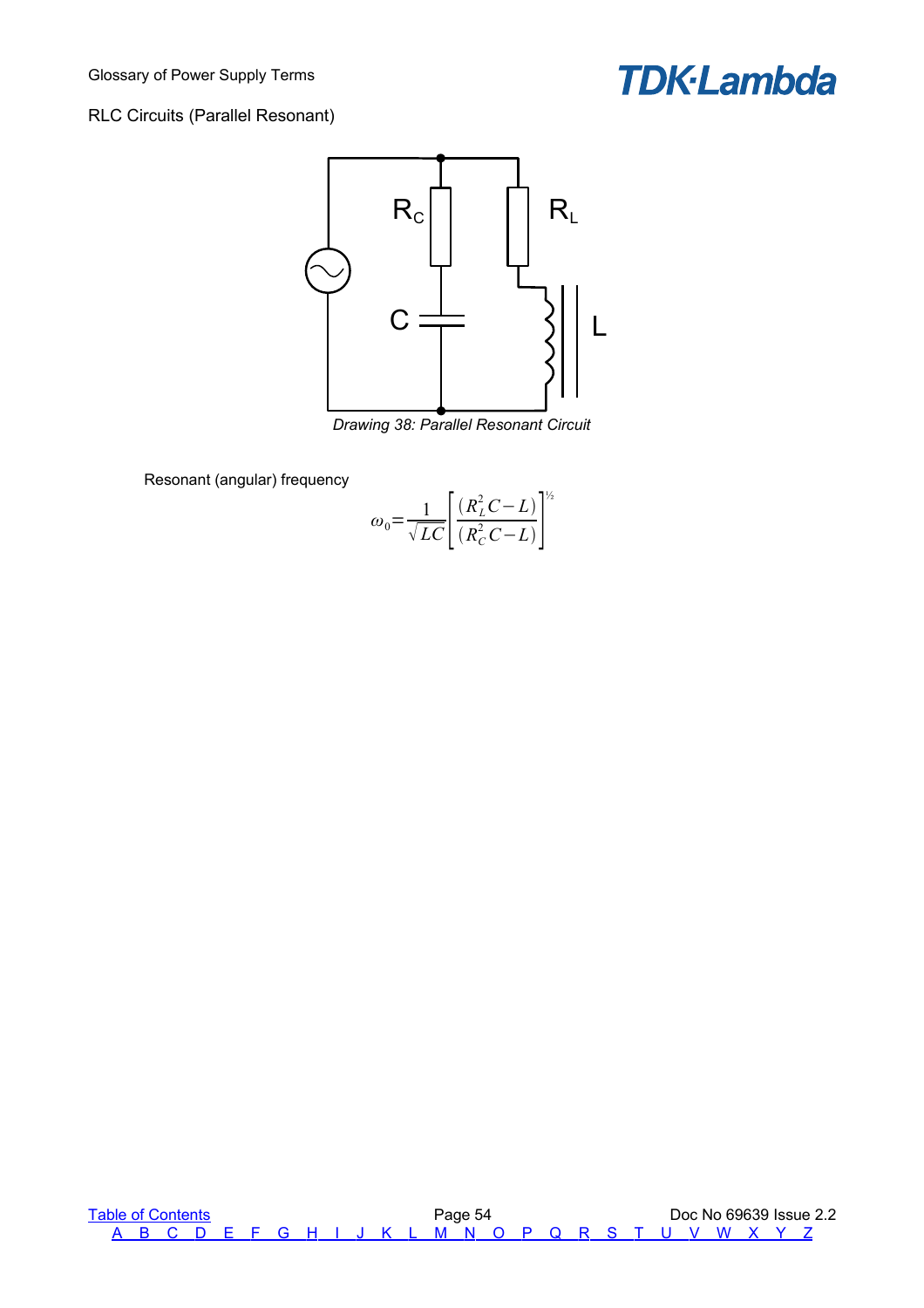# <span id="page-56-4"></span>**Installation for optimum EMC performance**

#### <span id="page-56-3"></span>**Mounting**

All equipment should be mounted inside an earthed metal box.

If this is not possible then use an earthed metal plane to mount the power supply (PSU) and load.

#### <span id="page-56-2"></span>**Cables**

All cables (both ac input and dc output) should be run as close as possible to the earthed metal box/plane. AC input cable should be a twisted group laid as flat to the earthed metal box/plane as possible.

All power supply (PSU) output cables should be routed as far away from input cables as possible. If the input and output cables must be run close to each other then screen one or other (or ideally both).

The positive and negative power supply (PSU) output cables should be twisted together. The remote sense wires (if used) should be twisted together and run alongside their related power supply (PSU) output cables.

All cable run loops should be kept as small as possible (this should be implemented in PCB design also).

#### <span id="page-56-1"></span>**Connecting between boxes**

If cables must be connected between equipment boxes then at the closest possible point to the port where the cables exit the 1<sup>st</sup> enclosure connect 100nF decoupling Y caps (between the output and earth). Note that these capacitors must be rated at the working voltage. Ideally these capacitors should be between all signal cables which have to connect between boxes although this may not be practical if fast switching [digital] signals are involved (if this is the case then smaller value Y capacitors should be used).

#### <span id="page-56-0"></span>**Earth star point**

If the power supply (PSU) is supplied without an IEC inlet then where the ac supply enters the equipment, this should be taken to a 'star point' chassis mounted earth point as close as possible to the ac inlet. All other earth points should be taken back to this point only.

If the power supply (PSU) is supplied fitted with an IEC inlet then a 'star point' should be created as near as possible to the mounting screw closest to the inlet side of the power supply (PSU).

(Note compliance with EN60950 practices which require own star point washer and nut).

[Table of Contents](#page-1-0) **Page 55** Page 55 **Page 55** Doc No 69639 Issue 2.2  [A](#page-2-0) [B](#page-3-0) [C](#page-5-0) [D](#page-9-0) [E](#page-11-0) [F](#page-13-0) [G](#page-15-0) [H](#page-16-0) [I](#page-18-0) [J](#page-20-0) [K](#page-21-0) [L](#page-22-0) [M](#page-24-0) [N](#page-26-0) [O](#page-27-0) [P](#page-29-0) [Q](#page-32-0) [R](#page-33-0) [S](#page-35-0) [T](#page-39-0) [U](#page-41-0) [V](#page-42-0) [W](#page-43-0) [X](#page-44-0) [Y](#page-45-0) [Z](#page-46-0)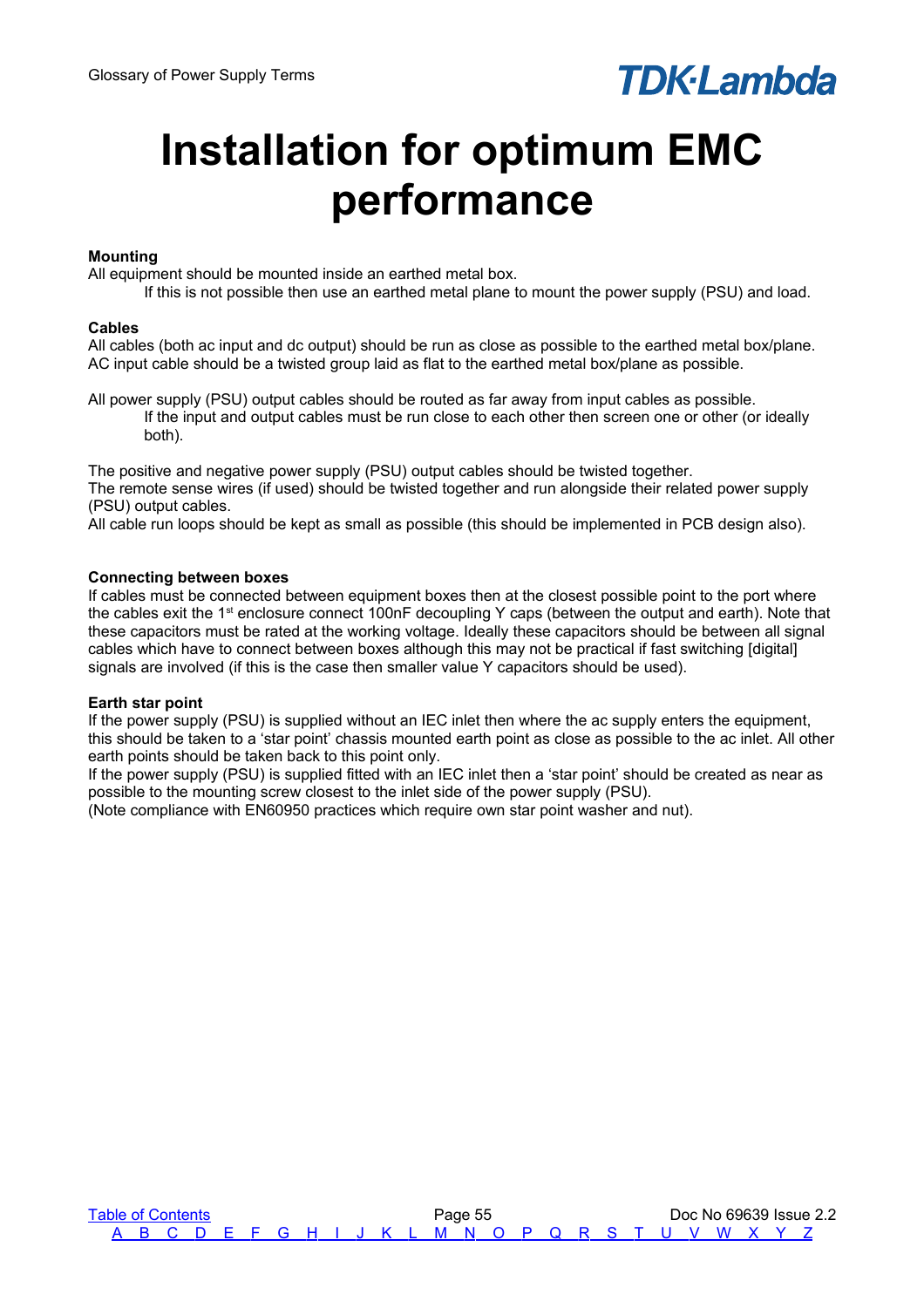

## <span id="page-57-0"></span>**External Fusing**

Criteria for externally fitted fuses in the input lines of a TDK-Lambda power supply.

Normally the internal fuse fitted in the power supply is rated approximately 20 - 25% greater than the maximum I/P current at low line and maximum load to overcome nuisance blowing.

The addition of external fusing is usually for one of the following reasons:

- 1. The supply is to be used in a medical application and therefore must have dual fusing.
- 2. To allow the customer to change fuses in the event of a problem because the unit fuse is NOT accessible.

**WARNING**: If the fuse blows immediately after being replaced the Power Supply must be viewed as having a serious malfunction and must be returned to TDK-Lambda.

3. The Power Supply is to be connected to a non-polarised mains supply (where it is not certain which line is live).

It is important therefore, to consider the following when selecting fuses to be fitted externally to the Power Supply:

Any external fuse:

- 1. Should not be rated higher than the fuse fitted inside the power supply (the internal fuse rating is stated in the installation manual).
- 2. Should be a minimum of one rating below the fuse fitted in the Power Supply (see note  $1$ )
- 3. Should have at least the same speed of response as the fuse fitted inside the power supply. e.g. FAST or SLOW acting.
- 4. Should have **[High Breaking Capacity](#page-16-8)**.

<span id="page-57-1"></span><sup>1</sup> Fuse selection may be made from the same series of fuse fitted in the Power Supply (see installation guide) provided that the fuse chosen is greater than the Power Supplies maximum I/P current at low line and maximum load. Selecting a fuse with a lower rating may result in nuisance blowing.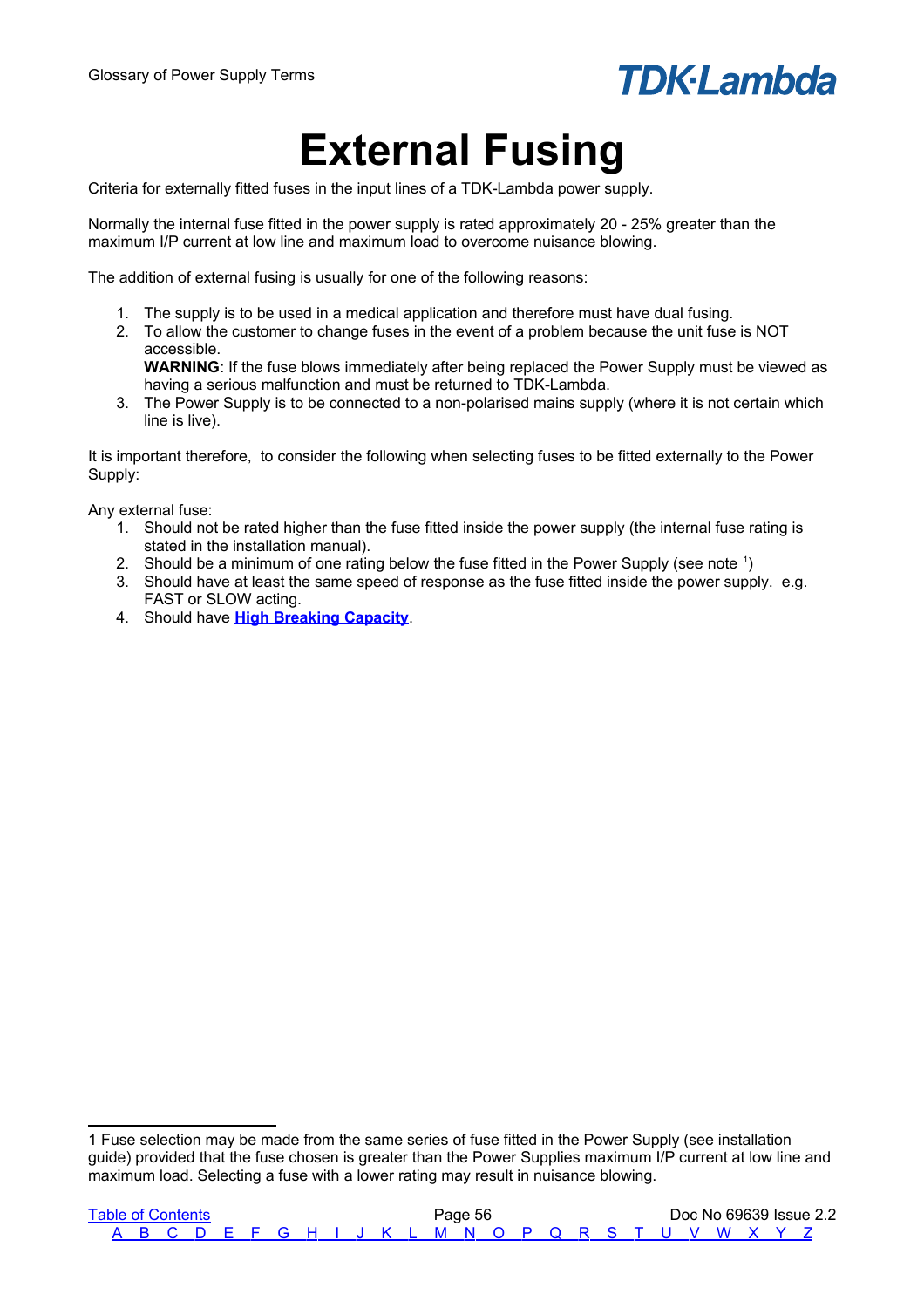

## <span id="page-58-0"></span>**Safety Approvals**

#### **Laboratory and Measurement Equipment**

IEC61010-1 EN61010-1

#### **Medical**

IEC60601-1 EN60601-1

#### **ITE and Telecoms**

IEC60950-1 EN60950-1

#### **LVD**

EN60950-1 EN61010-1

#### **North America**

UL/CSA 60950-1 UL/CSA 61010-1 UL/CSA 60601-1